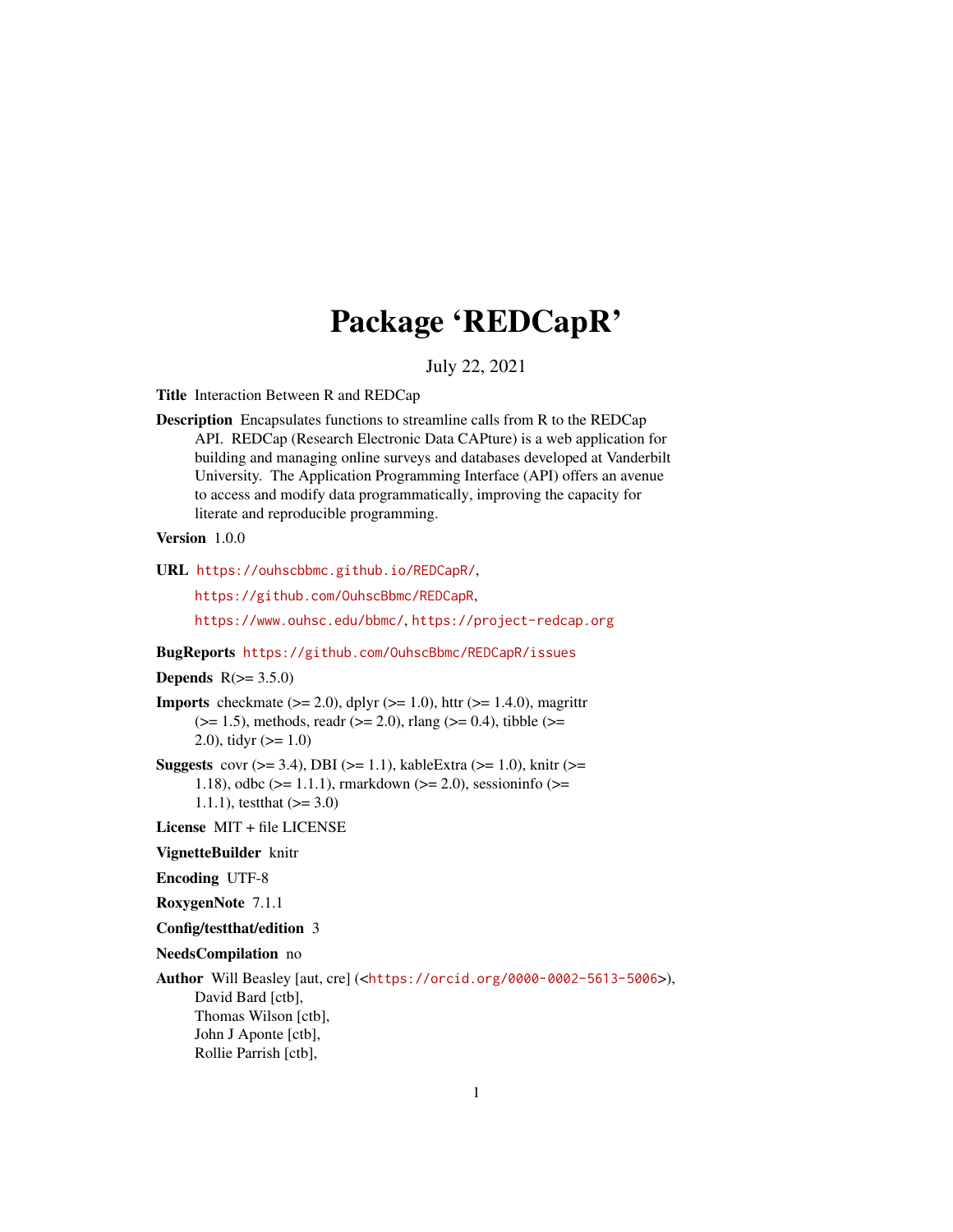Benjamin Nutter [ctb], Andrew Peters [ctb], Hao Zhu [ctb] (<<https://orcid.org/0000-0002-3386-6076>>), Felix Torres [ctb], Philip Chase [ctb]

Maintainer Will Beasley <wibeasley@hotmail.com>

Repository CRAN

Date/Publication 2021-07-22 04:50:02 UTC

# R topics documented:

**Index** [55](#page-54-0)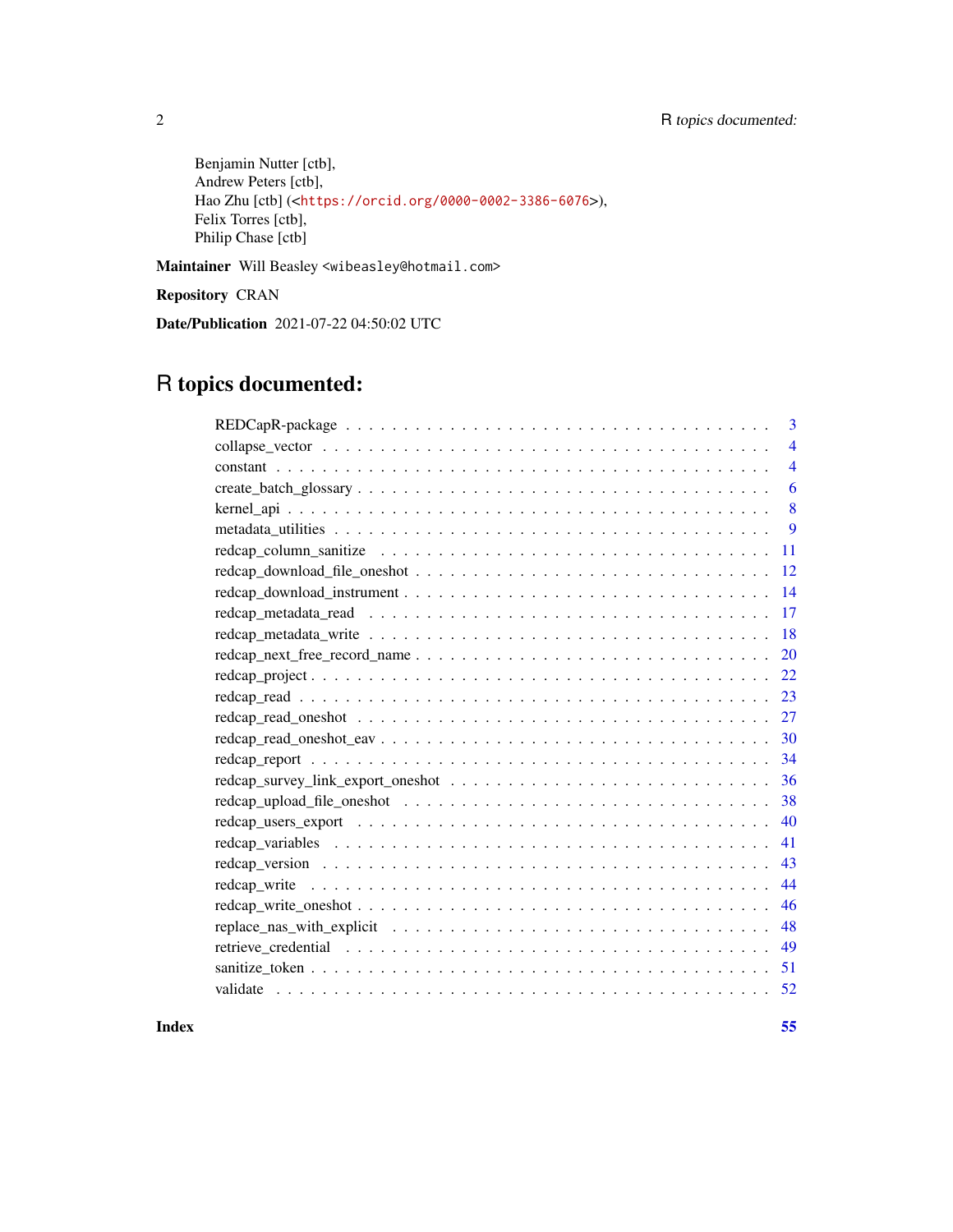<span id="page-2-0"></span>

#### Description

Comprehensive documentation is also available at https://ouhscbbmc.github.io/REDCapR/.

Much of this package has been developed to support the needs of the following projects. We appreciate the support.

- *OUHSC CCAN Independent Evaluation of the State of Oklahoma Competitive Maternal, Infant, and Early Childhood Home Visiting [\(MIECHV\)](https://mchb.hrsa.gov/maternal-child-health-initiatives/home-visiting-overview) Project*. HRSA/ACF D89MC23154. David Bard, PI, OUHSC; 2011-2015.
- *Independent Evaluation of the State of OK MIECHV Evidence Based Home Visitation Project*, [NIH-](https://www.nih.gov/)sponsored collaboration with [OSDH.](https://oklahoma.gov/health.html) David Bard, PI, OUHSC; 2015-2017.
- *OSDH ParentPRO Pilot Evaluation*, federally-sponsored collaboration with [OSDH.](https://oklahoma.gov/health.html) David Bard, PI, OUHSC; 2015-2017.
- *Title IV-E Waiver Project*, [HRSA/MCHB-](https://mchb.hrsa.gov/)sponsored collaboration with [OKDHS;](https://oklahoma.gov/okdhs.html) David Bard, PI, OUHSC; 2014-2017.
- *Integrative Analysis of Longitudinal Studies of Aging (IALSA)*, sponsored by [NIH 5P01AG043362.](https://grantome.com/grant/NIH/P01-AG043362) Scott Hofer, PI, University of Victoria; Will Beasley, PI of site-award, OUHSC; 2013-2018.
- *Oklahoma Shared Clinical and Translational Resources*, sponsored by [NIH NIGMS; U54](https://grantome.com/grant/NIH/U54-GM104938) [GM104938.](https://grantome.com/grant/NIH/U54-GM104938) Judith A. James, PI, OUHSC; 2013-2018.
- Additional Institutional Support from OUHSC [Dept of Pediatrics;](https://medicine.ouhsc.edu/Academic-Departments/Pediatrics) 2013-2017.

#### Note

The release version is available through [CRAN](https://cran.r-project.org/package=REDCapR) by running install.packages('REDCapR'). The most recent development version is available through [GitHub](https://github.com/OuhscBbmc/REDCapR) by running remotes::install\_github('OuhscBbmc/REDCapP (make sure [remotes](https://cran.r-project.org/package=remotes) is already installed). If you're having trouble with the package, please install the development version. If this doesn't solve your problem, please create a [new issue,](https://github.com/OuhscBbmc/REDCapR/issues) or email Will.

See REDCapR's advanced vignette for information and examples for overriding the default SSL options.

#### Examples

```
## Not run:
# Install/update REDCapR with the release version from CRAN.
install.packages('REDCapR')
# Install/update REDCapR with the development version from GitHub
# install.packages("remotes") # Uncomment if `remotes` isn't installed already.
remotes::install_github('OuhscBbmc/REDCapR')
```
## End(Not run)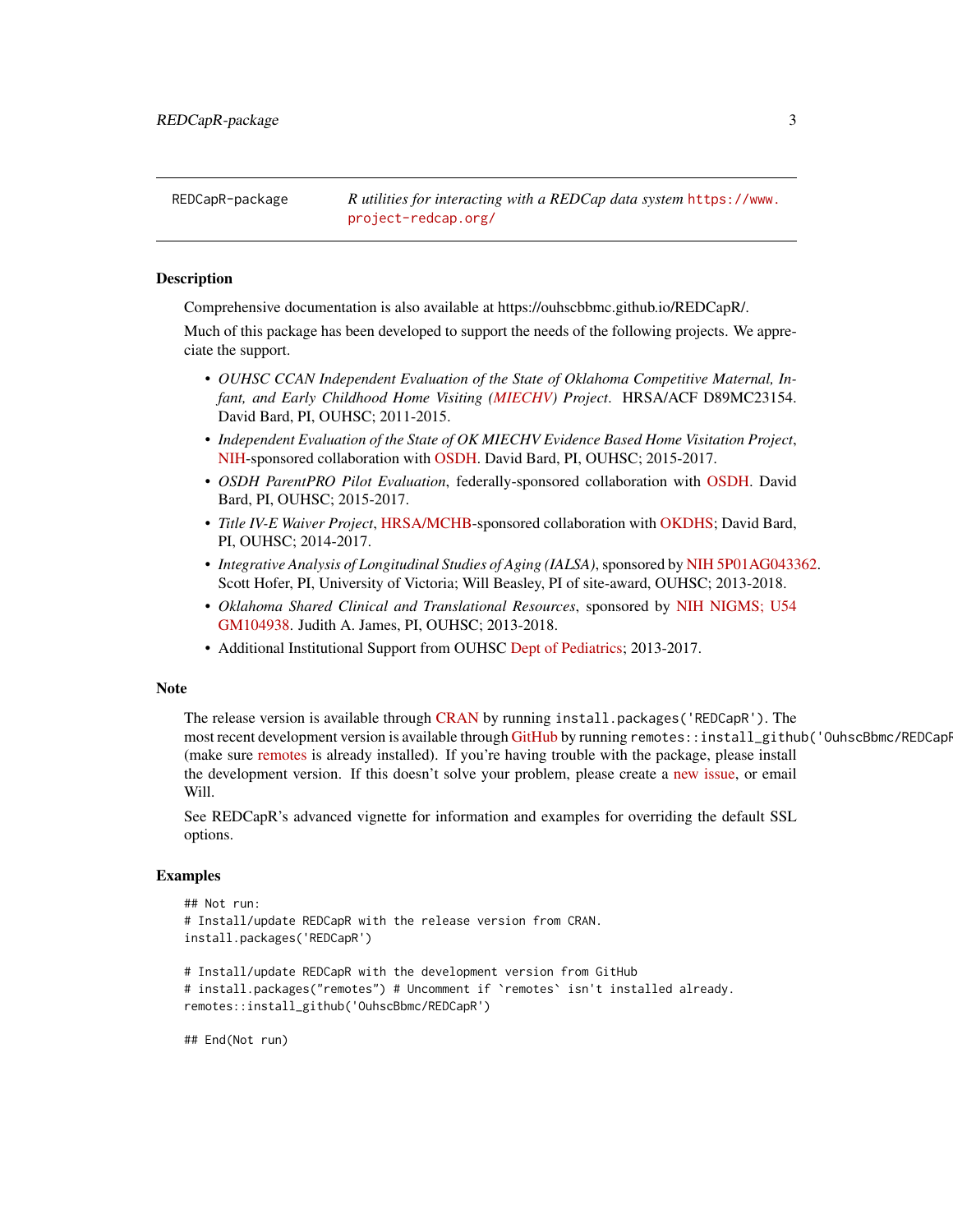## Description

REDCap's API frequently specifies a series of values separated by commas. In the R world, it's easier to keep these values as separate elements in a vector. This functions squashes them together in a single character element (presumably right before the return value is passed to the API)

## Usage

collapse\_vector(elements, collapsed)

#### Arguments

| elements  | An array of values. Can be NULL, Required.                                                      |
|-----------|-------------------------------------------------------------------------------------------------|
| collapsed | A single character element, where the values are separated by commas. Can be<br>NULL. Required. |

## Value

A single character element, where the values are separated by commas. Can be blank. (*i.e.*, "").

#### Author(s)

Will Beasley

#### Examples

```
library(REDCapR) #Load the package into the current R session.
REDCapR:::collapse_vector(elements=NULL, collapsed=NULL)
REDCapR:::collapse_vector(elements=letters, collapsed=NULL)
REDCapR:::collapse_vector(elements=NULL, collapsed="4,5,6")
```

| constant |  |
|----------|--|
|----------|--|

Collection of **REDCap-specific constants** 

## Description

Collection of constants defined by the REDCap developers.

### Usage

constant(name)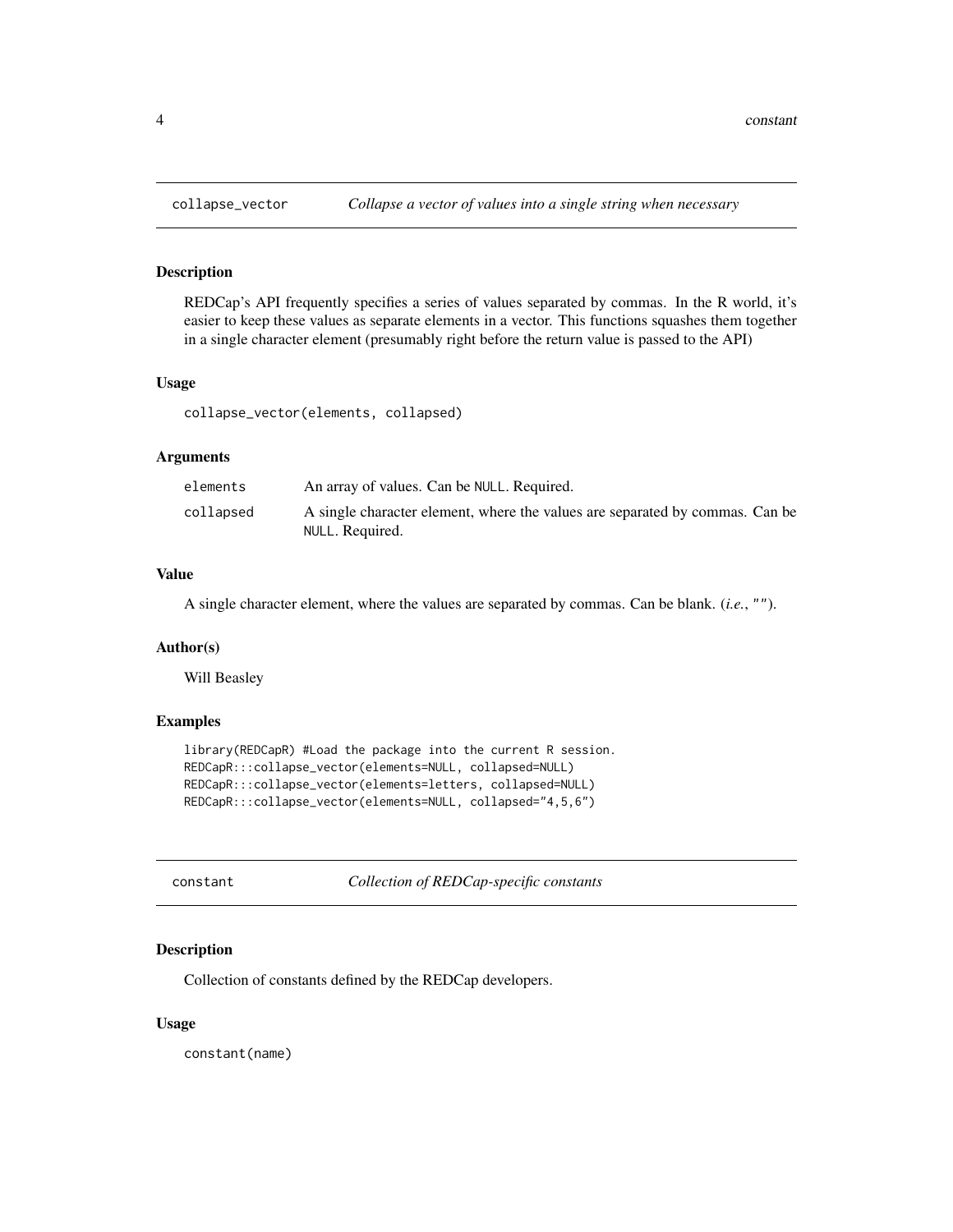#### constant 5

#### Arguments

name Name of constant. Required character.

## Details

## Form Completeness

The current constants relate to the 'complete' variable at the end of each form.

- form\_incomplete: 0L (*i.e.*, an integer)
- form\_unverified: 1L
- form\_complete: 2L

#### Export Rights

See https://your-server/redcap/api/help/?content=exp\_users.

- data\_export\_rights\_no\_access : 0L
- data\_export\_rights\_deidentified : 1L
- data\_export\_rights\_full : 2L

#### Form Rights

See https://your-server/redcap/api/help/?content=exp\_users. The order of these digits may be unexpected.

- form\_rights\_no\_access : 0L
- form\_rights\_readonly : 2L
- form\_rights\_edit\_form : 1L
- form\_rights\_edit\_survey : 3L

## Access Rights

See https://your-server/redcap/api/help/?content=exp\_users.

- access\_no : 0L
- access\_yes : 1L

To add more, please for and edit [constant.R](https://github.com/OuhscBbmc/REDCapR/blob/master/R/constant.R) on GitHub and submit a pull request. For instructions, please see [Editing files in another user's repository](https://help.github.com/articles/editing-files-in-another-user-s-repository/) # nolint in the GitHub documentation.

## Value

The constant's value. Currently all are single integers, but that could be expanded in the future.

## Author(s)

Will Beasley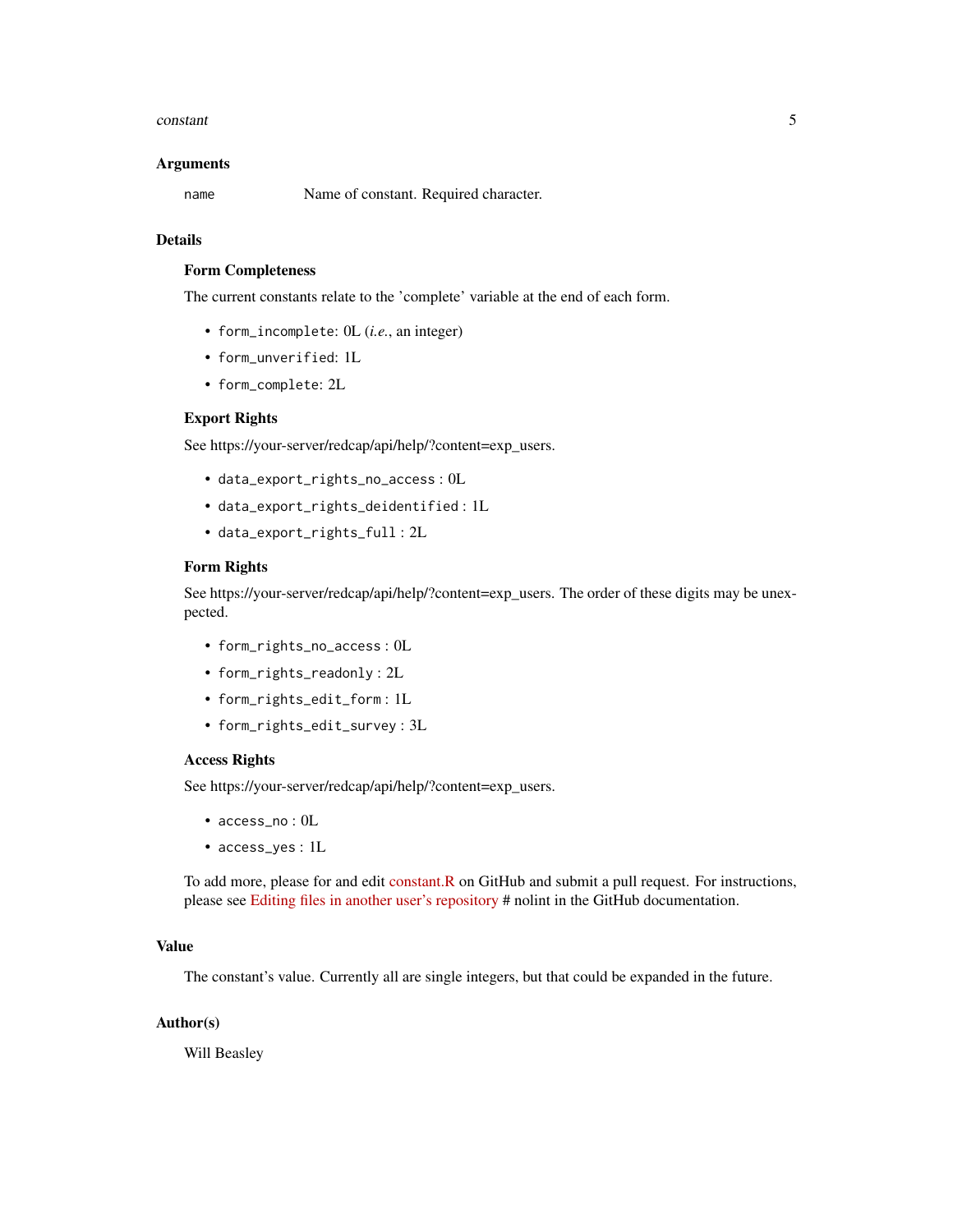## <span id="page-5-0"></span>Examples

```
REDCapR::constant("form_incomplete") # Returns 0L
REDCapR::constant("form_unverified") # Returns 1L
REDCapR::constant("form_complete" ) # Returns 2L
REDCapR::constant("data_export_rights_no_access" ) # Returns 0L
REDCapR::constant("data_export_rights_deidentified") # Returns 1L
REDCapR::constant("data_export_rights_full" ) # Returns 2L
REDCapR::constant("form_rights_no_access") # Returns 0L
REDCapR::constant("form_rights_readonly" ) # Returns 2L --Notice the order
REDCapR::constant("form_rights_edit_form") # Returns 1L
REDCapR::constant("form_rights_edit_survey") # Returns 3L
REDCapR::constant("access_no" ) # Returns 0L
REDCapR::constant("access_yes") # Returns 1L
REDCapR::constant(c(
 "form_complete",
 "form_complete",
 "form_incomplete"
)) # Returns c(2L, 2L, 0L)
REDCapR::constant(c(
 "form_rights_no_access",
 "form_rights_readonly",
 "form_rights_edit_form",
 "form_rights_edit_survey"
)) # Returns c(0L, 2L, 1L, 3L)
constant_to_form_completion( c(0, 2, 1, 2, NA))
constant_to_form_rights( c(0, 2, 1, 2, NA))
constant_to_export_rights( c(0, 2, 1, 3, NA))
constant_to_access c(0, 1, 1, 0, NA)## Not run:
# The following line returns an error:
# Assertion on 'name' failed: Must be a subset of
# {'form_complete','form_incomplete','form_unverified'},
# but is {'bad-name'}.
REDCapR::constant("bad-name") # Returns an error
REDCapR::constant(c("form_complete", "bad-name")) # Returns an error
## End(Not run)
```
create\_batch\_glossary *Creates a dataset that help batching long-running read and writes*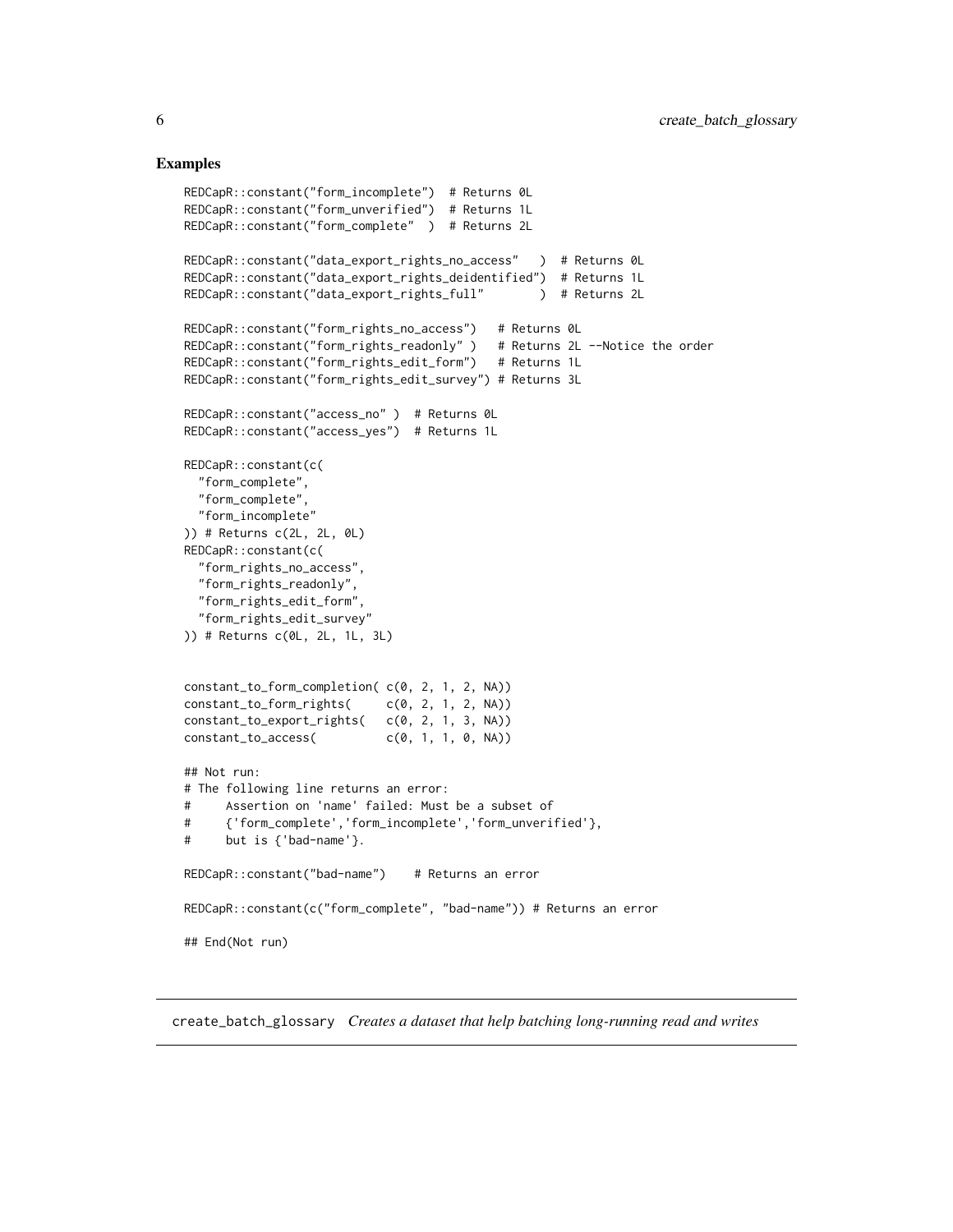## <span id="page-6-0"></span>Description

The function returns a [base::data.frame\(\)](#page-0-0) that other functions use to separate long-running read and write REDCap calls into multiple, smaller REDCap calls. The goal is to (1) reduce the chance of time-outs, and (2) introduce little breaks between batches so that the server isn't continually tied up.

#### Usage

create\_batch\_glossary(row\_count, batch\_size)

#### Arguments

| row_count  | The number records in the large dataset, before it's split.          |
|------------|----------------------------------------------------------------------|
| batch size | The maximum number of subject records a single batch should contain. |

## Details

This function can also assist splitting and saving a large [base::data.frame\(\)](#page-0-0) to disk as smaller files (such as a .csv). The padded columns allow the OS to sort the batches/files in sequential order.

## Value

Currently, a [base::data.frame\(\)](#page-0-0) is returned with the following columns,

- id: an integer that uniquely identifies the batch, starting at 1.
- start\_index: the index of the first row in the batch. integer.
- stop\_index: the index of the last row in the batch. integer.
- id\_pretty: a character representation of id, but padded with zeros.
- start\_index: a character representation of start\_index, but padded with zeros.
- stop\_index: a character representation of stop\_index, but padded with zeros.
- label: a character concatenation of id\_pretty, start\_index, and stop\_index\_pretty.

#### Author(s)

Will Beasley

#### See Also

See [redcap\\_read\(\)](#page-22-1) for a function that uses create\_batch\_gloassary.

#### Examples

```
REDCapR::create_batch_glossary(100, 50)
REDCapR::create_batch_glossary(100, 25)
REDCapR::create_batch_glossary(100, 3)
d <- data.frame(
 record_id = 1:100,iv = sample(x=4, size=100, replace=TRUE),
```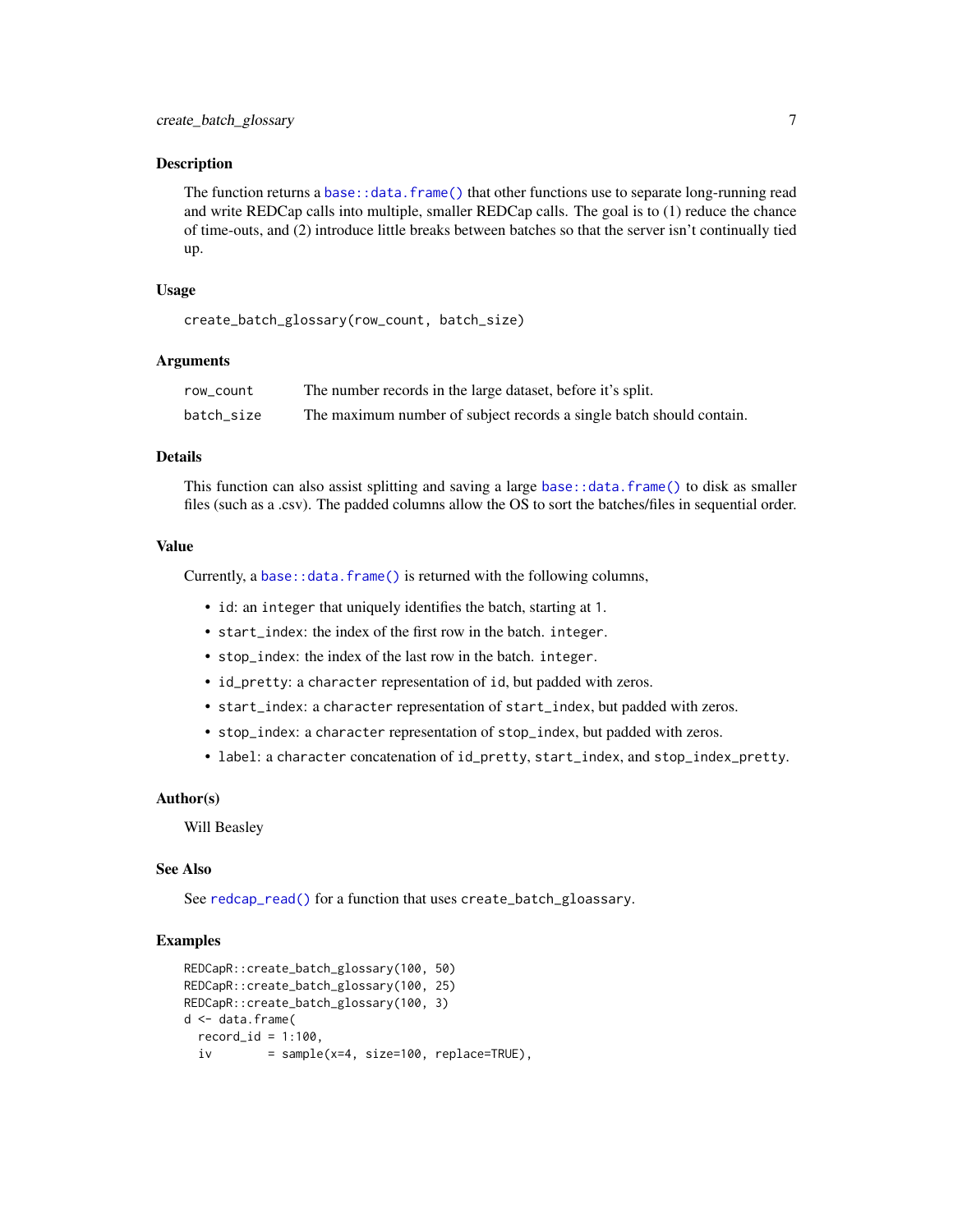```
dv = rnorm(n=100)\mathcal{L}REDCapR::create_batch_glossary(nrow(d), batch_size=40)
```
## kernel\_api *REDCapR internal function for calling the REDCap API*

## Description

This function is used by other functions to read and write values.

## Usage

```
kernel_api(
  redcap_uri,
  post_body,
  config_options,
  encoding = "UTF-8",
  content_type = "text/csv"
\mathcal{L}
```
## Arguments

| redcap_uri   | The URI (uniform resource identifier) of the REDCap project. Required.                                           |
|--------------|------------------------------------------------------------------------------------------------------------------|
| post_body    | List of contents expected by the REDCap API. Required.                                                           |
|              | config_options A list of options to pass to POST method in the httr package. See the details<br>below. Optional. |
| encoding     | The encoding value passed to httr::content(). Defaults to 'UTF-8'.                                               |
| content_type | The MIME value passed to httr::content(). Defaults to 'text/csv'.                                                |

## Details

If the API call is unsuccessful, a value of base::package\_version("0.0.0") will be returned. This ensures that a the function will always return an object of class [base::package\\_version.](#page-0-0) It guarantees the value can always be used in [utils::compareVersion\(\)](#page-0-0).

## Value

A [utils::packageVersion.](#page-0-0)

<span id="page-7-0"></span>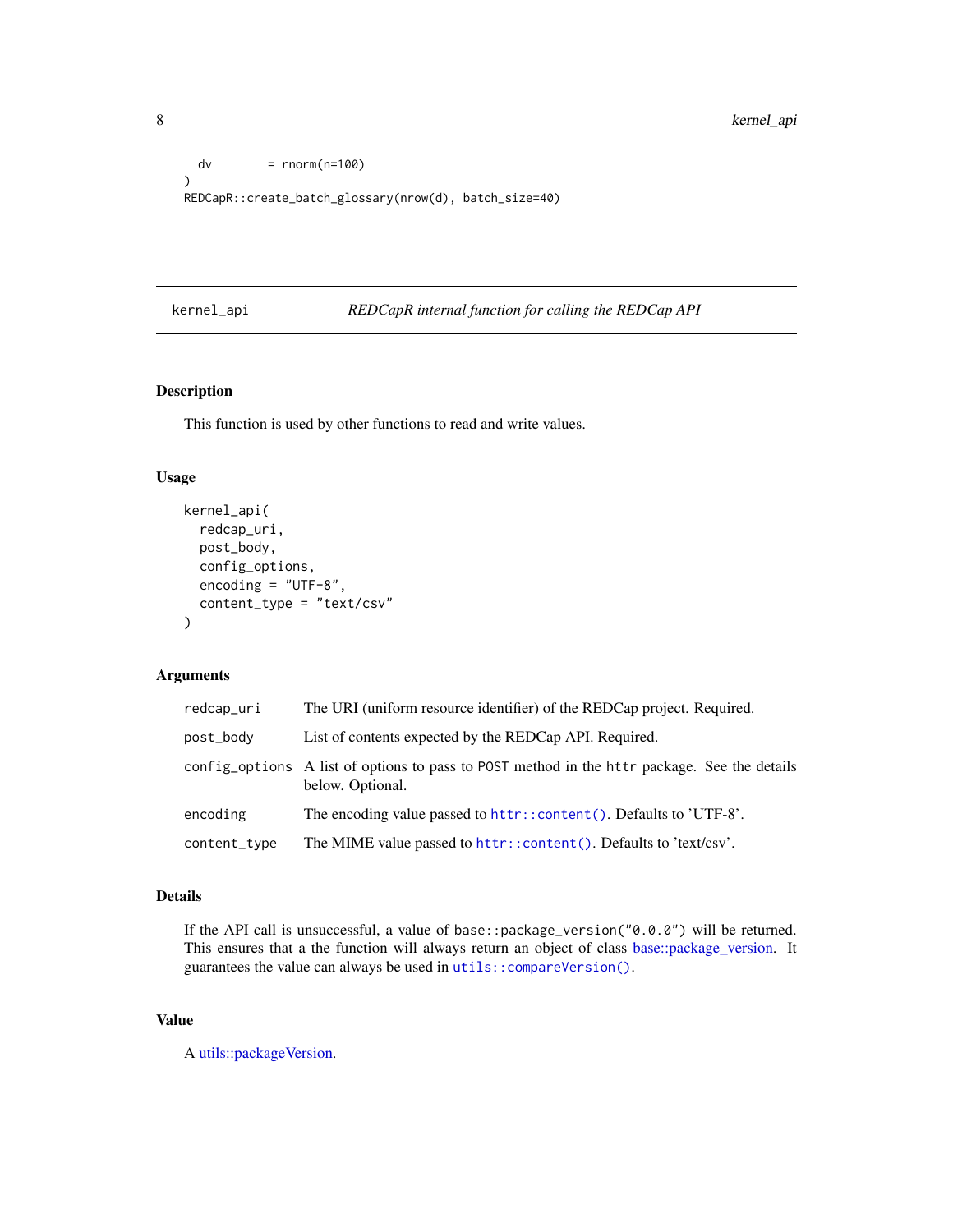## <span id="page-8-0"></span>metadata\_utilities 9

#### Examples

```
config_options <- NULL
uri <- "https://bbmc.ouhsc.edu/redcap/api/"
token <- "9A81268476645C4E5F03428B8AC3AA7B"
post_body <- list(
 token = token,
 content = 'project',
 format = 'csv')
kernel <- REDCapR:::kernel_api(uri, post_body, config_options)
# Consume the results in a few different ways.
kernel$result
read.csv(text=kernel$raw_text)
as.list(read.csv(text=kernel$raw_text))
```
metadata\_utilities *Manipulate and interpret the metadata of a REDCap project*

## <span id="page-8-1"></span>Description

A collection of functions that assists handling REDCap project metadata.

## Usage

```
regex_named_captures(pattern, text, perl = TRUE)
```

```
checkbox_choices(select_choices)
```
## Arguments

| pattern | The regular expression pattern. Required.                                                                               |
|---------|-------------------------------------------------------------------------------------------------------------------------|
| text    | The text to apply the regex against. Required.                                                                          |
| perl    | Indicates if perl-compatible regexps should be used. Default is TRUE. Optional.                                         |
|         | select_choices The text containing the choices that should be parsed to determine the id and<br>label values. Required. |

## Details

The [regex\\_named\\_captures\(\)](#page-8-1) function is general, and not specific to REDCap; it accepts any arbitrary regular expression. It returns a [base::data.frame\(\)](#page-0-0) with as many columns as named matches.

The [checkbox\\_choices\(\)](#page-8-1) function is specialized, and accommodates the "select choices" for a *single* REDCap checkbox group (where multiple boxes can be selected). It returns a [base::data.frame\(\)](#page-0-0) with two columns, one for the numeric id and one for the text label.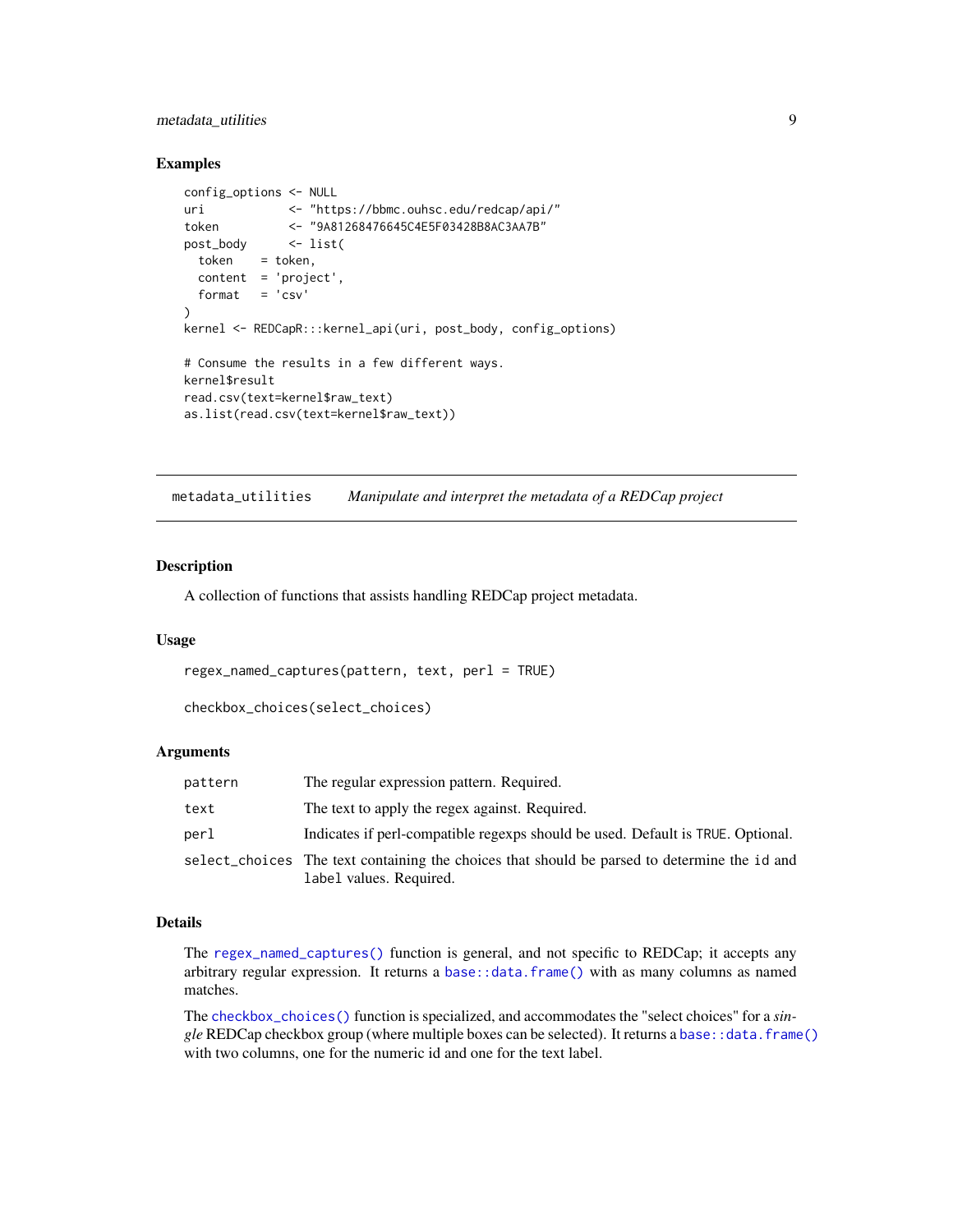Currently, a [base::data.frame\(\)](#page-0-0) is returned a row for each match, and a column for each *named* group within a match. For the retrieve\_checkbox\_choices() function, the columns will be.

- id: The numeric value assigned to each choice (in the data dictionary).
- label: The label assigned to each choice (in the data dictionary).

#### Author(s)

Will Beasley

## References

See the official documentation for permissible characters in a checkbox label. *I'm bluffing here, because I don't know where this is located. If you know, please tell me.*

#### Examples

```
# The weird ranges are to avoid the pipe character;
# PCRE doesn't support character negation.
pattern_boxes <- "(?<=\\A| \\| )(?<id>\\d{1,}), (?<label>[\x20-\x7B\x7D-\x7E]{1,})(?= \\| |\\Z)"
choices_1 <- paste0(
 "1, American Indian/Alaska Native | ",
 "2, Asian | ",
```

```
"3, Native Hawaiian or Other Pacific Islander | ",
"4, Black or African American | ",
"5, White | ",
"6, Unknown / Not Reported")
```
# This calls the general function, and requires the correct regex pattern. REDCapR::regex\_named\_captures(pattern=pattern\_boxes, text=choices\_1)

# This function is designed specifically for the checkbox values. REDCapR::checkbox\_choices(select\_choices=choices\_1)

```
## Not run:
uri <- "https://bbmc.ouhsc.edu/redcap/api/"
token <- "9A81268476645C4E5F03428B8AC3AA7B"
ds_metadata <- redcap_metadata_read(redcap_uri=uri, token=token)$data
choices_2 <- ds_metadata[ds_metadata$field_name=="race", "select_choices_or_calculations"]
REDCapR::regex_named_captures(pattern=pattern_boxes, text=choices_2)
## End(Not run)
path_3 <- system.file(package="REDCapR", "test-data/project-simple/simple-metadata.csv")
ds_metadata_3 <- read.csv(path_3, stringsAsFactors=FALSE)
choices_3 <- ds_metadata_3[ds_metadata_3$field_name=="race", "select_choices_or_calculations"]
REDCapR::regex_named_captures(pattern=pattern_boxes, text=choices_3)
```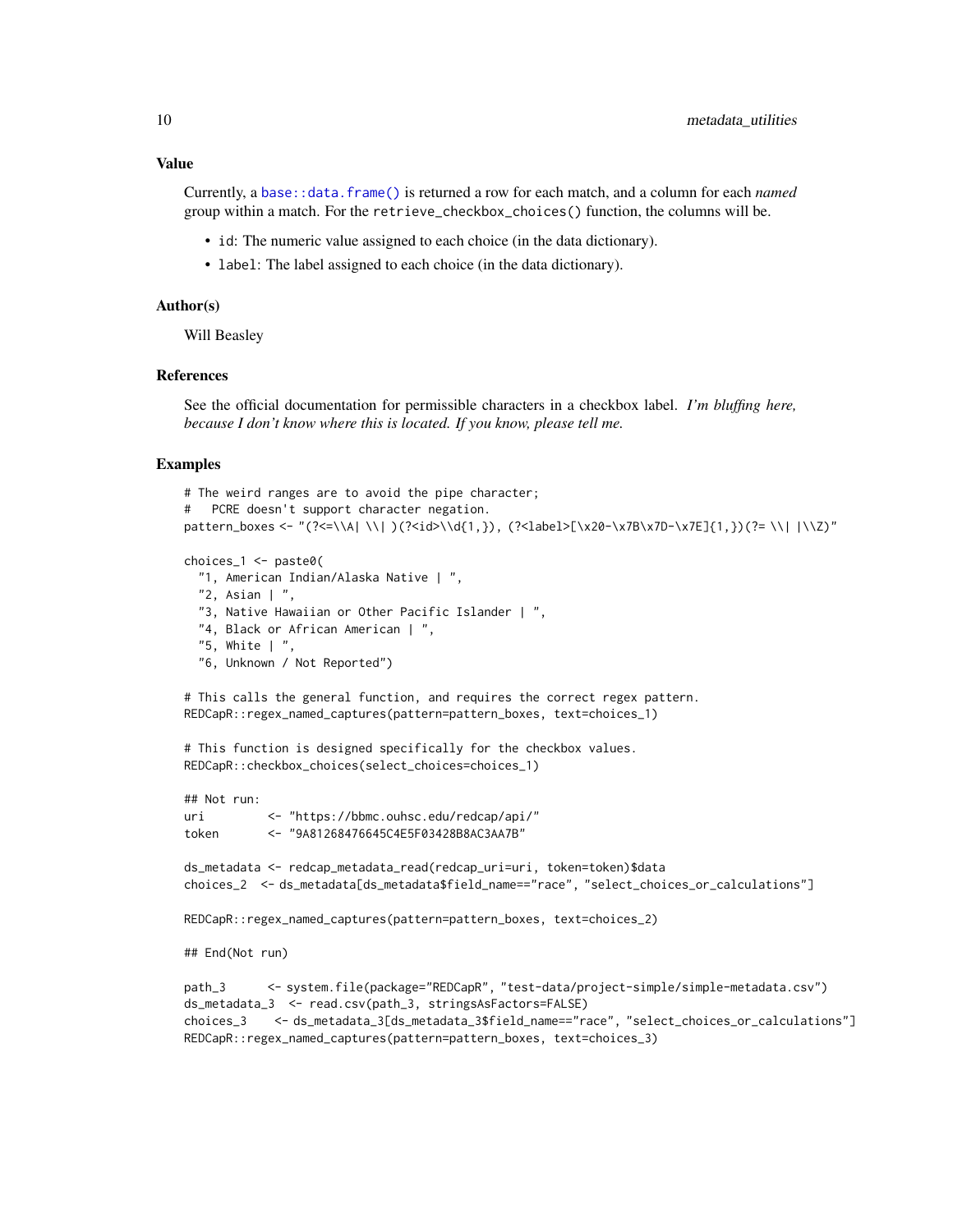<span id="page-10-0"></span>redcap\_column\_sanitize

*Sanitize to adhere to REDCap character encoding requirements*

## Description

Replace non-ASCII characters with legal characters that won't cause problems when writing to a REDCap project.

#### Usage

```
redcap_column_sanitize(
  d,
  column_names = colnames(d),
  encoding_initial = "latin1",
  substitution_character = "?"
)
```
## Arguments

| d                      | The base::data.frame() containing the dataset used to update the REDCap<br>project. Required.   |  |
|------------------------|-------------------------------------------------------------------------------------------------|--|
| column_names           | An array of character values indicating the names of the variables to sanitize.<br>Optional.    |  |
| encoding_initial       |                                                                                                 |  |
|                        | An array of character values indicating the names of the variables to sanitize.<br>Optional.    |  |
| substitution_character |                                                                                                 |  |
|                        | The character value that replaces characters that were unable to be appropri-<br>ately matched. |  |

#### Details

Letters like an accented 'A' are replaced with a plain 'A'.

This is a thin wrapper around [base::iconv\(\)](#page-0-0). The ASCII//TRANSLIT option does the actual transliteration work. As of R 3.1.0, the OSes use similar, but different, versions to convert the characters. Be aware of this in case you notice OS-dependent differences.

## Value

A [base::data.frame\(\)](#page-0-0) with same columns, but whose character values have been sanitized.

## Author(s)

Will Beasley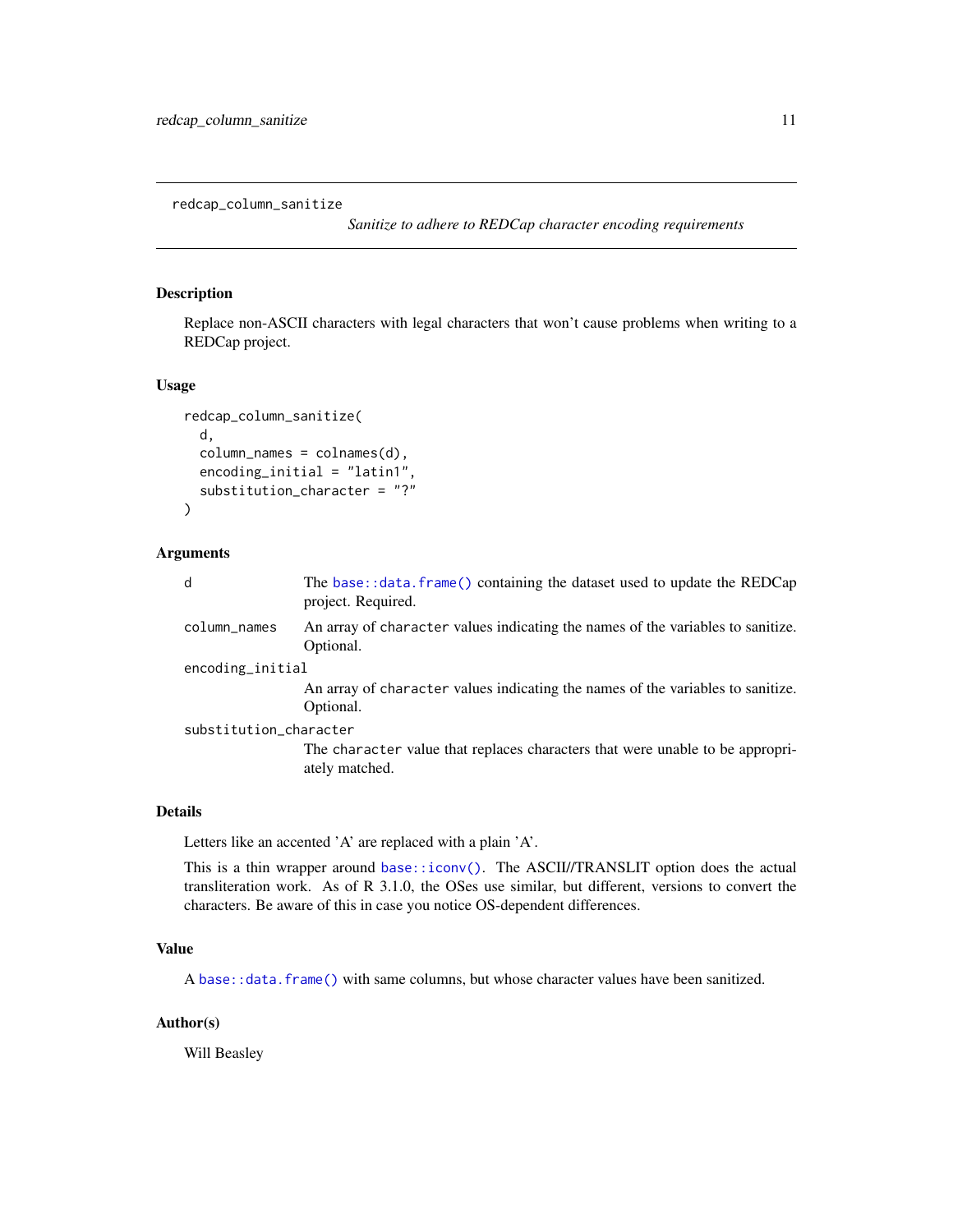## Examples

```
# Typical examples are not shown because they require non-ASCII encoding,
# which makes the package documentation less portable.
dirty <- data.frame(
  id = 1:3,
 names = c("Ekstr\xf8m", "J\xf6reskog", "bi\xdfchen Z\xfcrcher")
\mathcal{L}REDCapR::redcap_column_sanitize(dirty)
```
redcap\_download\_file\_oneshot

*Download a file from a REDCap project record*

#### Description

This function uses REDCap's API to download a file.

## Usage

```
redcap_download_file_oneshot(
  file_name = NULL,
 directory = NULL,
 overwrite = FALSE,
  redcap_uri,
  token,
  record,
 field,
  event = ",
  repeat_instrument = NULL,
  repeat_instance = NULL,
 verbose = TRUE,
  config_options = NULL
)
```
## Arguments

| file_name  | The name of the file where the downloaded file is saved. If empty the original<br>name of the file will be used and saved in the default directory. Optional. |
|------------|---------------------------------------------------------------------------------------------------------------------------------------------------------------|
| directory  | The directory where the file is saved. By default current directory. Optional                                                                                 |
| overwrite  | Boolean value indicating if existing files should be overwritten. Optional                                                                                    |
| redcap_uri | The URI (uniform resource identifier) of the REDCap project. Required.                                                                                        |
| token      | The user-specific string that serves as the password for a project. Required.                                                                                 |
| record     | The record ID where the file is to be imported. Required                                                                                                      |

<span id="page-11-0"></span>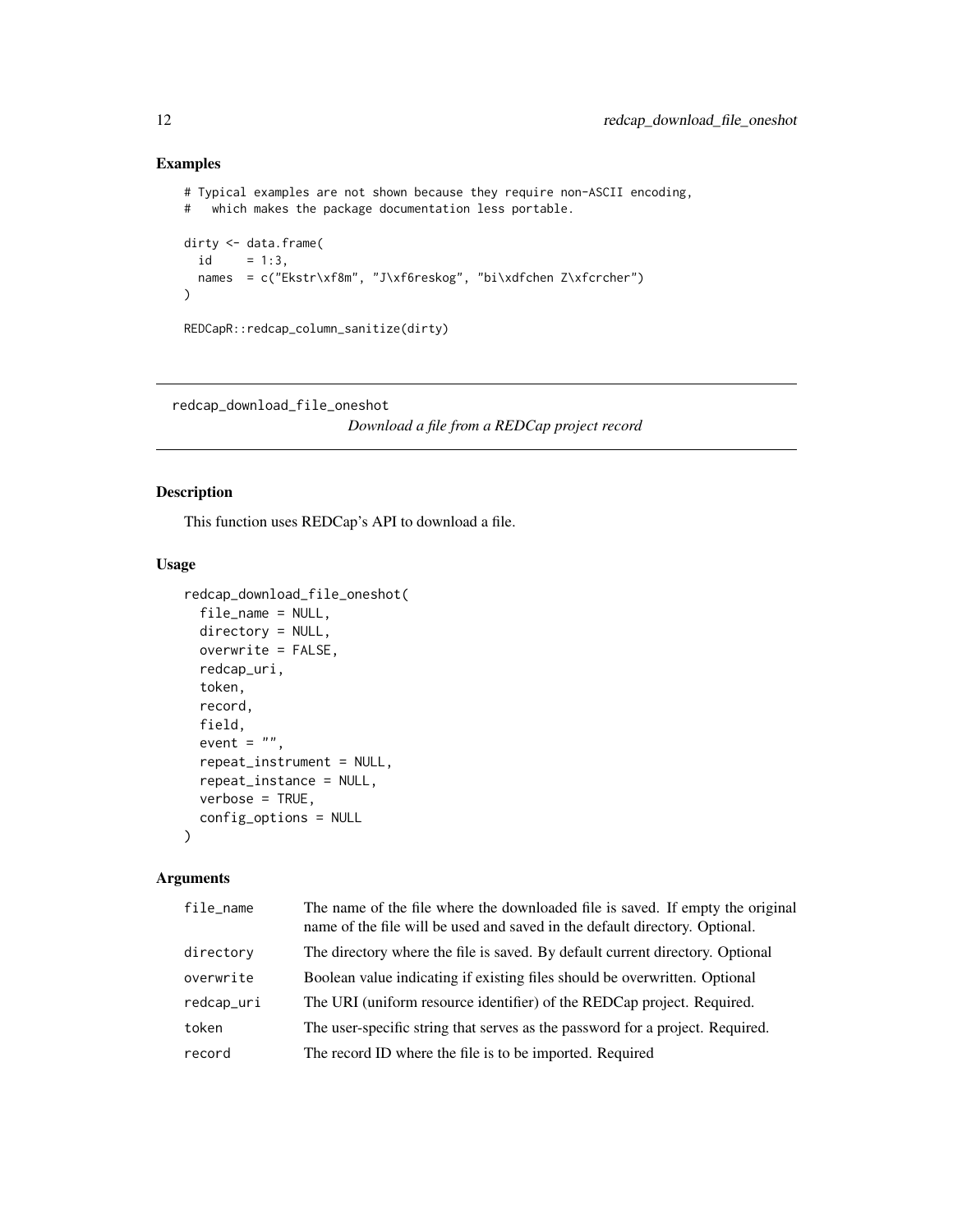<span id="page-12-0"></span>

| field             | The name of the field where the file is saved in REDCap. Required                                                                                                                                                        |  |
|-------------------|--------------------------------------------------------------------------------------------------------------------------------------------------------------------------------------------------------------------------|--|
| event             | The name of the event where the file is saved in REDCap. Optional                                                                                                                                                        |  |
| repeat_instrument |                                                                                                                                                                                                                          |  |
|                   | The name of the instrument that is repeating for a given event. Optional                                                                                                                                                 |  |
| repeat_instance   |                                                                                                                                                                                                                          |  |
|                   | (only for projects with repeating instruments/events) The repeat instance number<br>of the repeating event (if longitudinal) or the repeating instrument (if classic or<br>longitudinal). Default value is '1'. Optional |  |
| verbose           | A boolean value indicating if messages should be printed to the R console during<br>the operation. Optional.                                                                                                             |  |
|                   | config_options A list of options to pass to httr:: POST() method in the 'httr' package. See the<br>details below. Optional.                                                                                              |  |

## Details

Currently, the function doesn't modify any variable types to conform to REDCap's supported variables. See [validate\\_for\\_write\(\)](#page-51-1) for a helper function that checks for some common important conflicts.

## Value

Currently, a list is returned with the following elements,

- success: A boolean value indicating if the operation was apparently successful.
- status\_code: The [http status code](https://en.wikipedia.org/wiki/List_of_HTTP_status_codes) of the operation.
- outcome\_message: A human readable string indicating the operation's outcome.
- records\_affected\_count: The number of records inserted or updated.
- affected\_ids: The subject IDs of the inserted or updated records.
- elapsed\_seconds: The duration of the function.
- raw\_text: If an operation is NOT successful, the text returned by REDCap. If an operation is successful, the raw\_text is returned as an empty string to save RAM.
- file\_name: The name of the file persisted to disk. This is useful if the name stored in REDCap is used (which is the default).

#### Author(s)

Will Beasley, John J. Aponte

## References

The official documentation can be found on the 'API Help Page' and 'API Examples' pages on the REDCap wiki (*i.e.*, https://community.projectredcap.org/articles/456/api-documentation.html and https://community.projectredcap.org/articles/462/api-examples.html). If you do not have an account for the wiki, please ask your campus REDCap administrator to send you the static material.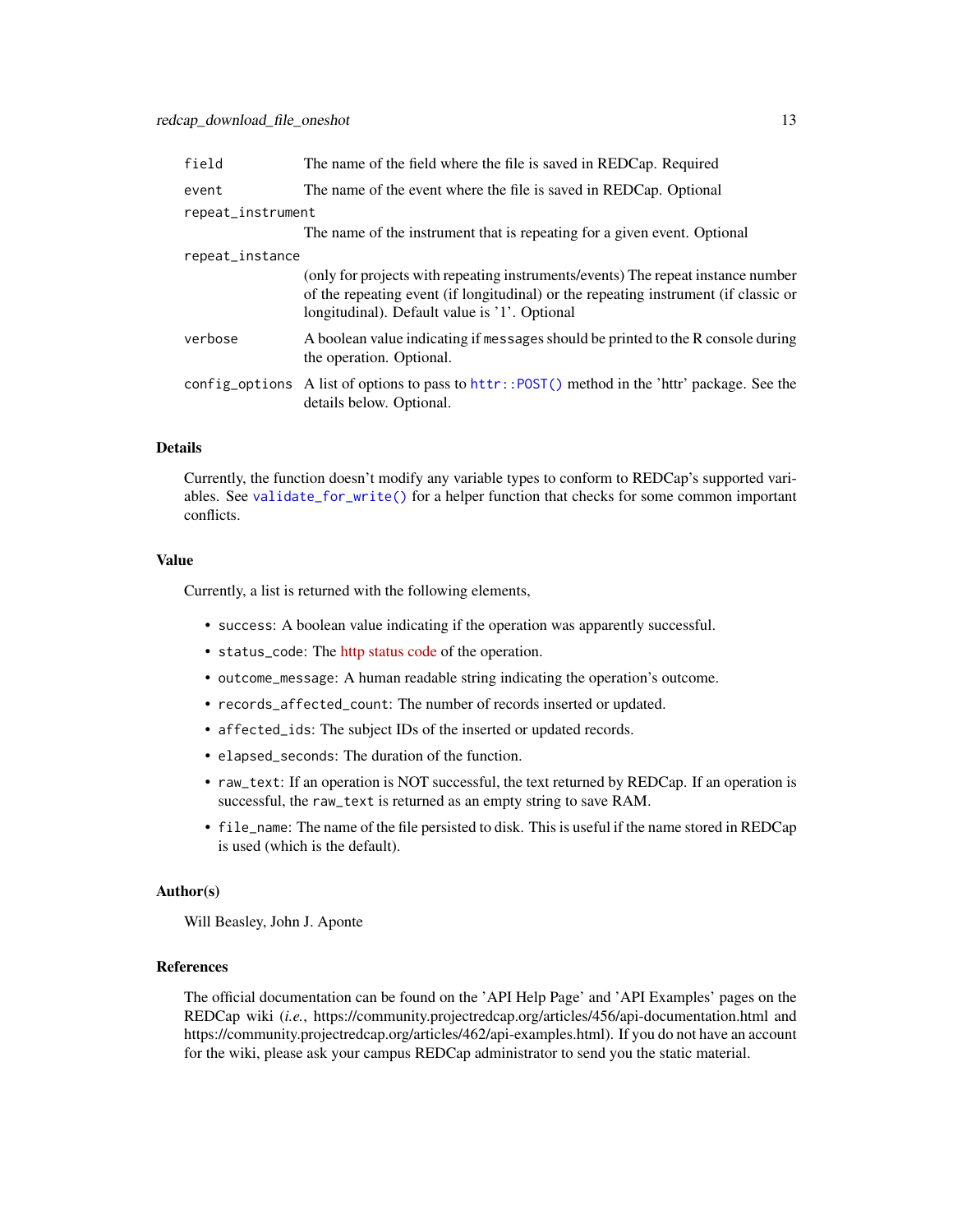## Examples

```
## Not run:
uri <- "https://bbmc.ouhsc.edu/redcap/api/"
token <- "D70F9ACD1EDD6F151C6EA78683944E98" #pid=213
record <- 1
field <- "mugshot"
# event <- "" # only for longitudinal projects
result_1 <- REDCapR::redcap_download_file_oneshot(
 record = record,
 field = field.
 redcap\_uri = uri,token = token
)
base::unlink("mugshot-1.jpg")
(full_name <- base::tempfile(pattern="mugshot", fileext=".jpg"))
result_2 <- REDCapR::redcap_download_file_oneshot(
 file_name = full_name,<br>record = record.
            = record,
 field = field,
 redcap\_uri = uri,token = token
)
base::unlink(full_name)
(relative_name <- "ssss.jpg")
result_3 <- REDCapR::redcap_download_file_oneshot(
 file_name = relative_name,
  record = record,
  field = field,
 redcap\_uri = uri,token = token
)
base::unlink(relative_name)
## End(Not run)
```
redcap\_download\_instrument

*Download REDCap Instruments*

## Description

Download instruments as a pdf, with or without responses.

## Usage

redcap\_download\_instrument(

<span id="page-13-0"></span>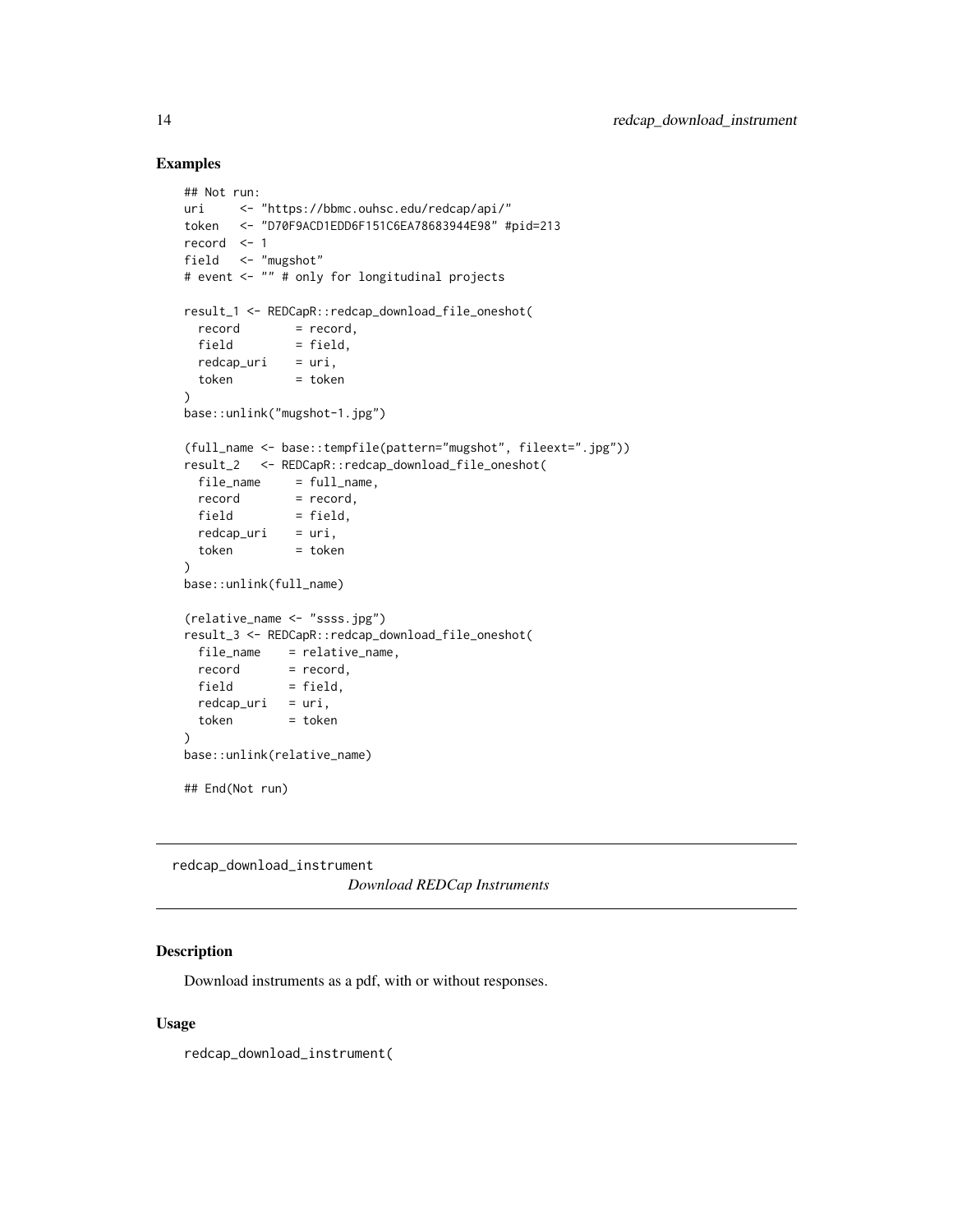```
file_name = NULL,
directory = NULL,
overwrite = FALSE,
redcap_uri,
token,
record = character(0),
instructor = "",event = ",
verbose = TRUE,
config_options = NULL
```
## Arguments

 $\mathcal{L}$ 

| file_name  | The name of the file where the downloaded pdf is saved. Optional.                                                                                                                                                                                                                       |
|------------|-----------------------------------------------------------------------------------------------------------------------------------------------------------------------------------------------------------------------------------------------------------------------------------------|
| directory  | The directory where the file is saved. By default current directory. Optional.                                                                                                                                                                                                          |
| overwrite  | Boolean value indicating if existing files should be overwritten. Optional.                                                                                                                                                                                                             |
| redcap_uri | The URI (uniform resource identifier) of the REDCap project. Required.                                                                                                                                                                                                                  |
| token      | The user-specific string that serves as the password for a project. Required.                                                                                                                                                                                                           |
| record     | The record ID of the instrument(s). If empty, the responses are blank. Optional.                                                                                                                                                                                                        |
| instrument | The instrument(s) to download. If empty, all instruments are returned. Optional.                                                                                                                                                                                                        |
| event      | The unique event name. For a longitudinal project, if record is not blank and<br>event is blank, it will return data for all events from that record. If record is not<br>blank and event is not blank, it will return data only for the specified event from<br>that record. Optional. |
| verbose    | A boolean value indicating if messages should be printed to the R console during<br>the operation. Optional.                                                                                                                                                                            |
|            | config_options A list of options to pass to httr::POST() method in the 'httr' package. See the<br>details below. Optional.                                                                                                                                                              |

## Details

Currently, the function doesn't modify any variable types to conform to REDCap's supported variables. See [validate\\_for\\_write\(\)](#page-51-1) for a helper function that checks for some common important conflicts.

## Value

Currently, a list is returned with the following elements,

- success: A boolean value indicating if the operation was apparently successful.
- status\_code: The [http status code](https://en.wikipedia.org/wiki/List_of_HTTP_status_codes) of the operation.
- outcome\_message: A human readable string indicating the operation's outcome.
- record\_id: The record\_id of the instrument.
- elapsed\_seconds: The duration of the function.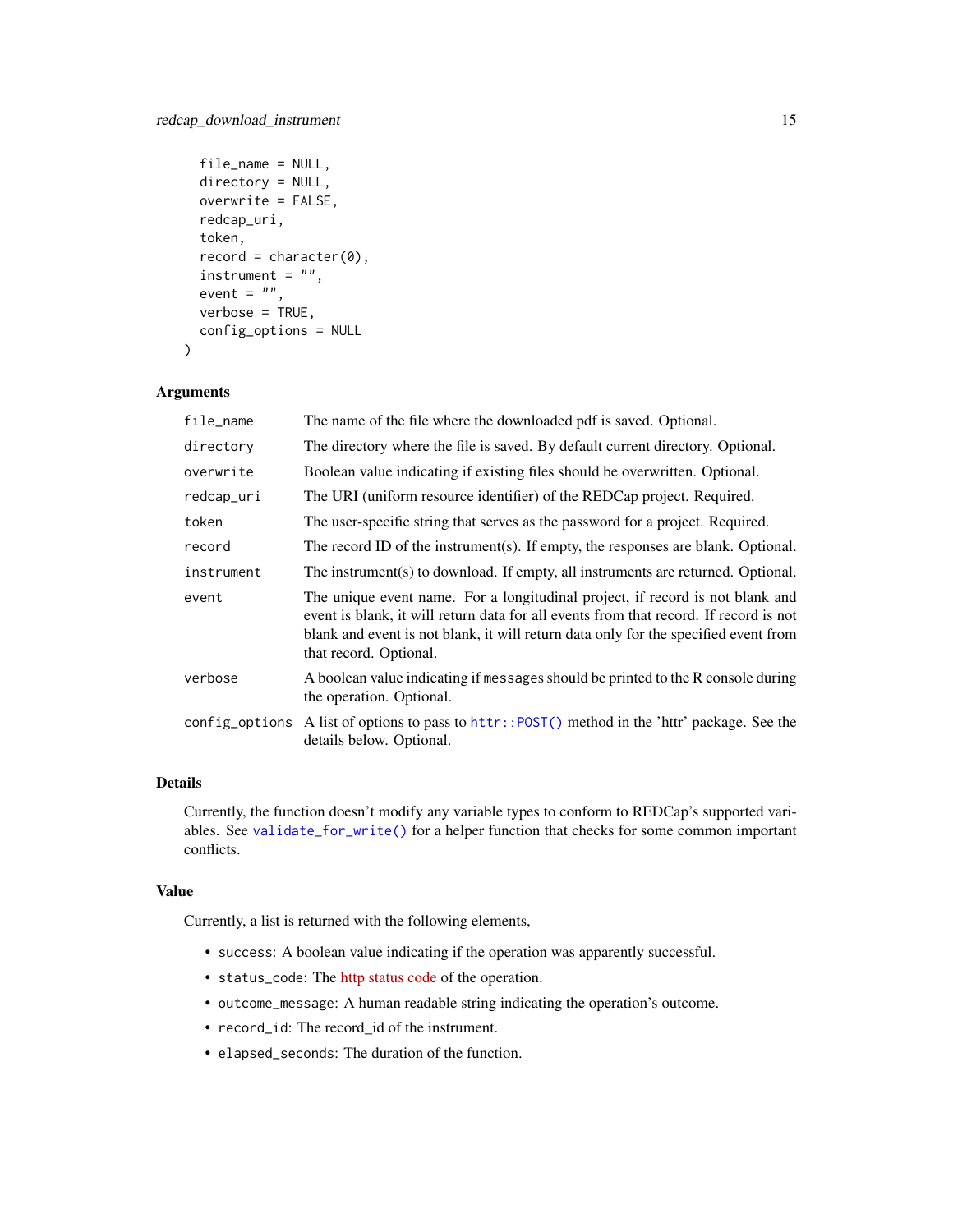- raw\_text: If an operation is NOT successful, the text returned by REDCap. If an operation is successful, the raw\_text is returned as an empty string to save RAM.
- file\_name: The name of the file persisted to disk. This is useful if the name stored in REDCap is used (which is the default).

#### Author(s)

Will Beasley

## References

The official documentation can be found on the 'API Help Page' and 'API Examples' pages on the REDCap wiki (*i.e.*, https://community.projectredcap.org/articles/456/api-documentation.html and https://community.projectredcap.org/articles/462/api-examples.html). If you do not have an account for the wiki, please ask your campus REDCap administrator to send you the static material.

#### Examples

```
## Not run:
uri <- "https://bbmc.ouhsc.edu/redcap/api/"
token <- "D70F9ACD1EDD6F151C6EA78683944E98" #pid=213
# event <- "" # only for longitudinal projects
(full_name <- base::temp(pattern="instruments-all-records-all", fileext=".pdf"))
result_1 <- REDCapR::redcap_download_instrument(
 file_name = full_name,redcap\_uri = uri,token = token
)
base::unlink(full_name)
(full_name <- base::tempfile(pattern="instruments-all-record-1-", fileext=".pdf"))
result_2 <- REDCapR::redcap_download_instrument(
 record = 5,
 file_name = full_name,
 redcap\_uri = uri,token = token
)
base::unlink(full_name)
(full_name <- base::tempfile(pattern="instrument-1-record-1-", fileext=".pdf"))
result_3 <- REDCapR::redcap_download_instrument(
 record = 5,instrument = "health",
 file_name = full_name,
 redcap\_uri = uri,token = token
\lambdabase::unlink(full_name)
## End(Not run)
```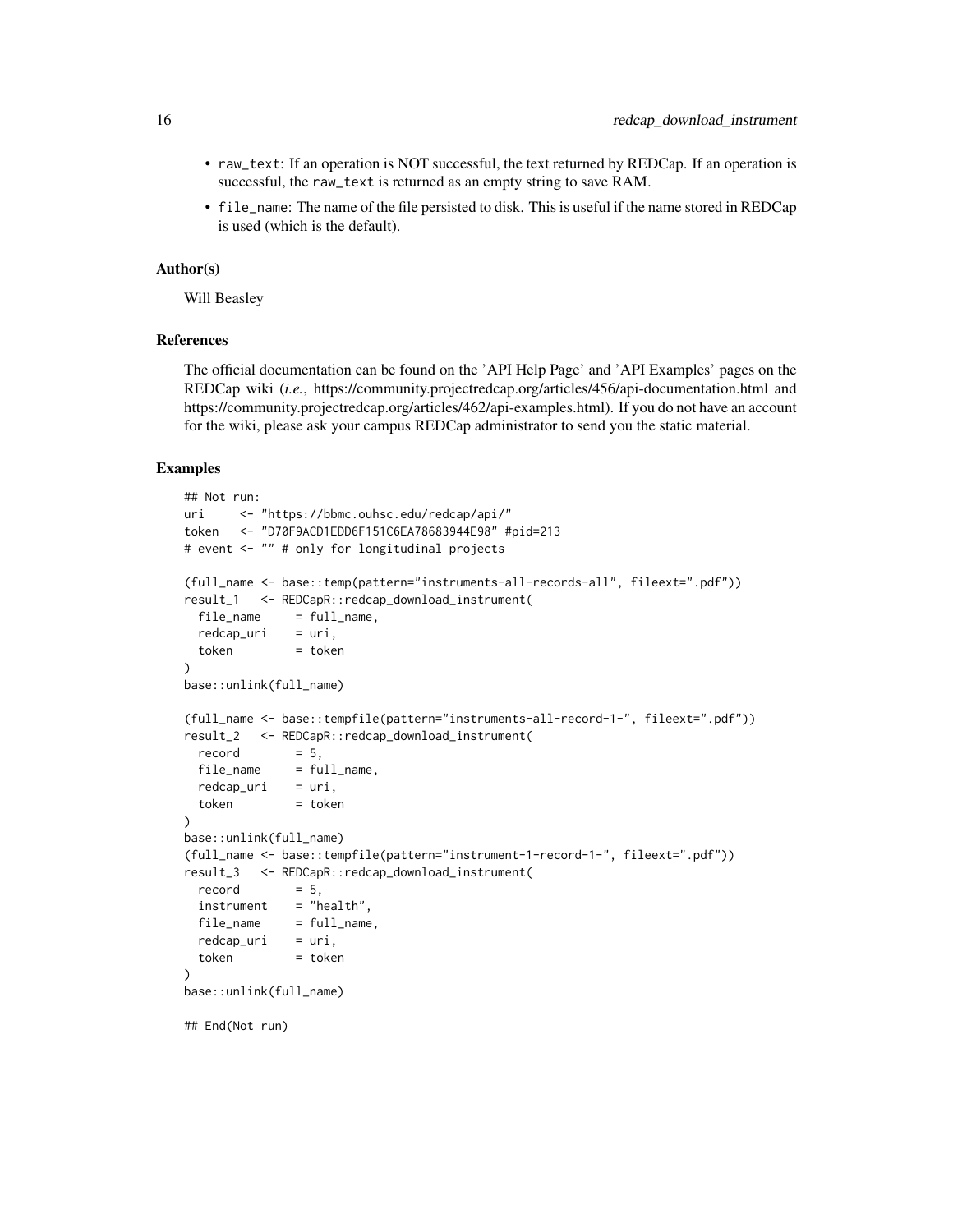<span id="page-16-0"></span>redcap\_metadata\_read *Export the metadata of a REDCap project*

#### **Description**

Export the metadata (as a data dictionary) of a REDCap project as a [base::data.frame\(\)](#page-0-0). Each row in the data dictionary corresponds to one field in the project's dataset.

## Usage

```
redcap_metadata_read(
  redcap_uri,
  token,
  forms = NULL,
  forms_collapsed = "",
  fields = NULL,
  fields_collapsed = "",
  verbose = TRUE,
  config_options = NULL
)
```
## Arguments

| redcap_uri       | The URI (uniform resource identifier) of the REDCap project. Required.                                                                                                                                                                                   |
|------------------|----------------------------------------------------------------------------------------------------------------------------------------------------------------------------------------------------------------------------------------------------------|
| token            | The user-specific string that serves as the password for a project. Required.                                                                                                                                                                            |
| forms            | An array, where each element corresponds to the REDCap form of the desired<br>fields. Optional.                                                                                                                                                          |
| forms_collapsed  |                                                                                                                                                                                                                                                          |
|                  | A single string, where the desired forms are separated by commas. Optional.                                                                                                                                                                              |
| fields           | An array, where each element corresponds to a desired project field. Optional.                                                                                                                                                                           |
| fields_collapsed |                                                                                                                                                                                                                                                          |
|                  | A single string, where the desired field names are separated by commas. Op-<br>tional.                                                                                                                                                                   |
| verbose          | A boolean value indicating if messages should be printed to the R console dur-<br>ing the operation. The verbose output might contain sensitive information $(e.g.$<br>PHI), so turn this off if the output might be visible somewhere public. Optional. |
| config_options   | A list of options to pass to POST method in the httr package. See the details in<br>redcap_read_oneshot(). Optional.                                                                                                                                     |

## Details

Specifically, it internally uses multiple calls to [redcap\\_read\\_oneshot\(\)](#page-26-1) to select and return data. Initially, only primary key is queried through the REDCap API. The long list is then subsetted into partitions, whose sizes are determined by the batch\_size parameter. REDCap is then queried for all variables of the subset's subjects. This is repeated for each subset, before returning a unified [base::data.frame\(\)](#page-0-0).

The function allows a delay between calls, which allows the server to attend to other users' requests.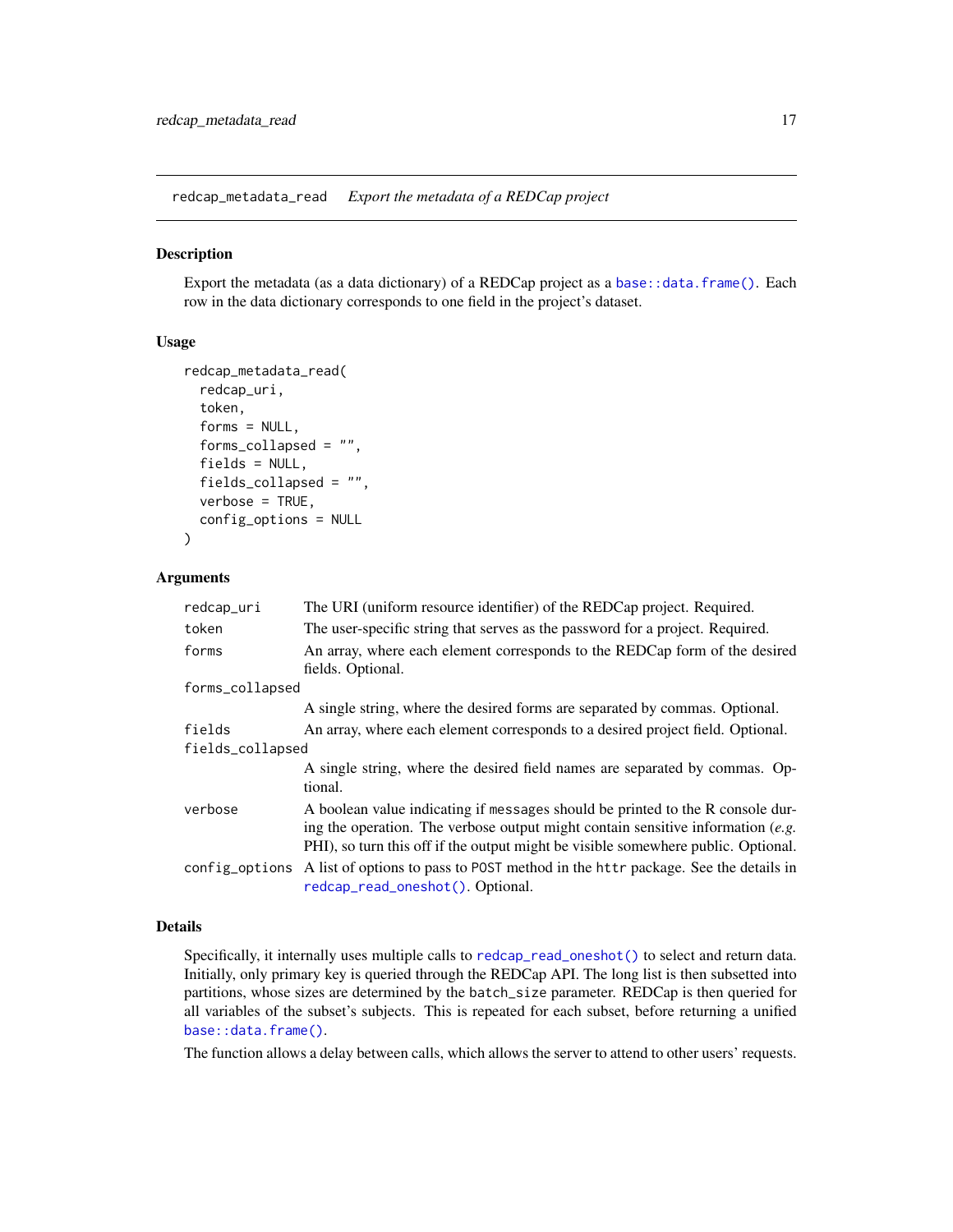## <span id="page-17-0"></span>Value

Currently, a list is returned with the following elements:

- data: An R [base::data.frame\(\)](#page-0-0) of the desired records and columns.
- success: A boolean value indicating if the operation was apparently successful.
- status\_codes: A collection of [http status codes,](https://en.wikipedia.org/wiki/List_of_HTTP_status_codes) separated by semicolons. There is one code for each batch attempted.
- outcome\_messages: A collection of human readable strings indicating the operations' semicolons. There is one code for each batch attempted. In an unsuccessful operation, it should contain diagnostic information.
- forms\_collapsed: The desired records IDs, collapsed into a single string, separated by commas.
- fields\_collapsed: The desired field names, collapsed into a single string, separated by commas.
- elapsed\_seconds: The duration of the function.

#### Author(s)

Will Beasley

## References

The official documentation can be found on the 'API Help Page' and 'API Examples' pages on the REDCap wiki (*i.e.*, https://community.projectredcap.org/articles/456/api-documentation.html and https://community.projectredcap.org/articles/462/api-examples.html). If you do not have an account for the wiki, please ask your campus REDCap administrator to send you the static material.

#### Examples

```
## Not run:
uri <- "https://bbmc.ouhsc.edu/redcap/api/"
token <- "9A81268476645C4E5F03428B8AC3AA7B"
REDCapR::redcap_metadata_read(redcap_uri=uri, token=token)
```
## End(Not run)

redcap\_metadata\_write *Import metadata of a REDCap project*

## **Description**

Import metadata (*i.e.*, data dictionary) into a project. Because of this method's destructive nature, it works for only projects in Development status.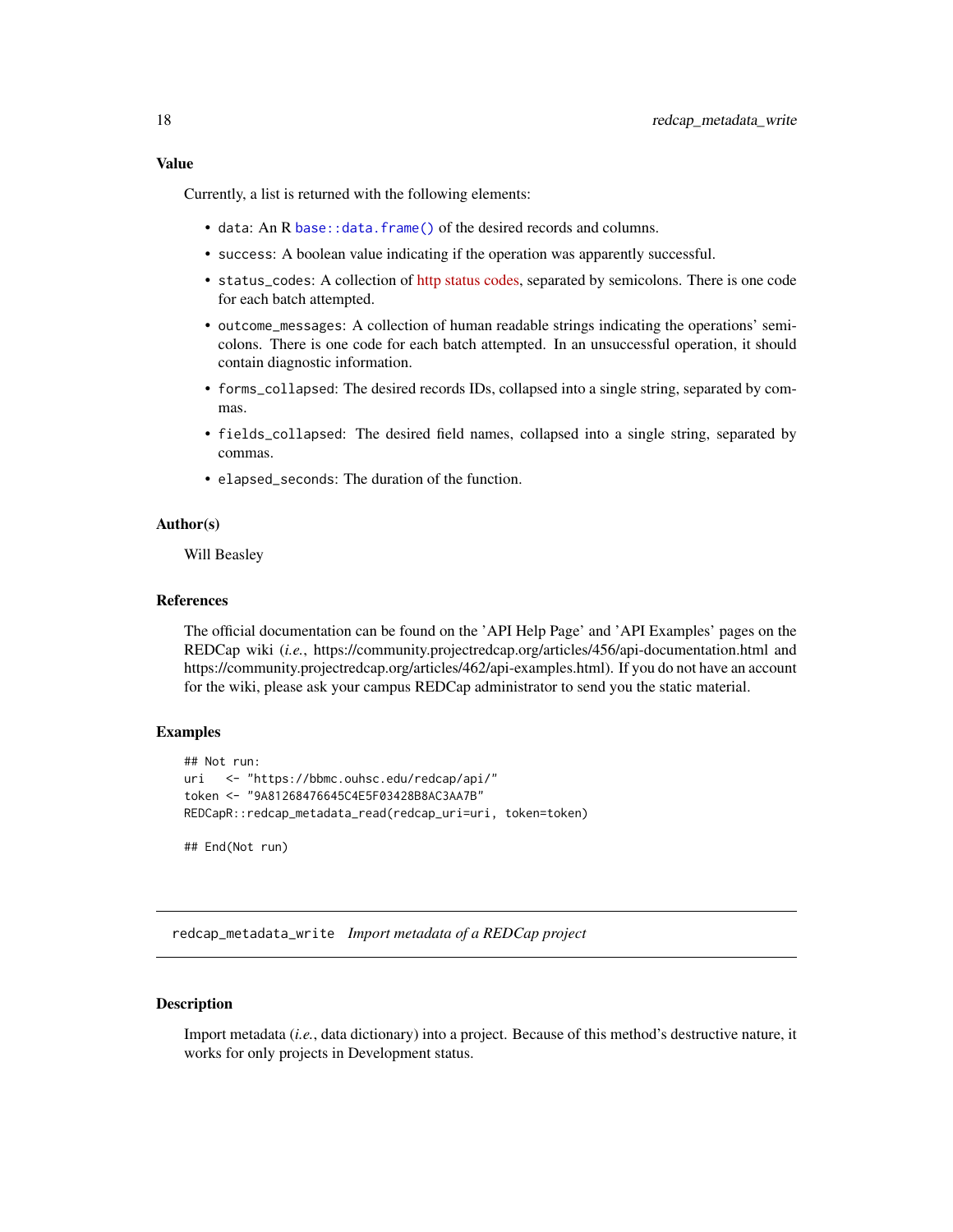<span id="page-18-0"></span>redcap\_metadata\_write 19

## Usage

```
redcap_metadata_write(
  ds,
  redcap_uri,
  token,
  verbose = TRUE,
  config_options = NULL
)
```
## Arguments

| ds         | The base: : data. frame() to be imported into the REDCap project. Required.                                                                                                                                                                              |
|------------|----------------------------------------------------------------------------------------------------------------------------------------------------------------------------------------------------------------------------------------------------------|
| redcap_uri | The URI (uniform resource identifier) of the REDCap project. Required.                                                                                                                                                                                   |
| token      | The user-specific string that serves as the password for a project. Required.                                                                                                                                                                            |
| verbose    | A boolean value indicating if messages should be printed to the R console dur-<br>ing the operation. The verbose output might contain sensitive information $(e.g.$<br>PHI), so turn this off if the output might be visible somewhere public. Optional. |
|            | config_options A list of options to pass to httr::POST() method in the 'httr' package. See the<br>details in redcap_read_oneshot() Optional.                                                                                                             |

## Value

Currently, a list is returned with the following elements:

- success: A boolean value indicating if the operation was apparently successful.
- status\_code: The [http status code](https://en.wikipedia.org/wiki/List_of_HTTP_status_codes) of the operation.
- outcome\_message: A human readable string indicating the operation's outcome.
- field\_count: Number of fields imported.
- elapsed\_seconds: The duration of the function.
- raw\_text: If an operation is NOT successful, the text returned by REDCap. If an operation is successful, the raw\_text is returned as an empty string to save RAM.

#### Author(s)

Will Beasley

## References

The official documentation can be found on the 'API Help Page' and 'API Examples' pages on the REDCap wiki. If you do not have an account for the wiki, please ask your campus REDCap administrator to send you the static material.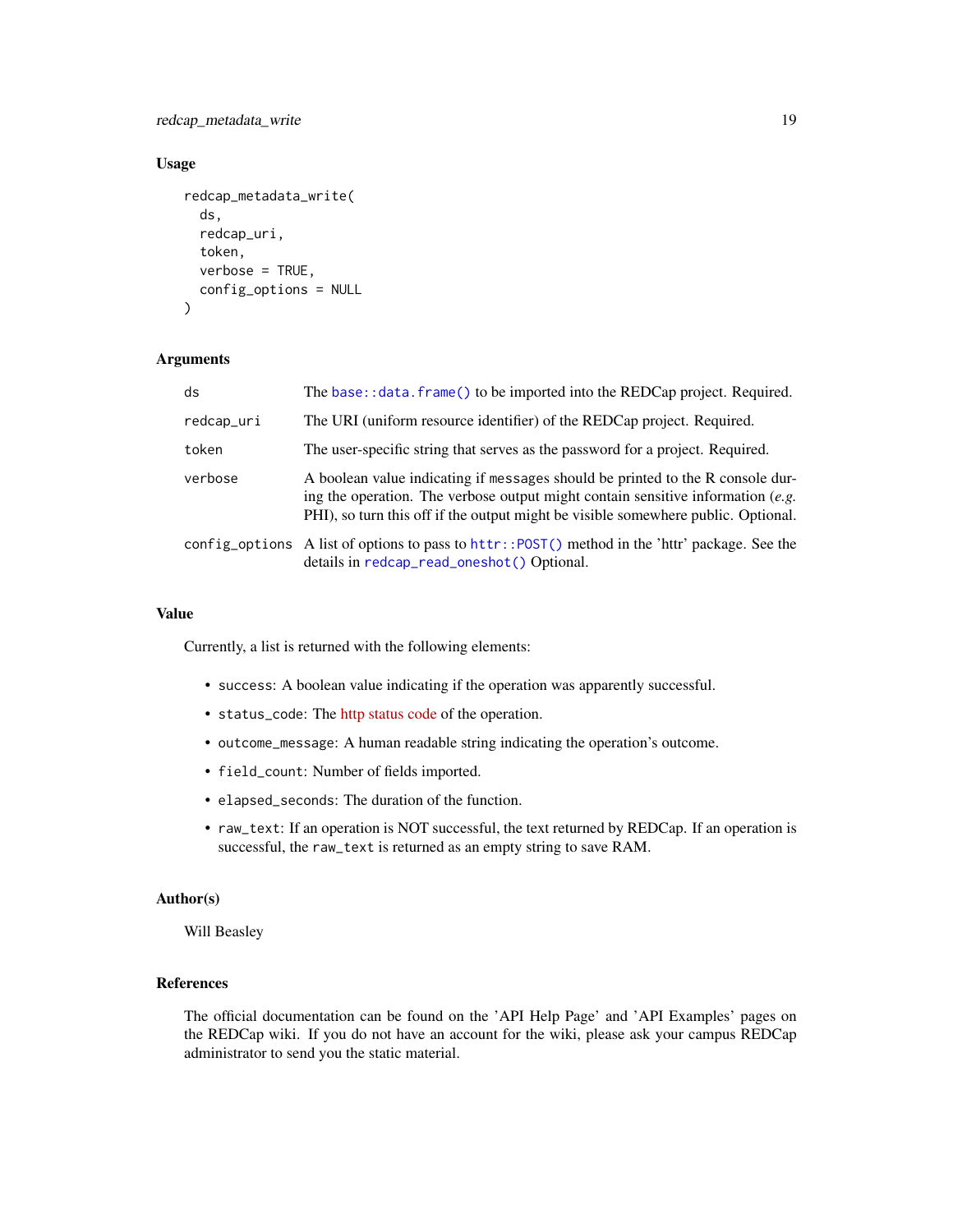## Examples

```
## Not run:
# Please don't run this example without changing the token to
# point to your server. It could interfere with our testing suite.
uri <- "https://bbmc.ouhsc.edu/redcap/api/"
token <- "457C24AB91B7FCF5B1A7DA67E70E24C7"
# Read in the dictionary in R's memory from a csv file.
ds_to_write <-
 readr::read_csv(
   file = system.file(
     "test-data/project-simple/simple-metadata.csv",
     package = "REDCapR"
   ),
   col_types = readr::cols(.default = readr::col_character())
 )
ds_to_write
# Import the dictionary into the REDCap project
REDCapR::redcap_metadata_write(
 ds = ds_to_write,redcap\_uri = uri,token = token
\mathcal{L}## End(Not run)
```
redcap\_next\_free\_record\_name *Determine free available record ID*

#### Description

Determines the next available record ID.

## Usage

```
redcap_next_free_record_name(
  redcap_uri,
 token,
 verbose = TRUE,
 config_options = NULL
)
```
#### Arguments

redcap\_uri The URI (uniform resource identifier) of the REDCap project. Required.

<span id="page-19-0"></span>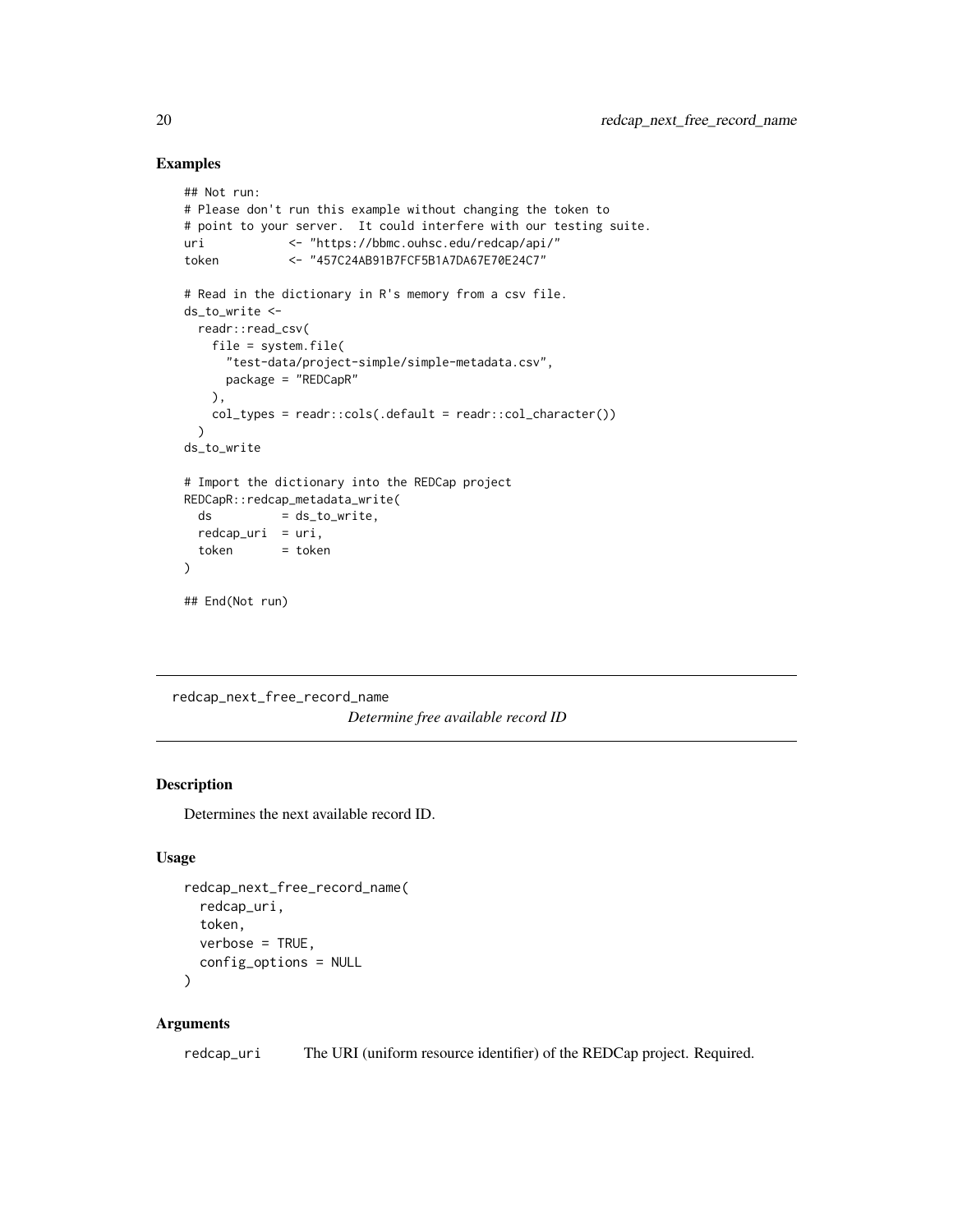<span id="page-20-0"></span>

| token   | The user-specific string that serves as the password for a project. Required.                                                                                                                                                                            |
|---------|----------------------------------------------------------------------------------------------------------------------------------------------------------------------------------------------------------------------------------------------------------|
| verbose | A boolean value indicating if messages should be printed to the R console dur-<br>ing the operation. The verbose output might contain sensitive information $(e.g.$<br>PHI), so turn this off if the output might be visible somewhere public. Optional. |
|         | config_options A list of options to pass to POST method in the httr package. See the details<br>below. Optional.                                                                                                                                         |

## Details

If the API call is unsuccessful, a value of character $(0)$  will be returned (*i.e.*, an empty vector). This ensures that a the function will always return an object of class [base::character.](#page-0-0)

#### Value

a [base::character](#page-0-0) vector of either length 1 (if successful) or length 0 (if not successful).

#### Note

#### Documentation in REDCap 8.4.0

To be used by projects with record auto-numbering enabled, this method exports the next potential record ID for a project. It generates the next record name by determining the current maximum numerical record ID and then incrementing it by one.

Note: This method does not create a new record, but merely determines what the next record name would be.

If using Data Access Groups (DAGs) in the project, this method accounts for the special formatting of the record name for users in DAGs (e.g., DAG-ID); in this case, it only assigns the next value for ID for all numbers inside a DAG. For example, if a DAG has a corresponding DAG number of 223 wherein records 223-1 and 223-2 already exist, then the next record will be 223-3 if the API user belongs to the DAG that has DAG number 223. (The DAG number is auto-assigned by REDCap for each DAG when the DAG is first created.)

When generating a new record name in a DAG, the method considers all records in the entire project when determining the maximum record ID, including those that might have been originally created in that DAG but then later reassigned to another DAG.

Note: This method functions the same even for projects that do not have record auto-numbering enabled.

## Examples

```
uri <- "https://bbmc.ouhsc.edu/redcap/api/"
token <- "9A81268476645C4E5F03428B8AC3AA7B"
# Returns 6
REDCapR::redcap_next_free_record_name(redcap_uri = uri, token = token)
```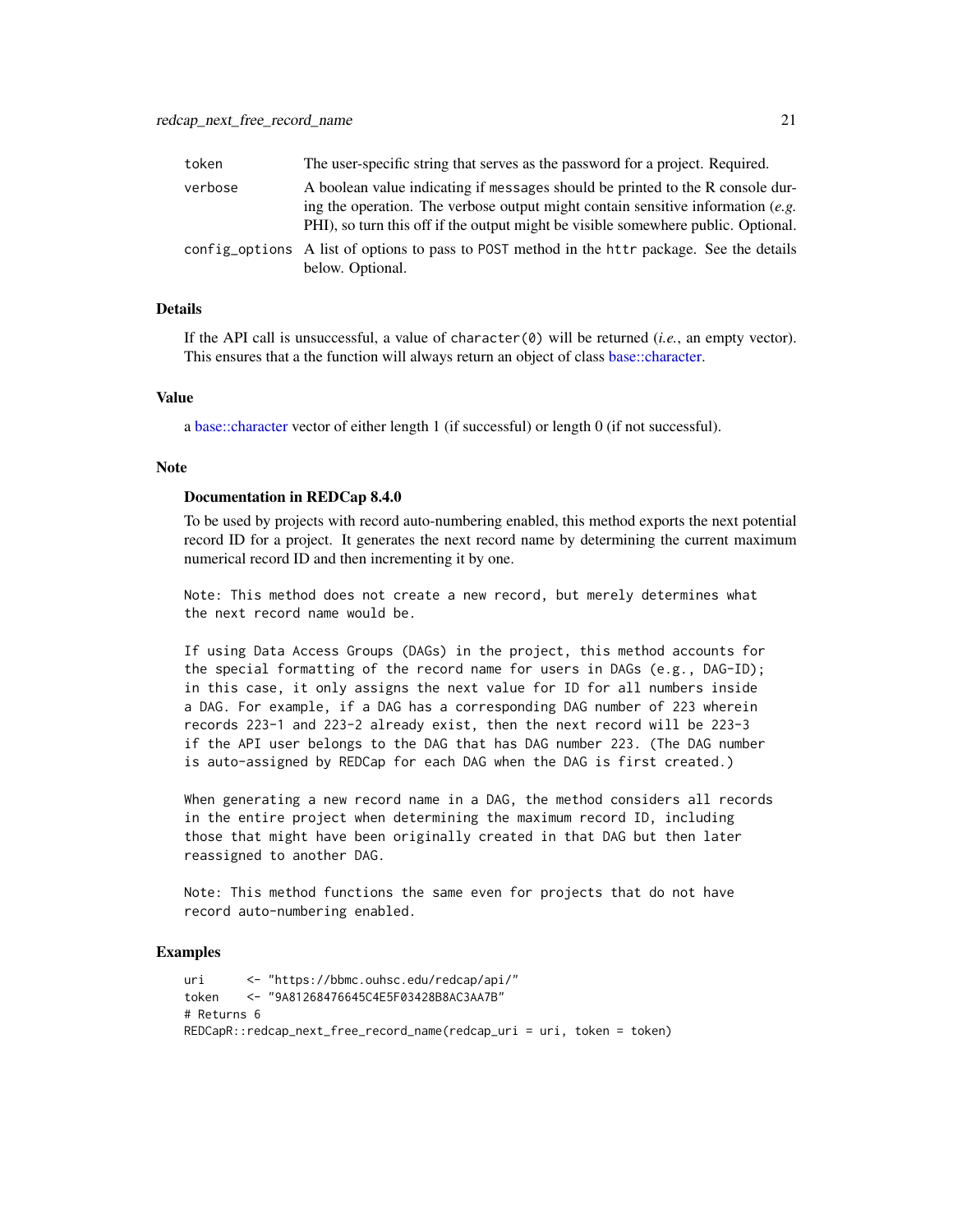<span id="page-21-0"></span>

#### **Description**

This Reference Class represents a REDCap project. Once some values are set that are specific to a REDCap project (such as the URI and token), later calls are less verbose (such as reading and writing data).

#### Fields

redcap\_uri The URI (uniform resource identifier) of the REDCap project. Required.

token token The user-specific string that serves as the password for a project. Required.

#### Methods

read(batch\_size=100L, interbatch\_delay=0, records=NULL, records\_collapsed="", fields=NULL, field Exports records from a REDCap project.

write( ds\_to\_write, batch\_size = 100L, interbatch\_delay = 0, continue\_on\_error = FALSE, verbose = TRUE, co Imports records to a REDCap project.

#### Examples

```
uri <- "https://bbmc.ouhsc.edu/redcap/api/"
token <- "D70F9ACD1EDD6F151C6EA78683944E98"
## Not run:
project <- REDCapR::redcap_project$new(redcap_uri=uri, token=token)
ds_all <- project$read()
# Demonstrate how repeated calls are more concise when the token and
# url aren't always passed.
ds_skinny <- project$read(fields=c("record_id", "sex", "height"))$data
ids_of_males <- ds_skinny$record_id[ds_skinny$sex==1]
ids_of_shorties <- ds_skinny$record_id[ds_skinny$height < 40]
ds_males <- project$read(records=ids_of_males, batch_size=2)$data
ds_shorties <- project$read(records=ids_of_shorties)$data
#Switch the Genders
sex_original <- ds_skinny$sex
ds_skinny$sex <- (1 - ds_skinny$sex)
project$write(ds_skinny)
#Switch the Genders back
ds_skinny$sex <- sex_original
project$write(ds_skinny)
```
## End(Not run)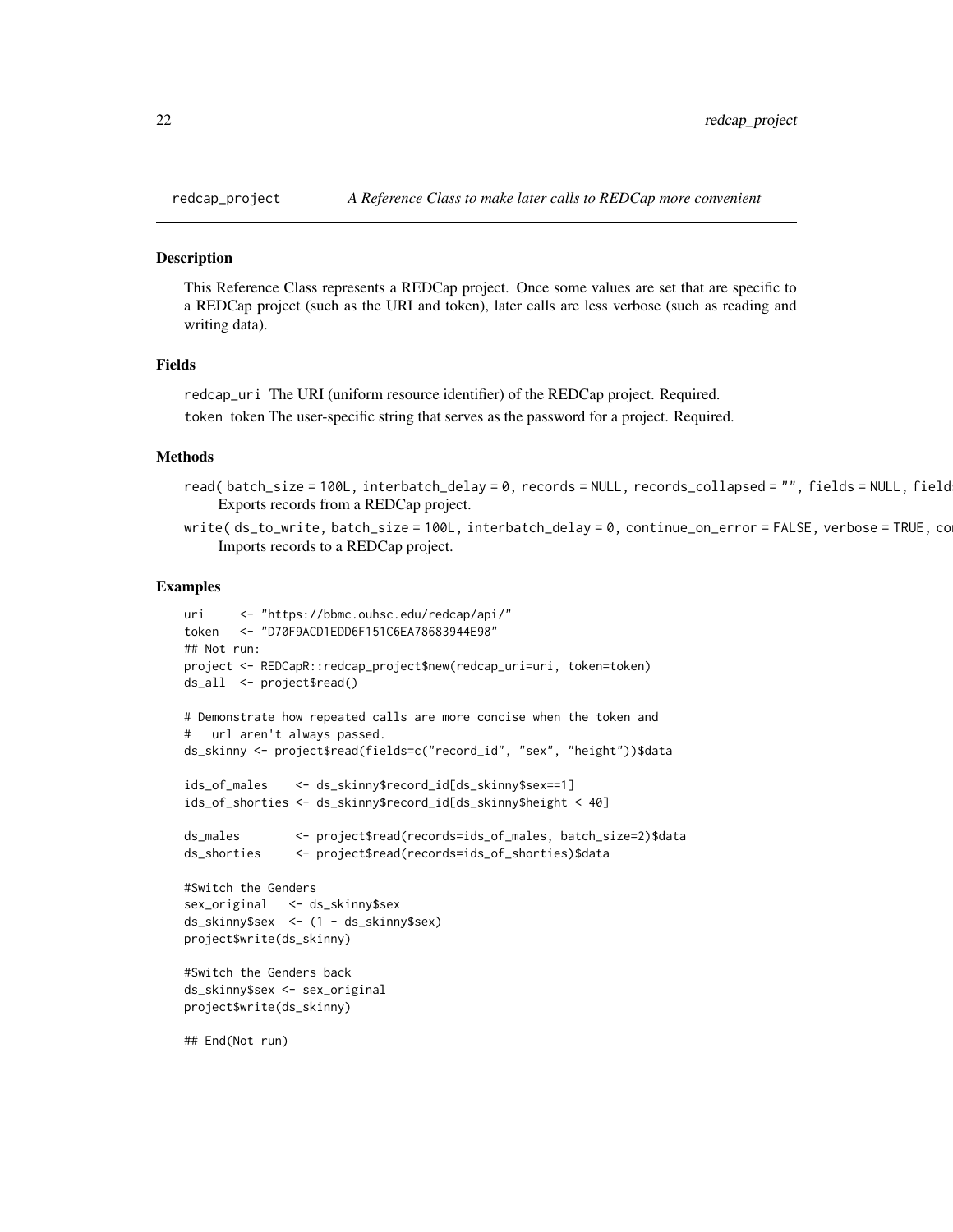<span id="page-22-1"></span><span id="page-22-0"></span>redcap\_read *Read records from a REDCap project in subsets, and stacks them together before returning a dataset*

## Description

From an external perspective, this function is similar to [redcap\\_read\\_oneshot\(\)](#page-26-1). The internals differ in that redcap\_read retrieves subsets of the data, and then combines them before returning (among other objects) a single base:  $:data, frame()$ . This function can be more appropriate than [redcap\\_read\\_oneshot\(\)](#page-26-1) when returning large datasets that could tie up the server.

#### Usage

```
redcap_read(
  batch_size = 100L,
  interbatch\_delay = 0.5,
  continue_on_error = FALSE,
  redcap_uri,
  token,
  records = NULL,
  records_collapsed = "",
  fields = NULL,
  fields_collapsed = "",
  forms = NULL,
  forms_collapsed = "",
  events = NULL,
  events_collapsed = "",
  raw_or_label = "raw",
  raw_or_label_headers = "raw",
  export_checkbox_label = FALSE,
  export_survey_fields = FALSE,
  export_data_access_groups = FALSE,
  filter_logic = "",
  datetime_range_begin = as.POSIXct(NA),
  datetime_range_end = as.POSIXct(NA),
  col_types = NULL,
  guess_type = TRUE,
  guess_max = NULL,
  verbose = TRUE,
  config_options = NULL,
  id_position = 1L
)
```
#### Arguments

batch\_size The maximum number of subject records a single batch should contain. The default is 100.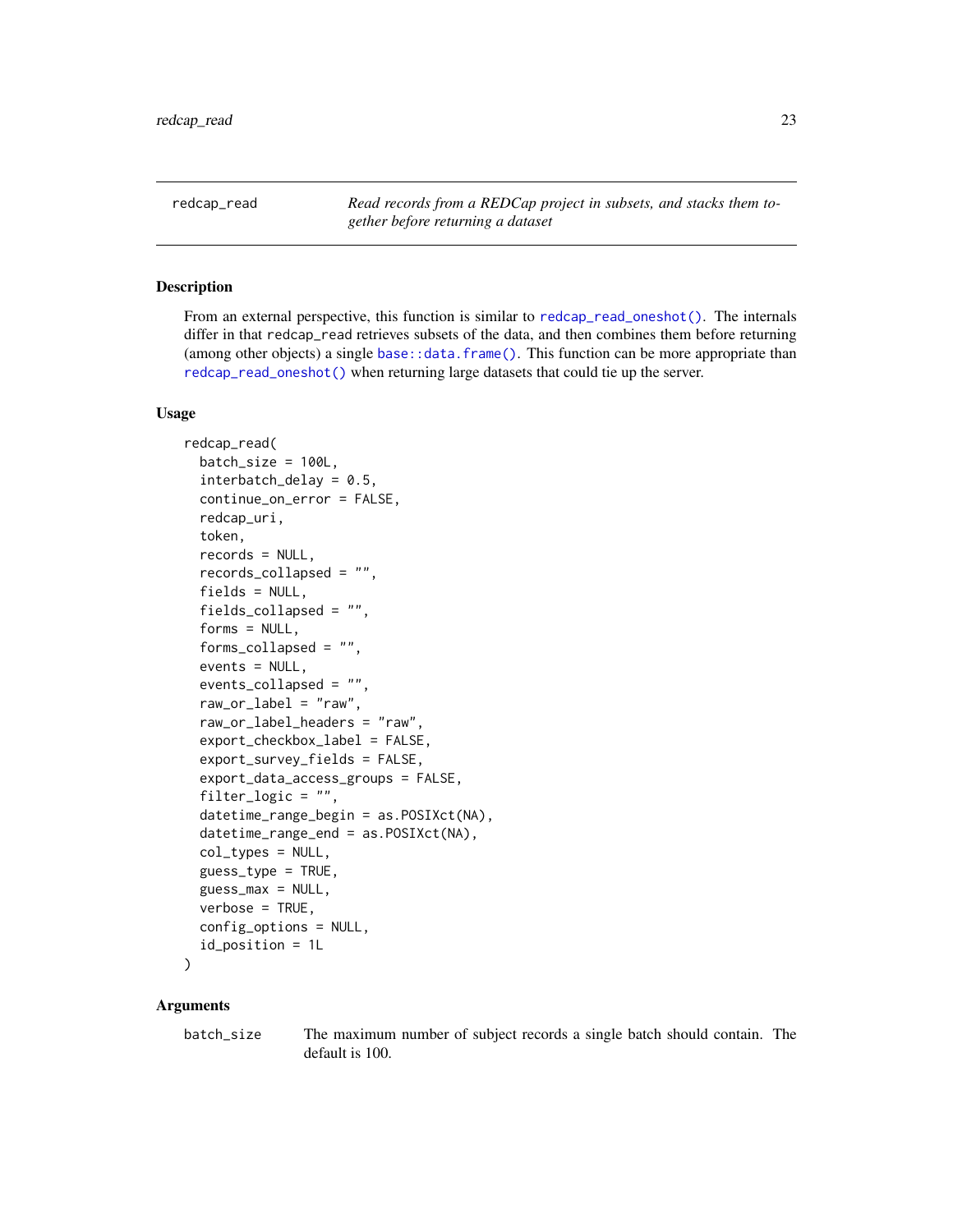| interbatch_delay          | The number of seconds the function will wait before requesting a new subset<br>from REDCap. The default is 0.5 seconds.                                                                                                                                                                                       |  |
|---------------------------|---------------------------------------------------------------------------------------------------------------------------------------------------------------------------------------------------------------------------------------------------------------------------------------------------------------|--|
| continue_on_error         |                                                                                                                                                                                                                                                                                                               |  |
|                           | If an error occurs while reading, should records in subsequent batches be at-<br>tempted. The default is FALSE, which prevents subsequent batches from running.<br>Required.                                                                                                                                  |  |
| redcap_uri                | The URI (uniform resource identifier) of the REDCap project. Required.                                                                                                                                                                                                                                        |  |
| token                     | The user-specific string that serves as the password for a project. Required.                                                                                                                                                                                                                                 |  |
| records                   | An array, where each element corresponds to the ID of a desired record. Op-<br>tional.                                                                                                                                                                                                                        |  |
| records_collapsed         |                                                                                                                                                                                                                                                                                                               |  |
|                           | A single string, where the desired ID values are separated by commas. Optional.                                                                                                                                                                                                                               |  |
| fields                    | An array, where each element corresponds to a desired project field. Optional.                                                                                                                                                                                                                                |  |
| fields_collapsed          |                                                                                                                                                                                                                                                                                                               |  |
|                           | A single string, where the desired field names are separated by commas. Op-<br>tional.                                                                                                                                                                                                                        |  |
| forms                     | An array, where each element corresponds to a desired project form. Optional.                                                                                                                                                                                                                                 |  |
| forms_collapsed           |                                                                                                                                                                                                                                                                                                               |  |
|                           | A single string, where the desired form names are separated by commas. Op-<br>tional.                                                                                                                                                                                                                         |  |
| events                    | An array, where each element corresponds to a desired project event. Optional.                                                                                                                                                                                                                                |  |
| events_collapsed          |                                                                                                                                                                                                                                                                                                               |  |
|                           | A single string, where the desired event names are separated by commas. Op-<br>tional.                                                                                                                                                                                                                        |  |
| raw_or_label              | A string (either 'raw' or 'label' that specifies whether to export the raw coded<br>values or the labels for the options of multiple choice fields. Default is 'raw'.                                                                                                                                         |  |
| raw_or_label_headers      |                                                                                                                                                                                                                                                                                                               |  |
|                           | A string (either 'raw' or 'label' that specifies for the CSV headers whether to<br>export the variable/field names (raw) or the field labels (label). Default is 'raw'.                                                                                                                                       |  |
| export_checkbox_label     |                                                                                                                                                                                                                                                                                                               |  |
|                           | specifies the format of checkbox field values specifically when exporting the<br>data as labels. If raw_or_label is 'label' and export_checkbox_label is<br>TRUE, the values will be the text displayed to the users. Otherwise, the values<br>will be 0/1.                                                   |  |
| export_survey_fields      |                                                                                                                                                                                                                                                                                                               |  |
|                           | A boolean that specifies whether to export the survey identifier field (e.g., 'red-<br>cap_survey_identifier') or survey timestamp fields (e.g., instrument+'_timestamp').<br>The timestamp outputs reflect the survey's <i>completion</i> time (according to the<br>time and timezone of the REDCap server.) |  |
| export_data_access_groups |                                                                                                                                                                                                                                                                                                               |  |
|                           | A boolean value that specifies whether or not to export the redcap_data_access_group<br>field when data access groups are utilized in the project. Default is FALSE. See<br>the details below.                                                                                                                |  |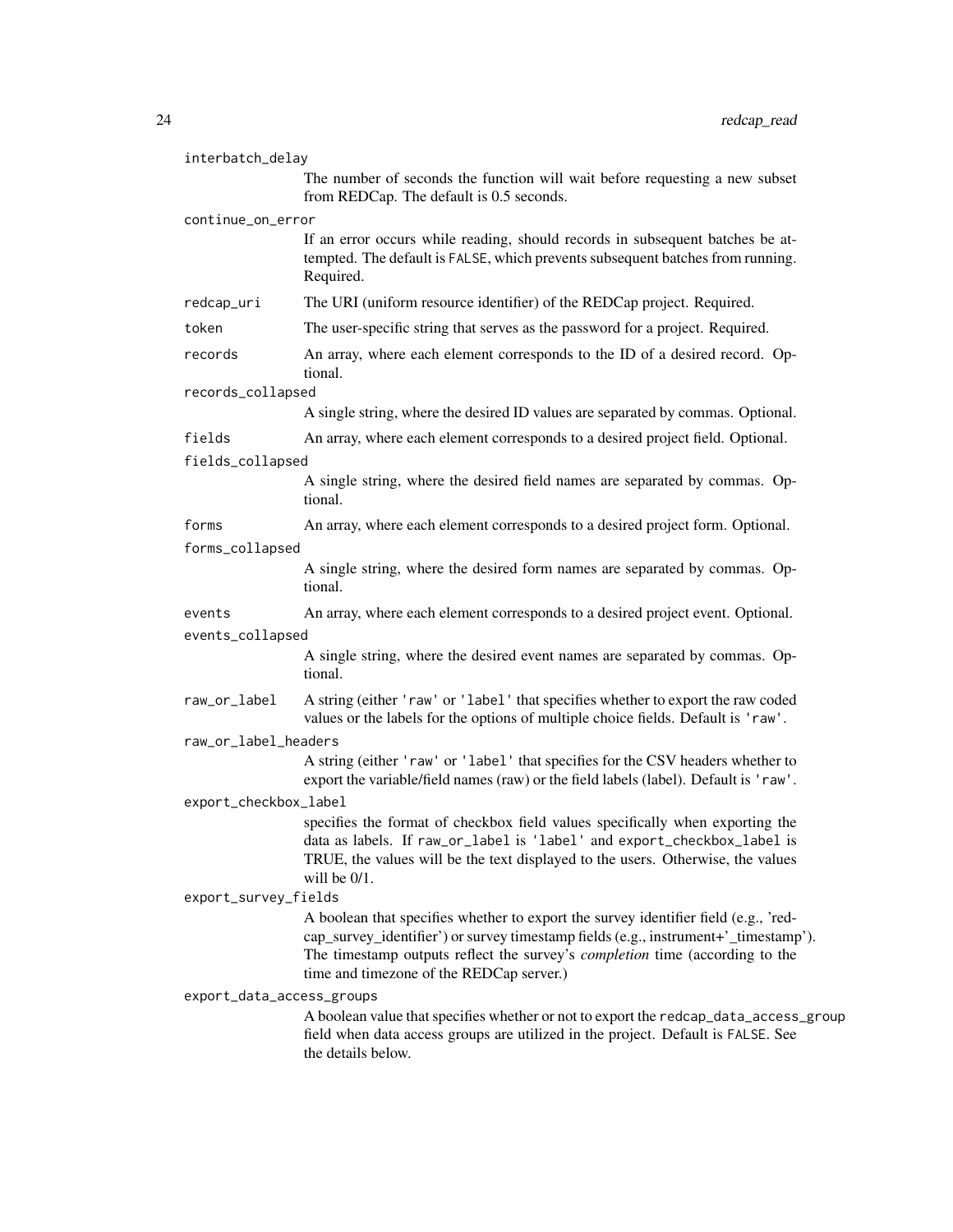<span id="page-24-0"></span>

| filter_logic         | String of logic text (e.g., [gender] = 'male') for filtering the data to be returned by<br>this API method, in which the API will only return the records (or record-events,<br>if a longitudinal project) where the logic evaluates as TRUE. An blank/empty<br>string returns all records. |
|----------------------|---------------------------------------------------------------------------------------------------------------------------------------------------------------------------------------------------------------------------------------------------------------------------------------------|
| datetime_range_begin |                                                                                                                                                                                                                                                                                             |
|                      | To return only records that have been created or modified <i>after</i> a given date time,                                                                                                                                                                                                   |
|                      | provide a POSIXct value. If not specified, REDCap will assume no begin time.                                                                                                                                                                                                                |
| datetime_range_end   |                                                                                                                                                                                                                                                                                             |
|                      | To return only records that have been created or modified <i>before</i> a given date-<br>time, provide a POSIXct value. If not specified, REDCap will assume no end<br>time.                                                                                                                |
| col_types            | A readr::cols() object passed internally to readr::read_csv(). Optional.                                                                                                                                                                                                                    |
| guess_type           | A boolean value indicating if all columns should be returned as character. If<br>true, readr::read_csv() guesses the intended data type for each column.                                                                                                                                    |
| guess_max            | Deprecated.                                                                                                                                                                                                                                                                                 |
| verbose              | A boolean value indicating if messages should be printed to the R console dur-<br>ing the operation. The verbose output might contain sensitive information $(e.g.$<br>PHI), so turn this off if the output might be visible somewhere public. Optional.                                    |
| config_options       | A list of options to pass to POST method in the httr package. See the details in<br>redcap_read_oneshot() Optional.                                                                                                                                                                         |
| id_position          | The column position of the variable that unique identifies the subject (typically<br>record_id). This defaults to the first variable in the dataset.                                                                                                                                        |

#### Details

[redcap\\_read\(\)](#page-22-1) internally uses multiple calls to [redcap\\_read\\_oneshot\(\)](#page-26-1) to select and return data. Initially, only the primary key is queried through the REDCap API. The long list is then subsetted into batches, whose sizes are determined by the batch\_size parameter. REDCap is then queried for all variables of the subset's subjects. This is repeated for each subset, before returning a unified [base::data.frame\(\)](#page-0-0).

The function allows a delay between calls, which allows the server to attend to other users' requests (such as the users entering data in a browser). In other words, a delay between batches does not bog down the webserver when exporting/importing a large dataset.

A second benefit is less RAM is required on the webserver. Because each batch is smaller than the entire dataset, the webserver tackles more manageably sized objects in memory. Consider batching if you encounter the error:

ERROR: REDCap ran out of server memory. The request cannot be processed. Please try importing/exporting a smaller amount of data.

For [redcap\\_read\(\)](#page-22-1) to function properly, the user must have Export permissions for the 'Full Data Set'. Users with only 'De-Identified' export privileges can still use redcap\_read\_oneshot. To grant the appropriate permissions:

- go to 'User Rights' in the REDCap project site,
- select the desired user, and then select 'Edit User Privileges',
- in the 'Data Exports' radio buttons, select 'Full Data Set'.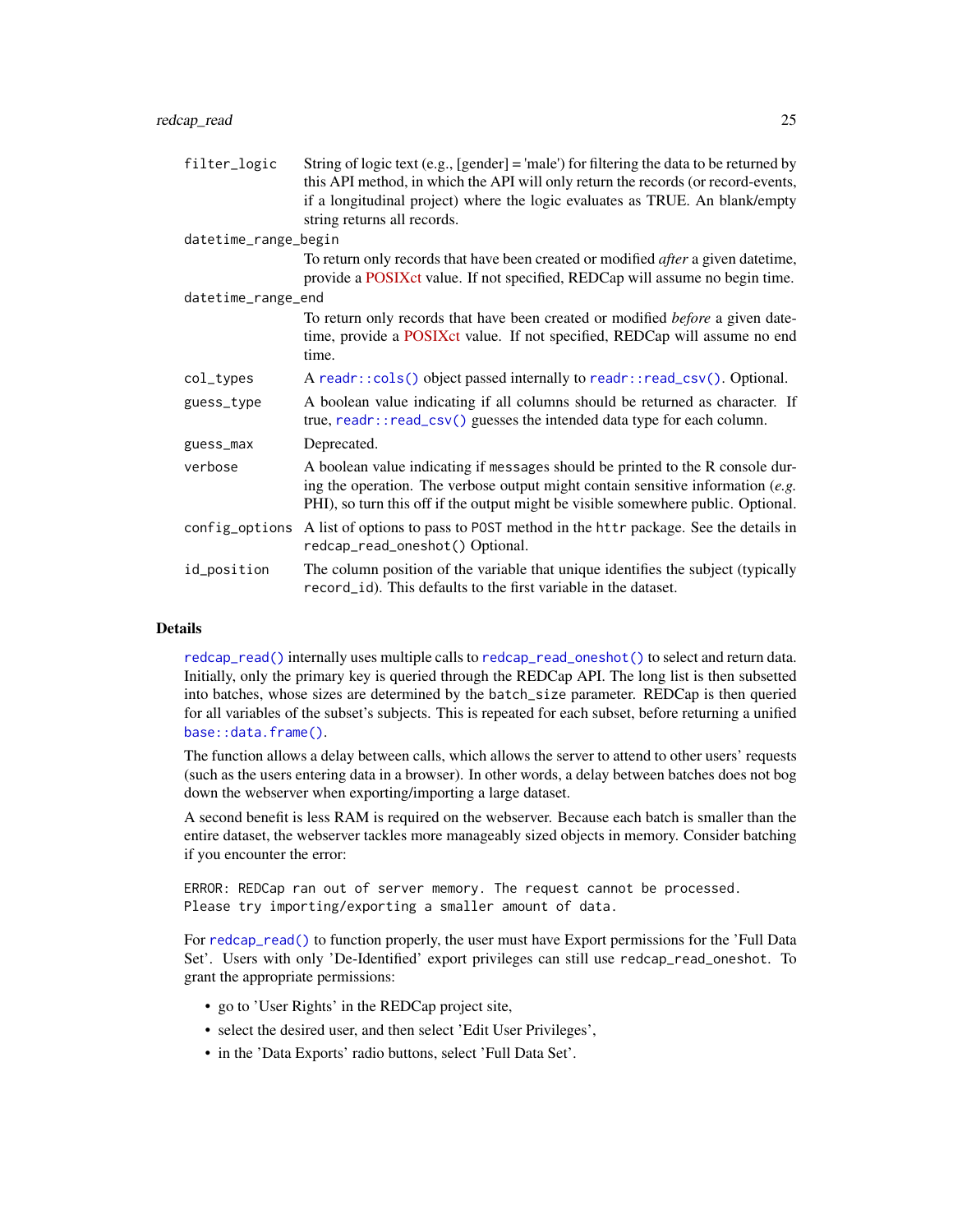<span id="page-25-0"></span>Currently, a list is returned with the following elements:

- data: An R [base::data.frame\(\)](#page-0-0) of the desired records and columns.
- success: A boolean value indicating if the operation was apparently successful.
- status\_codes: A collection of [http status codes,](https://en.wikipedia.org/wiki/List_of_HTTP_status_codes) separated by semicolons. There is one code for each batch attempted.
- outcome\_messages: A collection of human readable strings indicating the operations' semicolons. There is one code for each batch attempted. In an unsuccessful operation, it should contain diagnostic information.
- records\_collapsed: The desired records IDs, collapsed into a single string, separated by commas.
- fields\_collapsed: The desired field names, collapsed into a single string, separated by commas.
- filter\_logic: The filter statement passed as an argument.
- elapsed\_seconds: The duration of the function.

## Author(s)

Will Beasley

#### References

The official documentation can be found on the 'API Help Page' and 'API Examples' pages on the REDCap wiki (*i.e.*, https://community.projectredcap.org/articles/456/api-documentation.html and https://community.projectredcap.org/articles/462/api-examples.html). If you do not have an account for the wiki, please ask your campus REDCap administrator to send you the static material.

## Examples

```
## Not run:
uri <- "https://bbmc.ouhsc.edu/redcap/api/"
token <- "9A81268476645C4E5F03428B8AC3AA7B"
REDCapR::redcap_read(batch_size=2, redcap_uri=uri, token=token)$data
# Specify the column types.
col_types <- readr::cols(
 record_id = readr::col_interest = (race_{--}1 = readr::col\_logical(),
 race_{---}2 = readr::col\_logical(),race_{--}3 = readr::col\_logical(),
 race_{--}4 = readr::col\_logical(),race_{---}5 = readr::col\_logical(),race_{---}6 = readr::col\_logical())
REDCapR::redcap_read(
 redcap_uri = uri,
 token = token,
```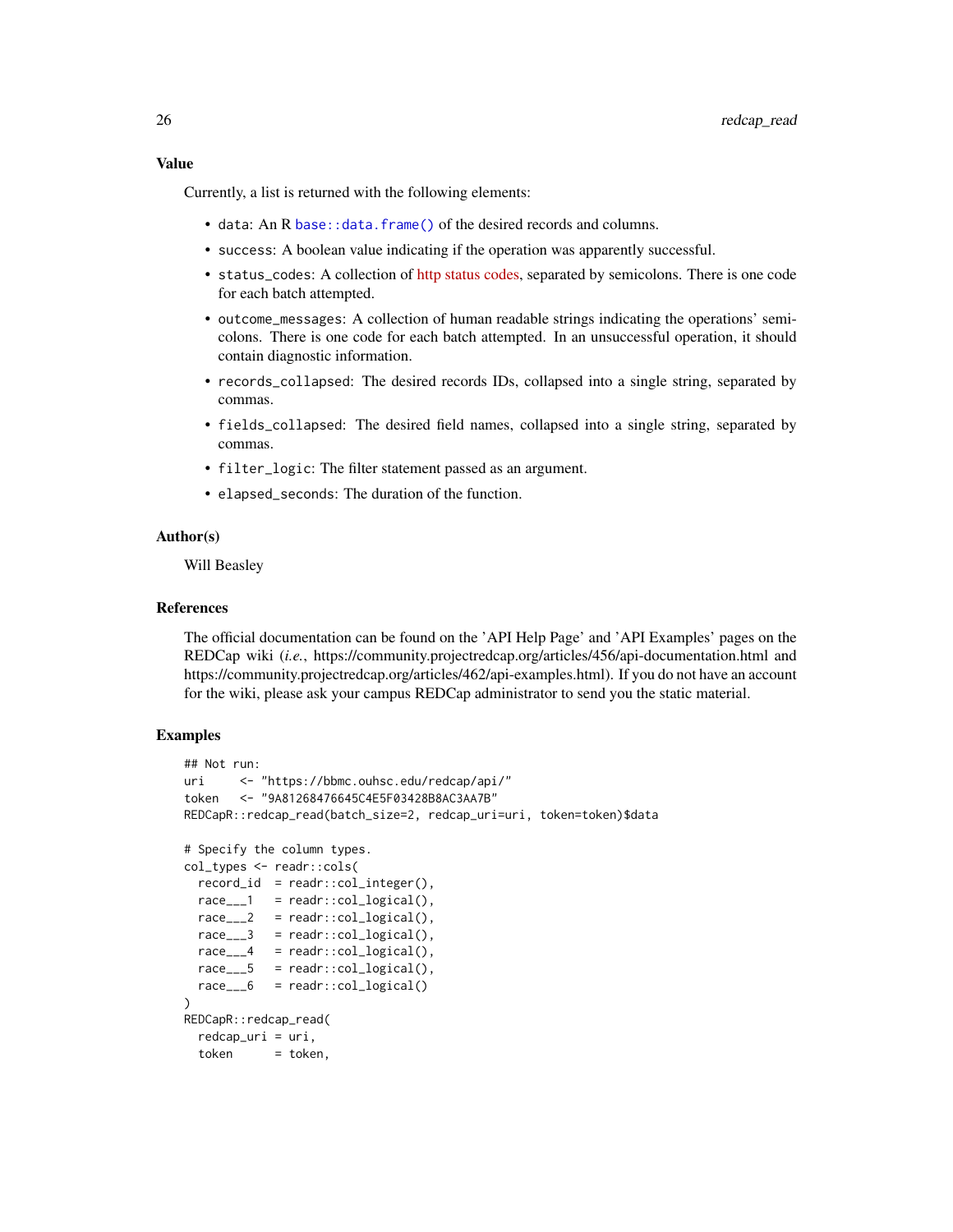<span id="page-26-0"></span>redcap\_read\_oneshot 27

```
col_types = col_types,
 batch_size = 2
)$data
```

```
## End(Not run)
```
<span id="page-26-1"></span>redcap\_read\_oneshot *Read/Export records from a REDCap project*

## Description

This function uses REDCap's API to select and return data.

#### Usage

```
redcap_read_oneshot(
  redcap_uri,
  token,
  records = NULL,
  records_collapsed = "",
  fields = NULL,fields_collapsed = "",
  forms = NULL,
  forms_collapsed = "",
  events = NULL,events_collapsed = "",
  raw_or\_label = "raw",raw_or_label_headers = "raw",
  export_checkbox_label = FALSE,
  export_survey_fields = FALSE,
  export_data_access_groups = FALSE,
  filter_logic = "",
  datetime_range_begin = as.POSIXct(NA),
  datetime_range_end = as.POSIXct(NA),
  col_types = NULL,
  guess_type = TRUE,
  guess_max = 1000L,
 verbose = TRUE,
  config_options = NULL
)
```
## Arguments

| redcap_uri | The URI (uniform resource identifier) of the REDCap project. Required.        |
|------------|-------------------------------------------------------------------------------|
| token      | The user-specific string that serves as the password for a project. Required. |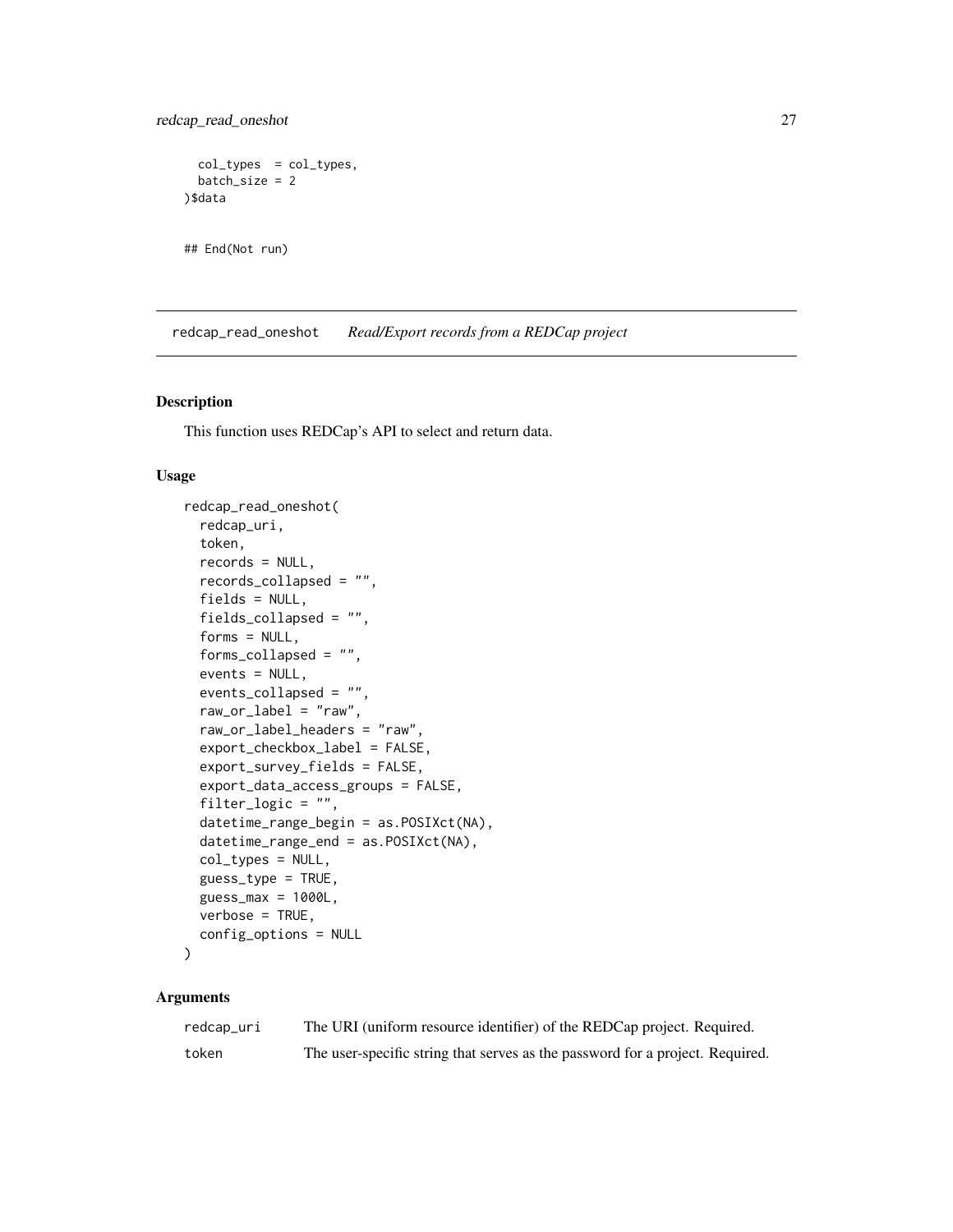| records                    | An array, where each element corresponds to the ID of a desired record. Op-<br>tional.                                                                                                                                                                                                                        |
|----------------------------|---------------------------------------------------------------------------------------------------------------------------------------------------------------------------------------------------------------------------------------------------------------------------------------------------------------|
| records_collapsed          |                                                                                                                                                                                                                                                                                                               |
|                            | A single string, where the desired ID values are separated by commas. Optional.                                                                                                                                                                                                                               |
| fields<br>fields_collapsed | An array, where each element corresponds to a desired project field. Optional.                                                                                                                                                                                                                                |
|                            | A single string, where the desired field names are separated by commas. Op-<br>tional.                                                                                                                                                                                                                        |
| forms<br>forms_collapsed   | An array, where each element corresponds to a desired project form. Optional.                                                                                                                                                                                                                                 |
|                            | A single string, where the desired form names are separated by commas. Op-<br>tional.                                                                                                                                                                                                                         |
| events                     | An array, where each element corresponds to a desired project event. Optional.                                                                                                                                                                                                                                |
| events_collapsed           |                                                                                                                                                                                                                                                                                                               |
|                            | A single string, where the desired event names are separated by commas. Op-<br>tional.                                                                                                                                                                                                                        |
| raw_or_label               | A string (either 'raw' or 'label') that specifies whether to export the raw<br>coded values or the labels for the options of multiple choice fields. Default<br>is 'raw'.                                                                                                                                     |
| raw_or_label_headers       |                                                                                                                                                                                                                                                                                                               |
|                            | A string (either 'raw' or 'label' that specifies for the CSV headers whether to<br>export the variable/field names (raw) or the field labels (label). Default is 'raw'.                                                                                                                                       |
| export_checkbox_label      |                                                                                                                                                                                                                                                                                                               |
|                            | specifies the format of checkbox field values specifically when exporting the<br>data as labels. If raw_or_label is 'label' and export_checkbox_label is<br>TRUE, the values will be the text displayed to the users. Otherwise, the values<br>will be $0/1$ .                                                |
| export_survey_fields       |                                                                                                                                                                                                                                                                                                               |
|                            | A boolean that specifies whether to export the survey identifier field (e.g., 'red-<br>cap_survey_identifier') or survey timestamp fields (e.g., instrument+'_timestamp').<br>The timestamp outputs reflect the survey's <i>completion</i> time (according to the<br>time and timezone of the REDCap server.) |
| export_data_access_groups  |                                                                                                                                                                                                                                                                                                               |
|                            | A boolean value that specifies whether or not to export the redcap_data_access_group<br>field when data access groups are utilized in the project. Default is FALSE. See<br>the details below.                                                                                                                |
| filter_logic               | String of logic text (e.g., [gender] = 'male') for filtering the data to be returned by<br>this API method, in which the API will only return the records (or record-events,<br>if a longitudinal project) where the logic evaluates as TRUE. An blank/empty<br>string returns all records.                   |
| datetime_range_begin       |                                                                                                                                                                                                                                                                                                               |
|                            | To return only records that have been created or modified <i>after</i> a given datetime,<br>provide a POSIXct value. If not specified, REDCap will assume no begin time.                                                                                                                                      |
| datetime_range_end         |                                                                                                                                                                                                                                                                                                               |
|                            | To return only records that have been created or modified before a given date-<br>time, provide a POSIXct value. If not specified, REDCap will assume no end<br>time.                                                                                                                                         |
|                            |                                                                                                                                                                                                                                                                                                               |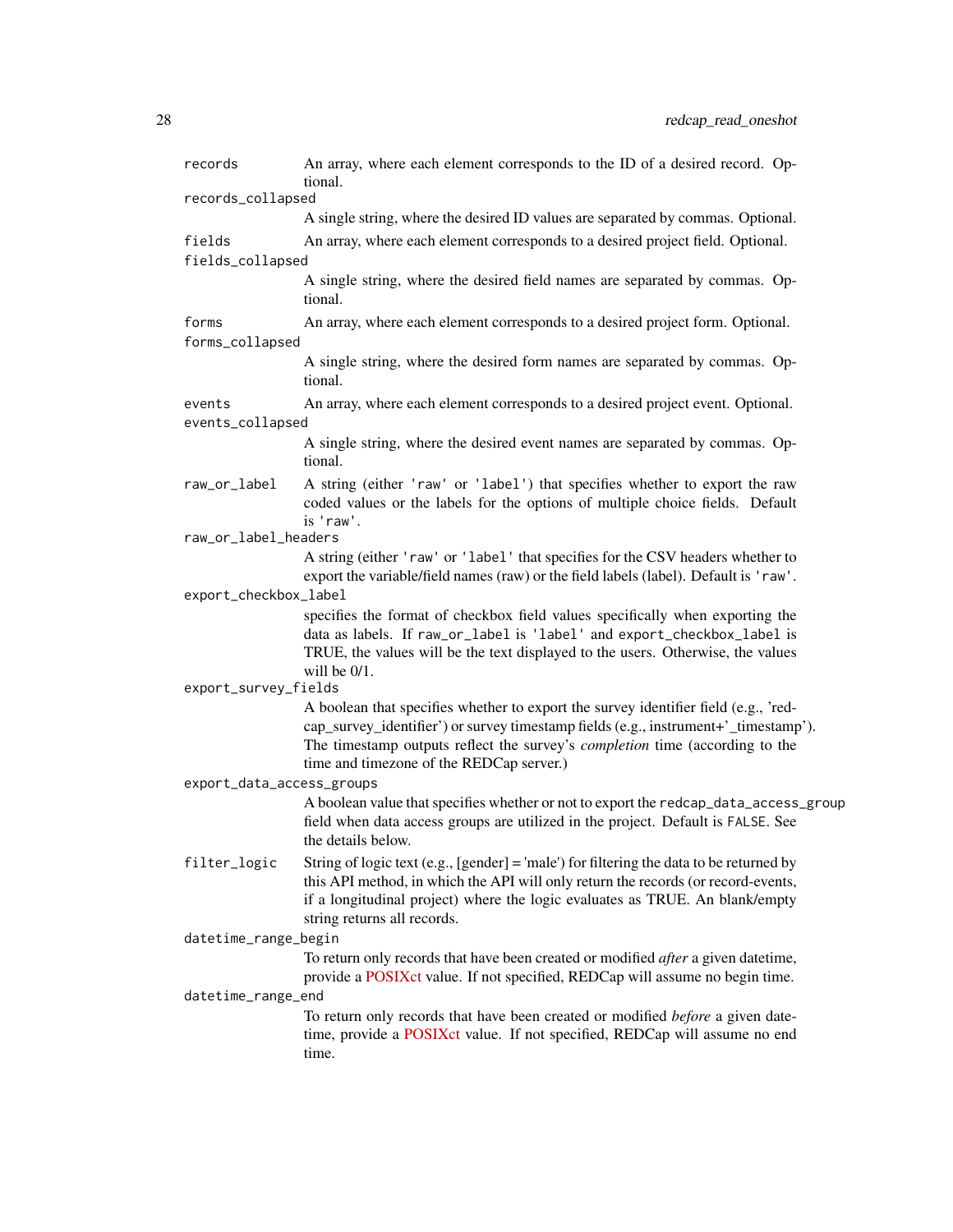<span id="page-28-0"></span>

| col_types  | A readr:: $\text{cols}()$ object passed internally to readr:: $\text{read\_csv()}$ . Optional.                                                                                                                                                           |
|------------|----------------------------------------------------------------------------------------------------------------------------------------------------------------------------------------------------------------------------------------------------------|
| guess_type | A boolean value indicating if all columns should be returned as character. If<br>false, readr::read_csv() guesses the intended data type for each column. Ig-<br>nored if col_types is not null.                                                         |
| guess_max  | A positive integer passed to readr::read_csv() that specifies the maximum<br>number of records to use for guessing column types.                                                                                                                         |
| verbose    | A boolean value indicating if messages should be printed to the R console dur-<br>ing the operation. The verbose output might contain sensitive information $(e.g.$<br>PHI), so turn this off if the output might be visible somewhere public. Optional. |
|            | config_options A list of options to pass to POST method in the httr package. See the details<br>below. Optional.                                                                                                                                         |

## Details

The full list of configuration options accepted by the httr package is viewable by executing [httr::httr\\_options\(\)](#page-0-0). The httr package and documentation is available at https://cran.r-project.org/package=httr.

If you do not pass in this export\_data\_access\_groups value, it will default to FALSE. The following is from the API help page for version 10.5.1: *This flag is only viable if the user whose token is being used to make the API request is* not *in a data access group. If the user is in a group, then this flag will revert to its default value*.

#### Value

Currently, a list is returned with the following elements:

- data: An R [base::data.frame\(\)](#page-0-0) of the desired records and columns.
- success: A boolean value indicating if the operation was apparently successful.
- status\_code: The [http status code](https://en.wikipedia.org/wiki/List_of_HTTP_status_codes) of the operation.
- outcome\_message: A human readable string indicating the operation's outcome.
- records\_collapsed: The desired records IDs, collapsed into a single string, separated by commas.
- fields\_collapsed: The desired field names, collapsed into a single string, separated by commas.
- filter\_logic: The filter statement passed as an argument.
- elapsed\_seconds: The duration of the function.
- raw\_text: If an operation is NOT successful, the text returned by REDCap. If an operation is successful, the raw\_text is returned as an empty string to save RAM.

#### Author(s)

Will Beasley

#### References

The official documentation can be found on the 'API Help Page' and 'API Examples' pages on the REDCap wiki (*i.e.*, https://community.projectredcap.org/articles/456/api-documentation.html and https://community.projectredcap.org/articles/462/api-examples.html). If you do not have an account for the wiki, please ask your campus REDCap administrator to send you the static material.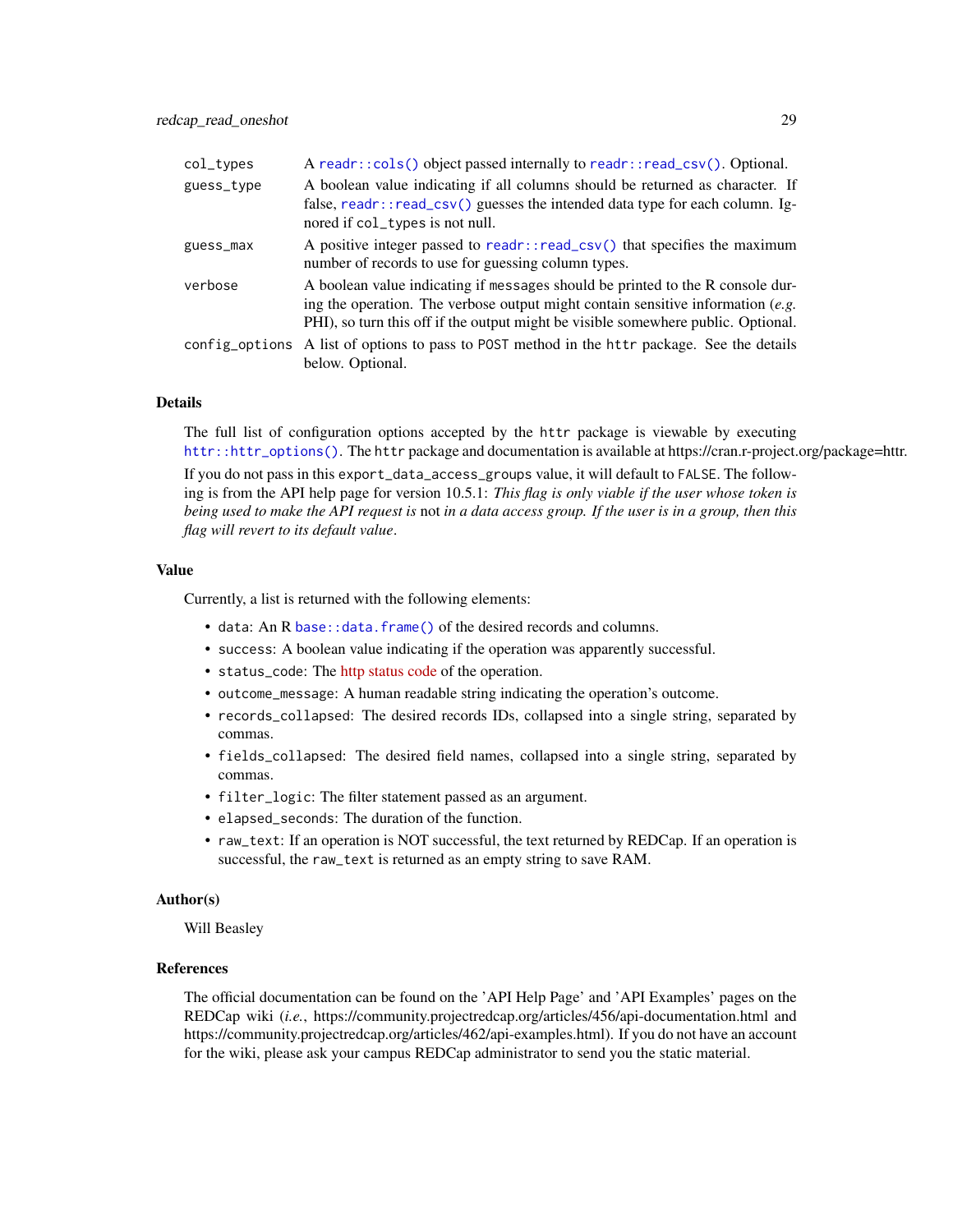## Examples

```
## Not run:
uri <- "https://bbmc.ouhsc.edu/redcap/api/"
token <- "9A81268476645C4E5F03428B8AC3AA7B"
#Return all records and all variables.
ds <- REDCapR::redcap_read_oneshot(redcap_uri=uri, token=token)$data
#Return only records with IDs of 1 and 3
desired_records_v1 <- c(1, 3)
ds_some_rows_v1 <- REDCapR::redcap_read_oneshot(
  redcap_uri = uri,
  token = token,
  records = desired_records_v1
)$data
#Return only the fields record_id, name_first, and age
desired_fields_v1 <- c("record_id", "name_first", "age")
ds_some_fields_v1 <- REDCapR::redcap_read_oneshot(
  redcap_uri = uri,
  token = token,
  fields = desired_fields_v1
)$data
# Specify the column types.
col_types <- readr::cols(
 record_id = readr::col_interest = (race_{--}1 = readr::col\_logical(),
 race_{---}2 = readr::col\_logical(),race_{--}3 = readr::col\_logical(),
 race_{--}4 = readr::col\_logical(),race_{---}5 = readr::col\_logical(),race___6 = readr::col_logical()
)
ds_col_types <- REDCapR::redcap_read_oneshot(
  redcap_uri = uri,
  token = token,
  col_types = col_types
)$data
## End(Not run)
```
redcap\_read\_oneshot\_eav

*Read/Export records from a REDCap project –still in development*

## **Description**

This function uses REDCap's API to select and return data. This function is still in development.

<span id="page-29-0"></span>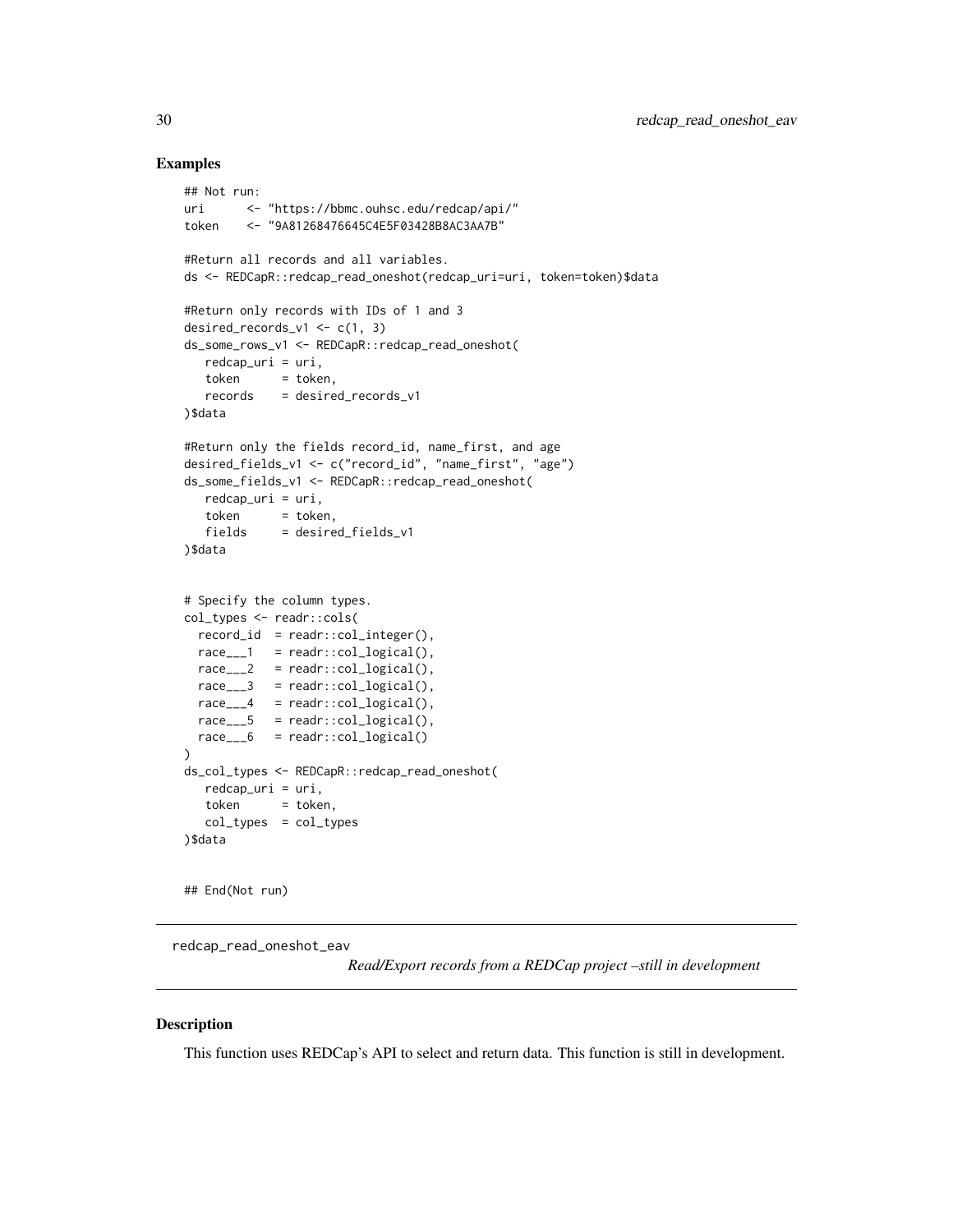## Usage

```
redcap_read_oneshot_eav(
  redcap_uri,
 token,
 records = NULL,
 records_collapsed = "",
  fields = NULL,fields_collapsed = "",
  forms = NULL,
  forms_collapsed = "",
 events = NULL,
 events_collapsed = "",
 raw_or_label = "raw",
  raw_or_label_headers = "raw",
  export_data_access_groups = FALSE,
  filter_logic = ",
 datetime_range_begin = as.POSIXct(NA),
  datetime_range_end = as.POSIXct(NA),
 verbose = TRUE,
 config_options = NULL
)
```
## Arguments

| redcap_uri        | The URI (uniform resource identifier) of the REDCap project. Required.                                                                                                |  |
|-------------------|-----------------------------------------------------------------------------------------------------------------------------------------------------------------------|--|
| token             | The user-specific string that serves as the password for a project. Required.                                                                                         |  |
| records           | An array, where each element corresponds to the ID of a desired record. Op-<br>tional.                                                                                |  |
| records_collapsed |                                                                                                                                                                       |  |
|                   | A single string, where the desired ID values are separated by commas. Optional.                                                                                       |  |
| fields            | An array, where each element corresponds to a desired project field. Optional.                                                                                        |  |
| fields_collapsed  |                                                                                                                                                                       |  |
|                   | A single string, where the desired field names are separated by commas. Op-<br>tional.                                                                                |  |
| forms             | An array, where each element corresponds to a desired project field. Optional.                                                                                        |  |
| forms_collapsed   |                                                                                                                                                                       |  |
|                   | A single string, where the desired form names are separated by commas. Op-<br>tional.                                                                                 |  |
| events            | An array, where each element corresponds to a desired project event. Optional.                                                                                        |  |
| events_collapsed  |                                                                                                                                                                       |  |
|                   | A single string, where the desired event names are separated by commas. Op-<br>tional.                                                                                |  |
| raw_or_label      | A string (either 'raw' or 'label' that specifies whether to export the raw coded<br>values or the labels for the options of multiple choice fields. Default is 'raw'. |  |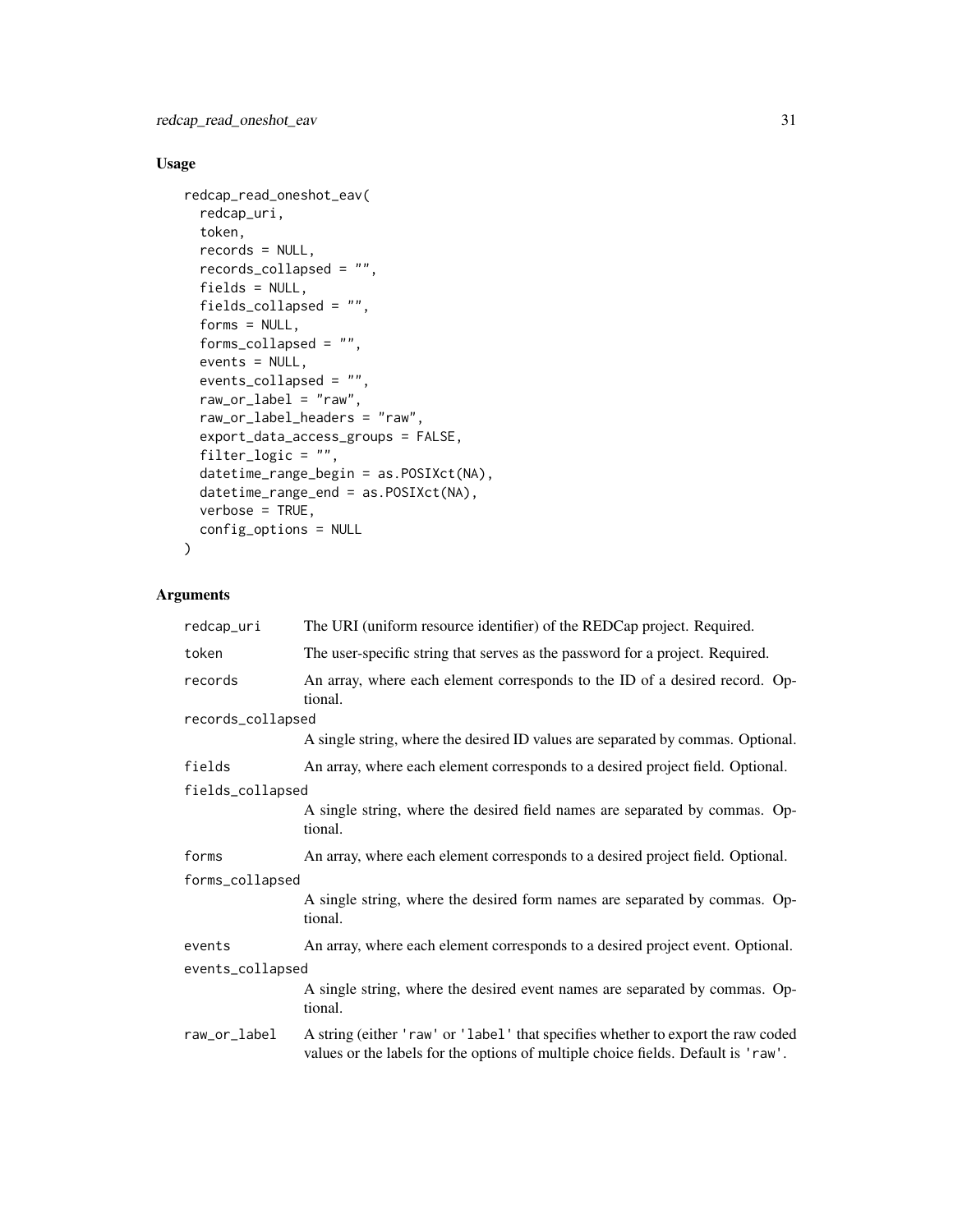<span id="page-31-0"></span>

|                           | raw_or_label_headers |                                                                                                                                                                                                                                                                                             |  |
|---------------------------|----------------------|---------------------------------------------------------------------------------------------------------------------------------------------------------------------------------------------------------------------------------------------------------------------------------------------|--|
|                           |                      | A string (either 'raw' or 'label' that specifies for the CSV headers whether to                                                                                                                                                                                                             |  |
|                           |                      | export the variable/field names (raw) or the field labels (label). Default is 'raw'.                                                                                                                                                                                                        |  |
| export_data_access_groups |                      |                                                                                                                                                                                                                                                                                             |  |
|                           |                      | A boolean value that specifies whether or not to export the redcap_data_access_group<br>field when data access groups are utilized in the project. Default is FALSE. See<br>the details below.                                                                                              |  |
|                           | filter_logic         | String of logic text (e.g., [gender] = 'male') for filtering the data to be returned by<br>this API method, in which the API will only return the records (or record-events,<br>if a longitudinal project) where the logic evaluates as TRUE. An blank/empty<br>string returns all records. |  |
| datetime_range_begin      |                      |                                                                                                                                                                                                                                                                                             |  |
|                           |                      | To return only records that have been created or modified <i>after</i> a given date time,<br>provide a POSIXct (https://stat.ethz.ch/R-manual/R-devel/library/base/html/as.POSIXlt.html)<br>value. If not specified, REDCap will assume no begin time.                                      |  |
| datetime_range_end        |                      |                                                                                                                                                                                                                                                                                             |  |
|                           |                      | To return only records that have been created or modified before a given date-<br>time, provide a POSIXct (https://stat.ethz.ch/R-manual/R-devel/library/base/html/as.POSIXlt.html)<br>value. If not specified, REDCap will assume no end time.                                             |  |
|                           | verbose              | A boolean value indicating if messages should be printed to the R console dur-<br>ing the operation. The verbose output might contain sensitive information $(e.g.$<br>PHI), so turn this off if the output might be visible somewhere public. Optional.                                    |  |
|                           | config_options       | A list of options to pass to POST method in the httr package. See the details<br>below. Optional.                                                                                                                                                                                           |  |

## Details

The full list of configuration options accepted by the httr package is viewable by executing [httr::httr\\_options\(\)](#page-0-0). The httr package and documentation is available at https://cran.r-project.org/package=httr.

If you do not pass in this export\_data\_access\_groups value, it will default to FALSE. The following is from the API help page for version 5.2.3: This flag is only viable if the user whose token is being used to make the API request is *not* in a data access group. If the user is in a group, then this flag will revert to its default value.

As of REDCap 6.14.3, this field is not exported in the EAV API call.

## Value

Currently, a list is returned with the following elements:

- data: An R [base::data.frame\(\)](#page-0-0) of the desired records and columns.
- success: A boolean value indicating if the operation was apparently successful.
- status\_code: The [http status code](https://en.wikipedia.org/wiki/List_of_HTTP_status_codes) of the operation.
- outcome\_message: A human readable string indicating the operation's outcome.
- records\_collapsed: The desired records IDs, collapsed into a single string, separated by commas.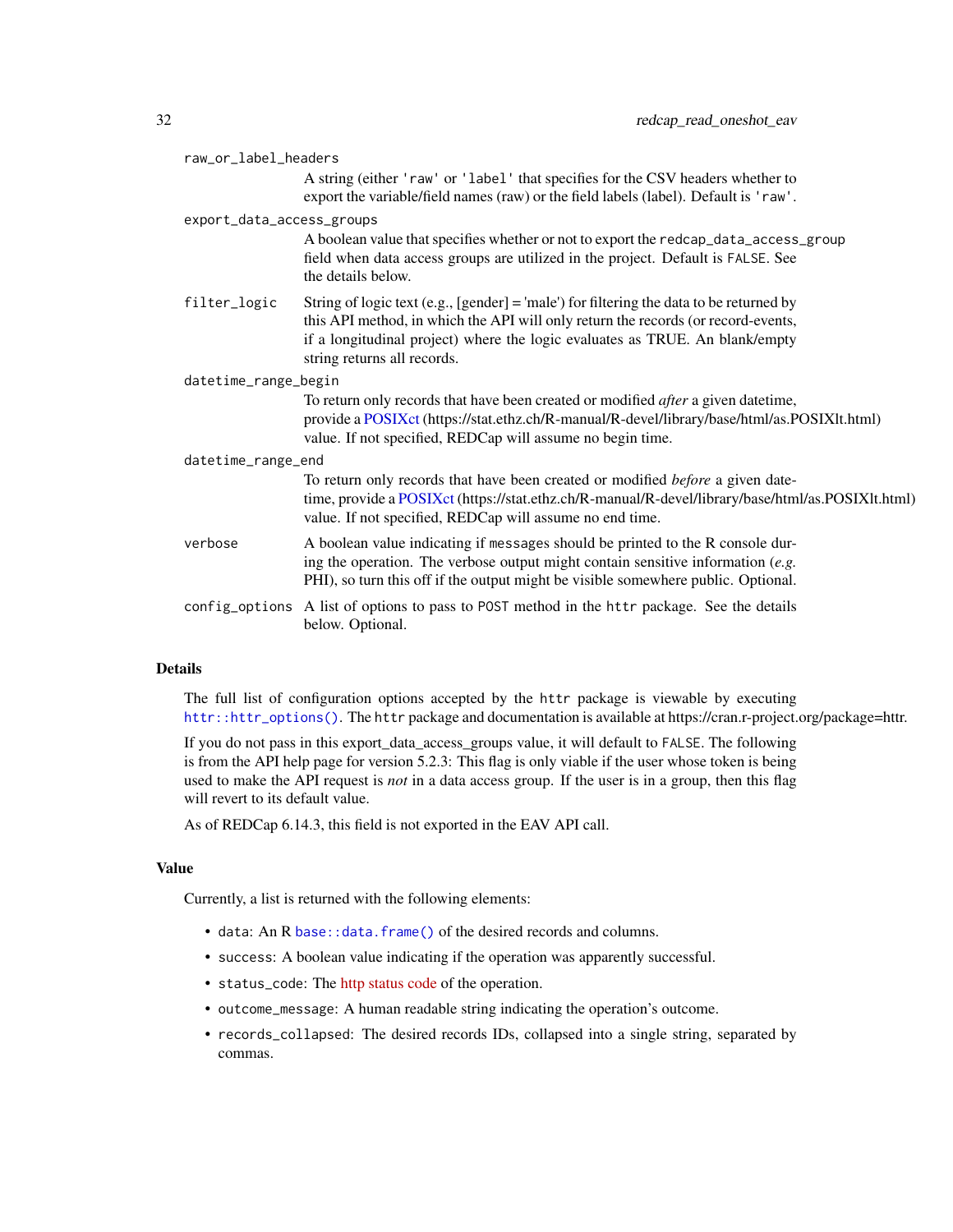- fields\_collapsed: The desired field names, collapsed into a single string, separated by commas.
- filter\_logic: The filter statement passed as an argument.
- elapsed\_seconds: The duration of the function.
- raw\_text: If an operation is NOT successful, the text returned by REDCap. If an operation is successful, the raw\_text is returned as an empty string to save RAM.

## Author(s)

Will Beasley

#### References

The official documentation can be found on the 'API Help Page' and 'API Examples' pages on the REDCap wiki (*i.e.*, https://community.projectredcap.org/articles/456/api-documentation.html and https://community.projectredcap.org/articles/462/api-examples.html). If you do not have an account for the wiki, please ask your campus REDCap administrator to send you the static material.

## Examples

```
## Not run:
uri <- "https://bbmc.ouhsc.edu/redcap/api/"
token <- "9A81268476645C4E5F03428B8AC3AA7B"
#Return all records and all variables.
ds <- REDCapR:::redcap_read_oneshot_eav(redcap_uri=uri, token=token)$data
#Return only records with IDs of 1 and 3
desired_records_v1 <- c(1, 3)ds_some_rows_v1 <- REDCapR::redcap_read_oneshot_eav(
  redcap_uri = uri,
  token = token.
  records = desired_records_v1
)$data
#Return only the fields record_id, name_first, and age
desired_fields_v1 <- c("record_id", "name_first", "age")
ds_some_fields_v1 <- redcap_read_oneshot_eav(
  redcap_uri = uri,
  token = token,
  fields = desired_fields_v1
)$data
## End(Not run)
```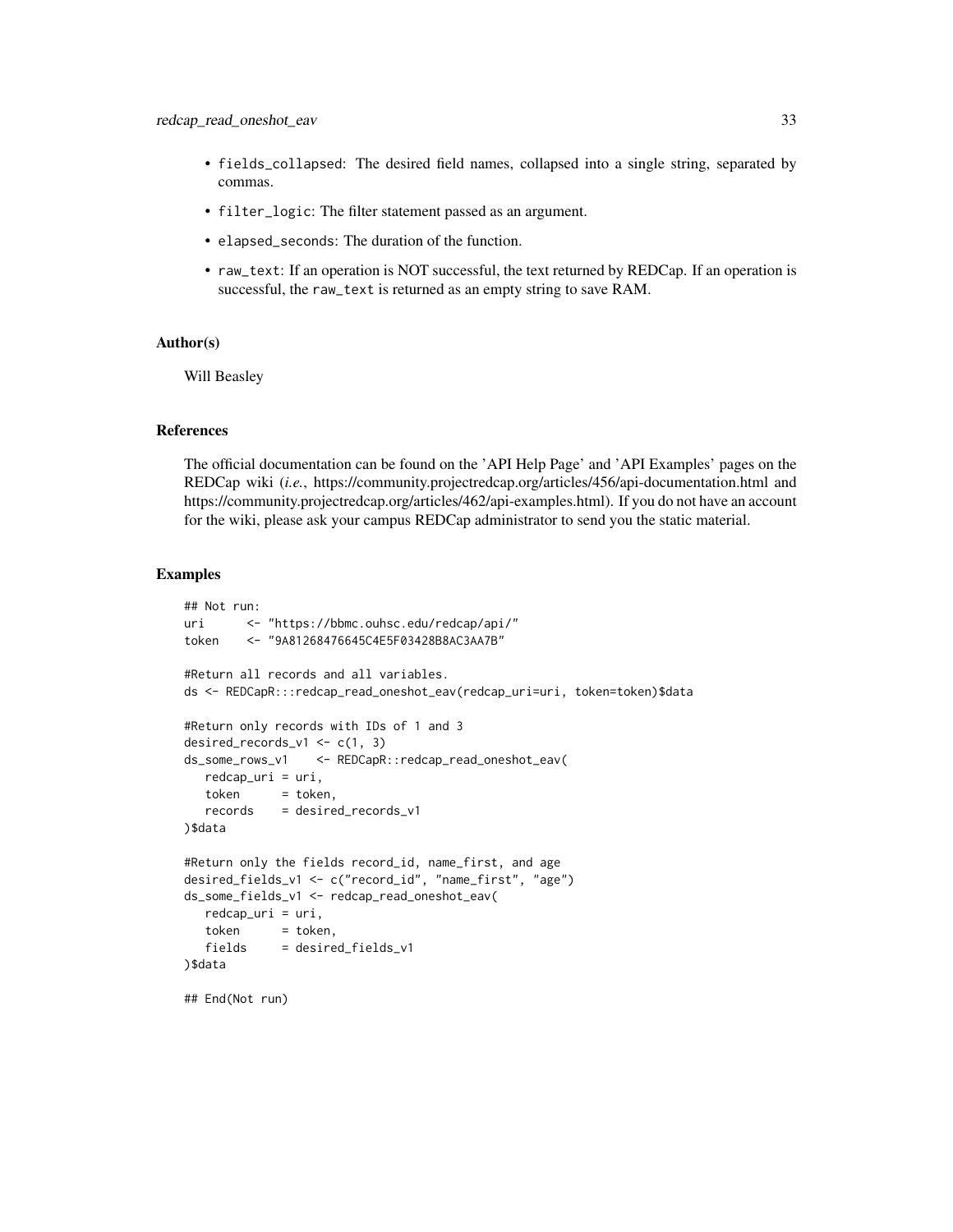<span id="page-33-0"></span>

## Description

Exports the data set of a report created on a project's 'Data Exports, Reports, and Stats' page.

## Usage

```
redcap_report(
  redcap_uri,
  token,
  report_id,
  raw_or_label = "raw",
  raw_or_label_headers = "raw",
 export_checkbox_label = FALSE,
  col_types = NULL,
 guess_type = TRUE,
 guess_max = 1000L,
 verbose = TRUE,
  config_options = NULL
\mathcal{L}
```
## Arguments

| redcap_uri            | The URI (uniform resource identifier) of the REDCap project. Required.                                                                                                                                                                                         |  |
|-----------------------|----------------------------------------------------------------------------------------------------------------------------------------------------------------------------------------------------------------------------------------------------------------|--|
| token                 | The user-specific string that serves as the password for a project. Required.                                                                                                                                                                                  |  |
| report_id             | A single integer, provided next to the report name on the report list page. Re-<br>quired.                                                                                                                                                                     |  |
| raw_or_label          | A string (either 'raw' or 'label') that specifies whether to export the raw<br>coded values or the labels for the options of multiple choice fields. Default<br>is 'raw'.                                                                                      |  |
| raw_or_label_headers  |                                                                                                                                                                                                                                                                |  |
|                       | A string (either 'raw' or 'label' that specifies for the CSV headers whether to<br>export the variable/field names (raw) or the field labels (label). Default is 'raw'.                                                                                        |  |
| export_checkbox_label |                                                                                                                                                                                                                                                                |  |
|                       | specifies the format of checkbox field values specifically when exporting the<br>data as labels. If raw_or_label is 'label' and export_checkbox_label is<br>TRUE, the values will be the text displayed to the users. Otherwise, the values<br>will be $0/1$ . |  |
| col_types             | A readr::cols() object passed internally to readr::read_csv(). Optional.                                                                                                                                                                                       |  |
| guess_type            | A boolean value indicating if all columns should be returned as character. If<br>false, readr::read_csv() guesses the intended data type for each column. Ig-<br>nored if col_types is not null.                                                               |  |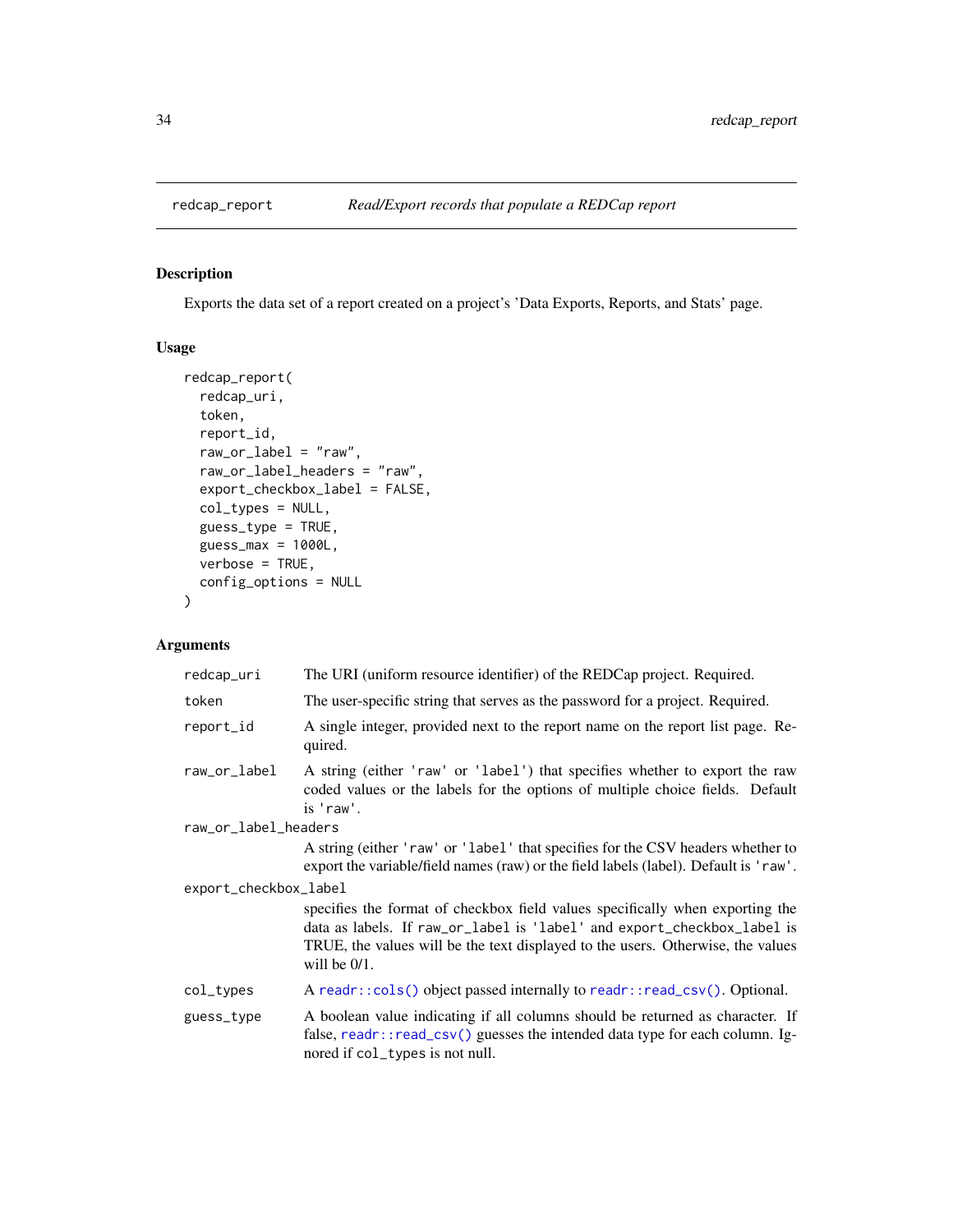## <span id="page-34-0"></span>redcap\_report 35

| guess_max | A positive integer passed to readr::read_csv() that specifies the maximum<br>number of records to use for guessing column types.                                                                                                                         |
|-----------|----------------------------------------------------------------------------------------------------------------------------------------------------------------------------------------------------------------------------------------------------------|
| verbose   | A boolean value indicating if messages should be printed to the R console dur-<br>ing the operation. The verbose output might contain sensitive information $(e.g.$<br>PHI), so turn this off if the output might be visible somewhere public. Optional. |
|           | config_options A list of options to pass to POST method in the httr package. See the details<br>below. Optional.                                                                                                                                         |

#### Details

The full list of configuration options accepted by the httr package is viewable by executing [httr::httr\\_options\(\)](#page-0-0). The httr package and documentation is available at https://cran.r-project.org/package=httr.

#### Value

Currently, a list is returned with the following elements:

- data: An R [base::data.frame\(\)](#page-0-0) of the desired records and columns.
- success: A boolean value indicating if the operation was apparently successful.
- status\_code: The [http status code](https://en.wikipedia.org/wiki/List_of_HTTP_status_codes) of the operation.
- outcome\_message: A human readable string indicating the operation's outcome.
- elapsed\_seconds: The duration of the function.
- raw\_text: If an operation is NOT successful, the text returned by REDCap. If an operation is successful, the raw\_text is returned as an empty string to save RAM.

## Author(s)

Will Beasley

## References

The official documentation can be found on the 'API Help Page' and 'API Examples' pages on the REDCap wiki (*i.e.*, https://community.projectredcap.org/articles/456/api-documentation.html and https://community.projectredcap.org/articles/462/api-examples.html). If you do not have an account for the wiki, please ask your campus REDCap administrator to send you the static material.

## Examples

```
## Not run:
uri <- "https://bbmc.ouhsc.edu/redcap/api/"
token <- "9A81268476645C4E5F03428B8AC3AA7B"
report_1_id <- 5980L
report_2_id <- 6431L
# Return all records and all variables.
ds_1a < -REDCapR::redcap_report(
   redcap_uri = uri,
   token = token,
```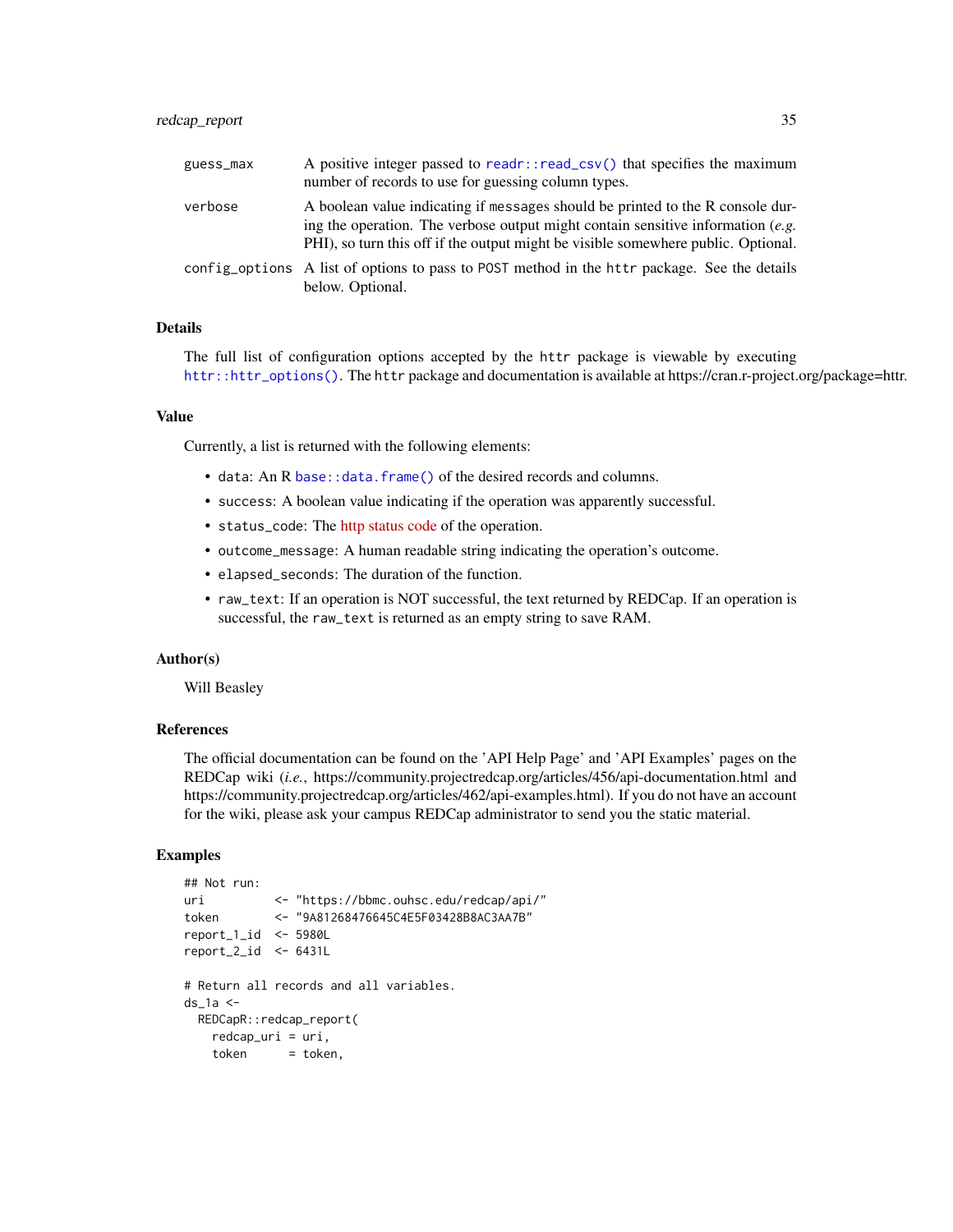```
report_id = report_1_id
 )$data
# Specify the column types.
col_types_1 <- readr::cols(
  record\_id = readr::col\_integer(),height = readr::col\_double(),health\_complete = readr::col\_integer(),
 address = readr::col_character(),
 duuress<br>ethnicity = readr::col_integer()
\mathcal{L}ds_1b < -REDCapR::redcap_report(
   redcap_uri = uri,
   token = token,
   report_id = report_1_id,
   col_types = col_types_1
 )$data
# Return condensed checkboxes Report option:
# "Combine checkbox options into single column of only the checked-off
# options (will be formatted as a text field when exported to
# stats packages)"
col_types_2 <- readr::cols(
 record_id = read::col\_integer(),race = readr::col_character()
)
ds_2 < -REDCapR::redcap_report(
   redcap_uri = uri,
   token = token,
   report_id = report_2_id,col_types = col_types_2
 )$data
## End(Not run)
```
redcap\_survey\_link\_export\_oneshot *Download a file from a REDCap project record*

## Description

This function uses REDCap's API to download a file.

## Usage

redcap\_survey\_link\_export\_oneshot(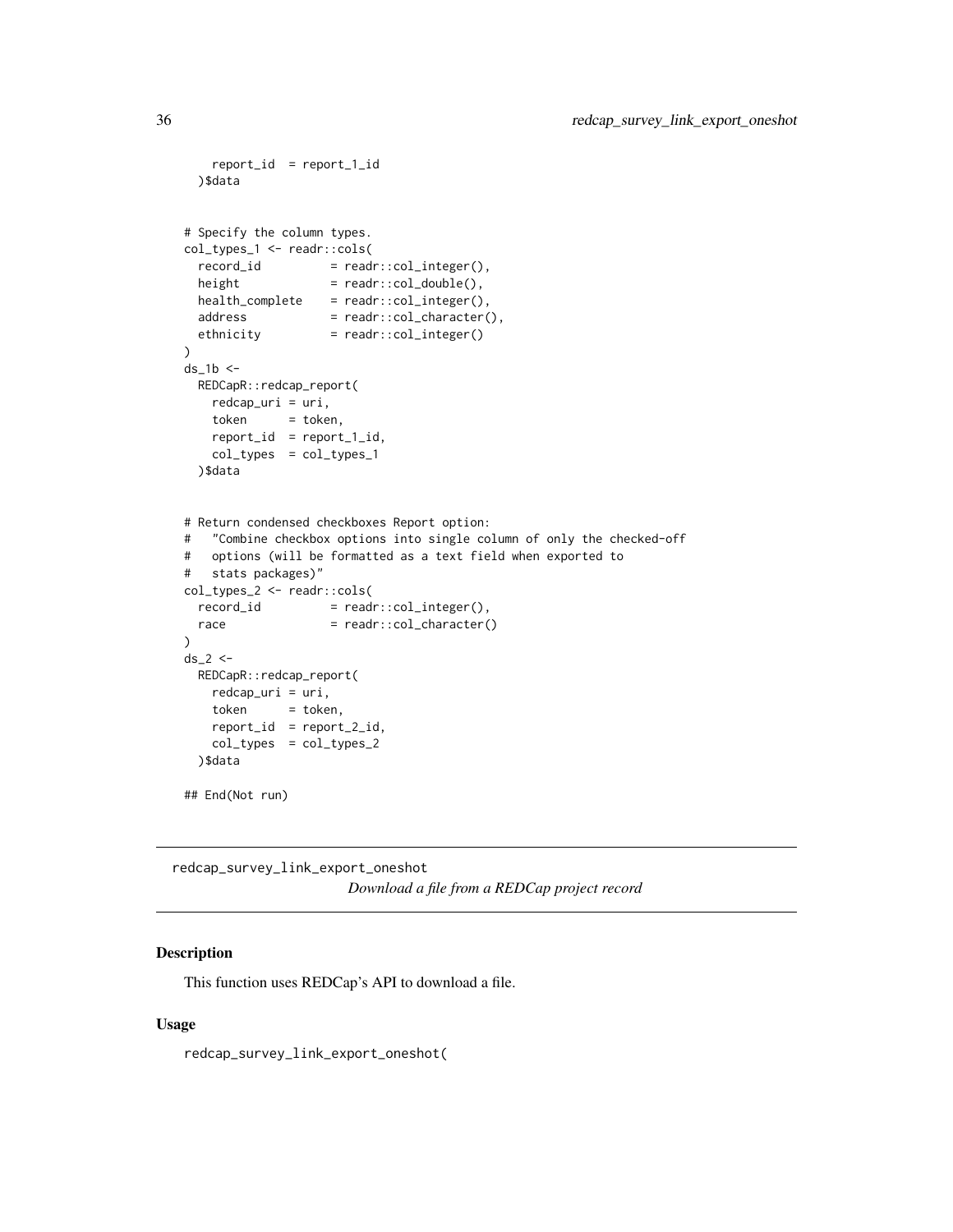## <span id="page-36-0"></span>redcap\_survey\_link\_export\_oneshot 37

```
redcap_uri,
  token,
  record,
  instrument,
  event = ",
  verbose = TRUE,
  config_options = NULL
\lambda
```
## Arguments

| redcap_uri | The URI (uniform resource identifier) of the REDCap project. Required.                                                      |
|------------|-----------------------------------------------------------------------------------------------------------------------------|
| token      | The user-specific string that serves as the password for a project. Required.                                               |
| record     | The record ID where the file is to be imported. Required                                                                    |
| instrument | The name of the instrument associated with the survey link. Required                                                        |
| event      | The name of the event where the file is saved in REDCap. Optional                                                           |
| verbose    | A boolean value indicating if messages should be printed to the R console during<br>the operation. Optional.                |
|            | config_options A list of options to pass to httr:: POST() method in the 'httr' package. See the<br>details below. Optional. |

## Details

Currently, the function doesn't modify any variable types to conform to REDCap's supported variables. See [validate\\_for\\_write\(\)](#page-51-1) for a helper function that checks for some common important conflicts.

Permissions Required To use this method, you must have API Export privileges in the project. (As stated in the 9.0.0 documentation.)

#### Value

Currently, a list is returned with the following elements,

- success: A boolean value indicating if the operation was apparently successful.
- status\_code: The [http status code](https://en.wikipedia.org/wiki/List_of_HTTP_status_codes) of the operation.
- outcome\_message: A human readable string indicating the operation's outcome.
- records\_affected\_count: The number of records inserted or updated.
- affected\_ids: The subject IDs of the inserted or updated records.
- elapsed\_seconds: The duration of the function.
- raw\_text: If an operation is NOT successful, the text returned by REDCap. If an operation is successful, the raw\_text is returned as an empty string to save RAM.
- file\_name: The name of the file persisted to disk. This is useful if the name stored in REDCap is used (which is the default).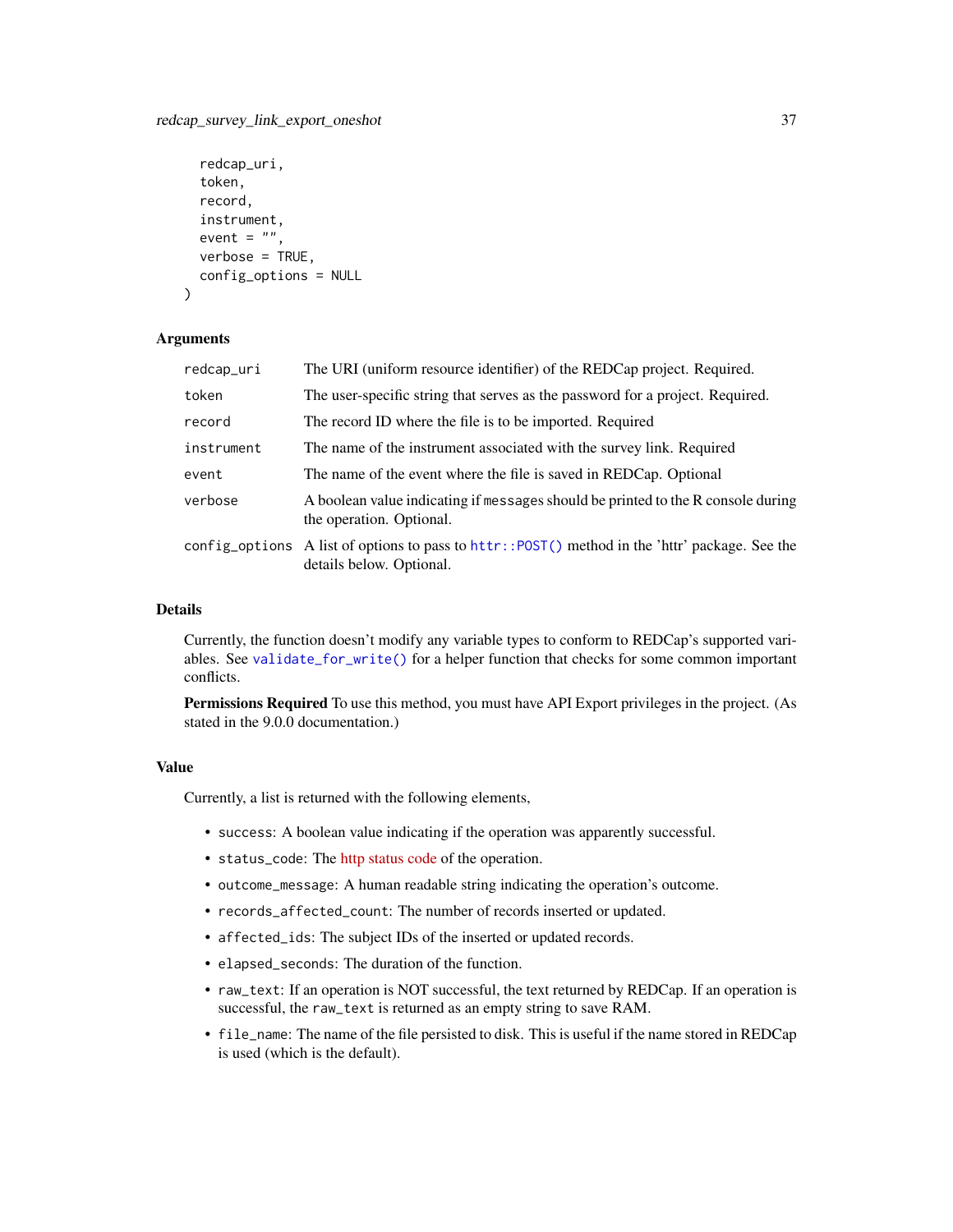#### <span id="page-37-0"></span>Author(s)

Will Beasley

#### References

The official documentation can be found on the 'API Help Page' and 'API Examples' pages on the REDCap wiki (*i.e.*, https://community.projectredcap.org/articles/456/api-documentation.html and https://community.projectredcap.org/articles/462/api-examples.html). If you do not have an account for the wiki, please ask your campus REDCap administrator to send you the static material.

## Examples

```
## Not run:
uri <- "https://bbmc.ouhsc.edu/redcap/api/"
token <- "8FA9A6BDAE2C0B5DD3CB472DD8E8918C" #pid=817
record <- 1
instrument <- "participant_morale_questionnaire"
# event <- "" # only for longitudinal projects
result <- REDCapR::redcap_survey_link_export_oneshot(
 record = record,
 instrument = instrument,redcap\_uri = uri,
 token = token
)
result$survey_link
## End(Not run)
```

```
redcap_upload_file_oneshot
```
*Upload a file into to a REDCap project record*

## Description

This function uses REDCap's API to upload a file.

## Usage

```
redcap_upload_file_oneshot(
  file_name,
  record,
  redcap_uri,
  token,
 field,
  event = ".
 verbose = TRUE,
  config_options = NULL
)
```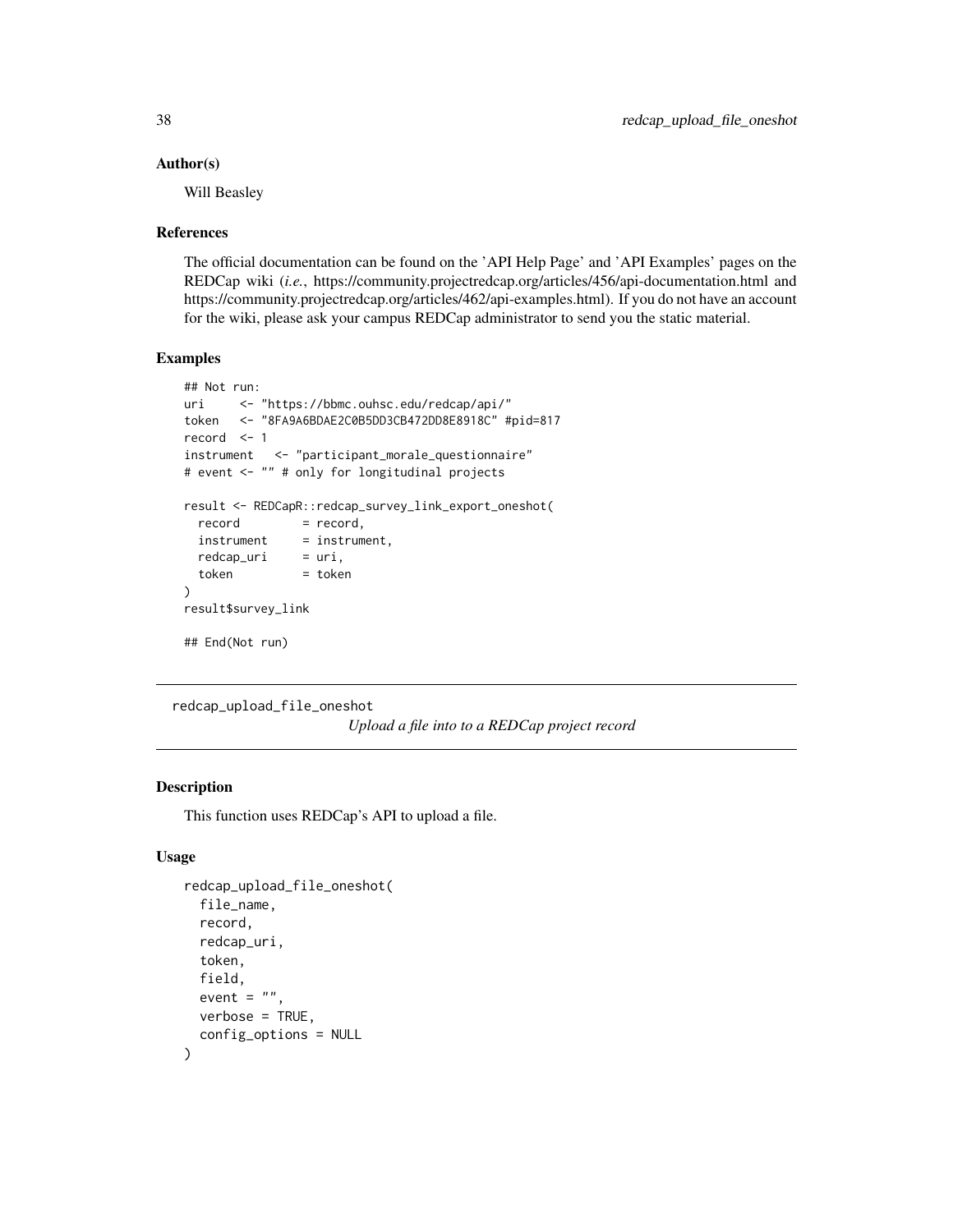## <span id="page-38-0"></span>Arguments

| file_name  | The name of the relative or full file to be uploaded into the REDCap project.<br>Required.                       |
|------------|------------------------------------------------------------------------------------------------------------------|
| record     | The record ID where the file is to be imported. Required                                                         |
| redcap_uri | The URI (uniform resource identifier) of the REDCap project. Required.                                           |
| token      | The user-specific string that serves as the password for a project. Required.                                    |
| field      | The name of the field where the file is saved in REDCap. Required                                                |
| event      | The name of the event where the file is saved in REDCap. Optional                                                |
| verbose    | A boolean value indicating if messages should be printed to the R console during<br>the operation. Optional.     |
|            | config_options A list of options to pass to POST method in the httr package. See the details<br>below. Optional. |

#### Details

Currently, the function doesn't modify any variable types to conform to REDCap's supported variables. See [validate\\_for\\_write\(\)](#page-51-1) for a helper function that checks for some common important conflicts.

## Value

Currently, a list is returned with the following elements:

- success: A boolean value indicating if the operation was apparently successful.
- status\_code: The [http status code](https://en.wikipedia.org/wiki/List_of_HTTP_status_codes) of the operation.
- outcome\_message: A human readable string indicating the operation's outcome.
- records\_affected\_count: The number of records inserted or updated.
- affected\_ids: The subject IDs of the inserted or updated records.
- elapsed\_seconds: The duration of the function.
- raw\_text: If an operation is NOT successful, the text returned by REDCap. If an operation is successful, the raw\_text is returned as an empty string to save RAM.

## Author(s)

Will Beasley, John J. Aponte

## References

The official documentation can be found on the 'API Help Page' and 'API Examples' pages on the REDCap wiki (ie, https://community.projectredcap.org/articles/456/api-documentation.html and https://community.projectre examples.html). If you do not have an account for the wiki, please ask your campus REDCap administrator to send you the static material.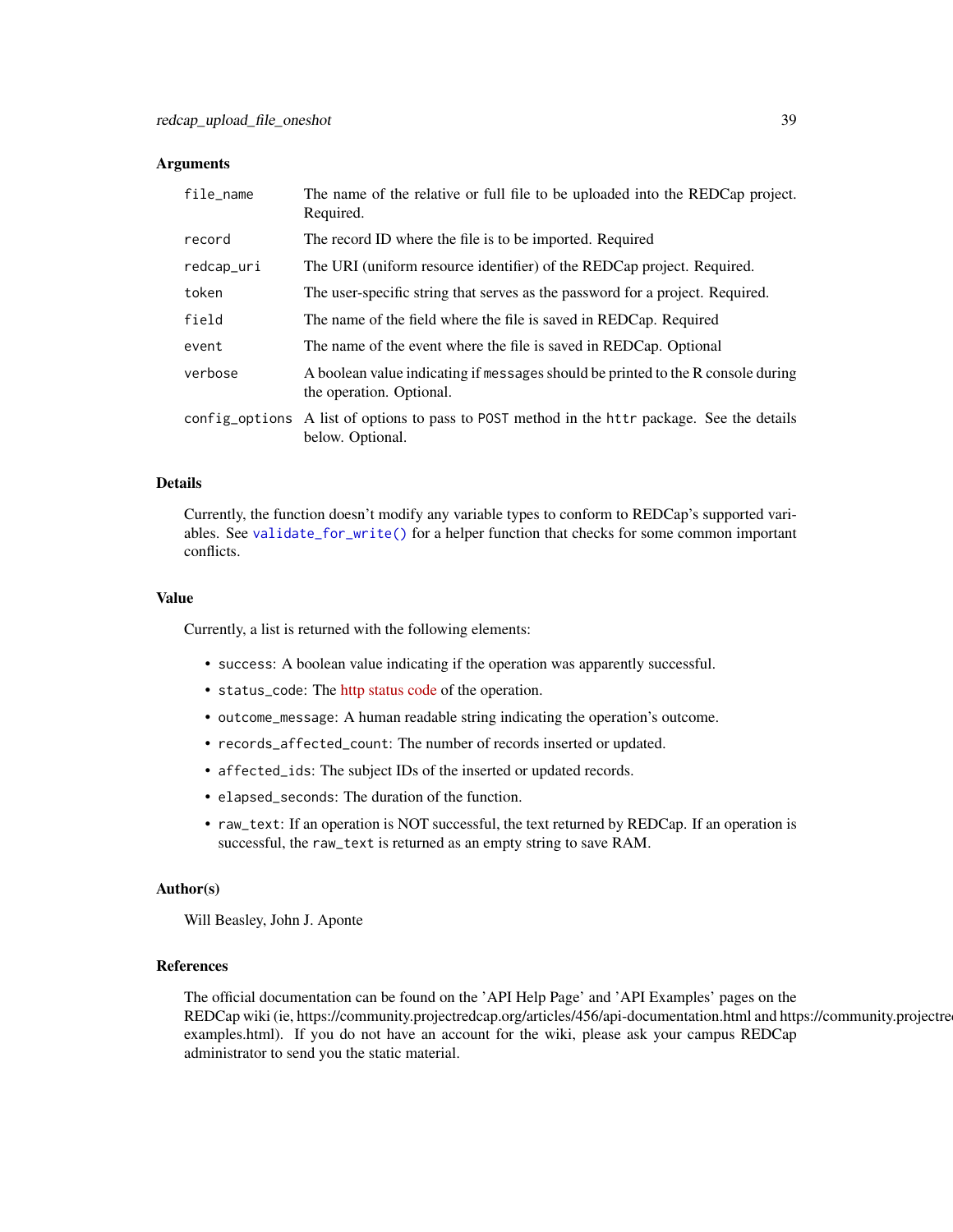## Examples

```
## Not run:
# Define some constants
uri <- "https://bbmc.ouhsc.edu/redcap/api/"
token <- "D70F9ACD1EDD6F151C6EA78683944E98" # The simple project -pid 213
field <- "mugshot"
event <- "" # only for longitudinal events
#Upload a single image file.
record <- 1
file_path <- system.file("test-data/mugshot-1.jpg", package="REDCapR")
REDCapR::redcap_upload_file_oneshot(
 file_name = file_path,
 record = record,
 field = field,
 redcap_uri = redcap_uri,
 token = token
\lambda#Upload a collection of five images.
records <- 1:5
file_paths <- system.file(
 paste0("test-data/mugshot-", records, ".jpg"),
 package="REDCapR"
)
for (i in seq_along(records)) {
 record <- records[i]
 file_path <- file_paths[i]
 REDCapR::redcap_upload_file_oneshot(
   file_name = file_path,
   record = record,
   field = field,
   redcap_uri = redcap_uri,
   token = token
 )
}
## End(Not run)
```
redcap\_users\_export *List authorized users*

## Description

List users authorized for a project.

## Usage

```
redcap_users_export(redcap_uri, token, verbose = TRUE, config_options = NULL)
```
<span id="page-39-0"></span>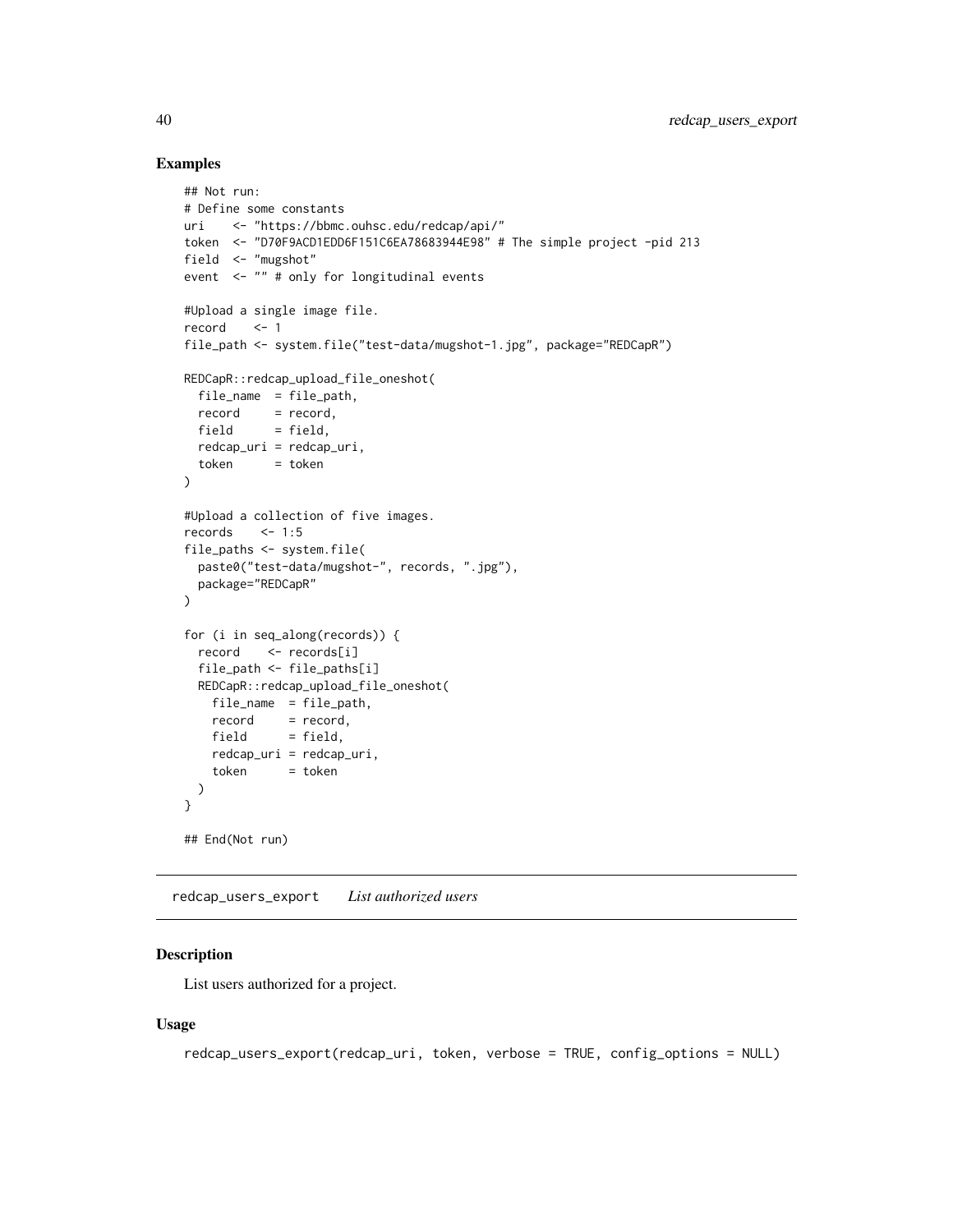## <span id="page-40-0"></span>Arguments

| redcap_uri | The URI (uniform resource identifier) of the REDCap project. Required.                                                                                                                                                                                 |  |
|------------|--------------------------------------------------------------------------------------------------------------------------------------------------------------------------------------------------------------------------------------------------------|--|
| token      | The user-specific string that serves as the password for a project. Required.                                                                                                                                                                          |  |
| verbose    | A boolean value indicating if messages should be printed to the R console dur-<br>ing the operation. The verbose output might contain sensitive information (e.g.<br>PHI), so turn this off if the output might be visible somewhere public. Optional. |  |
|            | config_options A list of options to pass to POST method in the httr package. See the details<br>below. Optional.                                                                                                                                       |  |

## Value

a [utils::packageDescription.](#page-0-0)

## Note

#### Documentation in REDCap 8.4.0

This method allows you to export the list of users for a project, including their user privileges and also email address, first name, and last name.

Note: If the user has been assigned to a user role, it will return the user with the role's defined privileges.

## Examples

```
uri <- "https://bbmc.ouhsc.edu/redcap/api/"
token <- "06DEFB601F9B46847DAA9DF0CFA951B4"
result <- REDCapR::redcap_users_export(redcap_uri=uri, token=token)
result$data_user
result$data_user_form
```
redcap\_variables *Enumerate the exported variables*

## Description

This function calls the 'exportFieldNames' function of the REDCap API.

#### Usage

```
redcap_variables(redcap_uri, token, verbose = TRUE, config_options = NULL)
```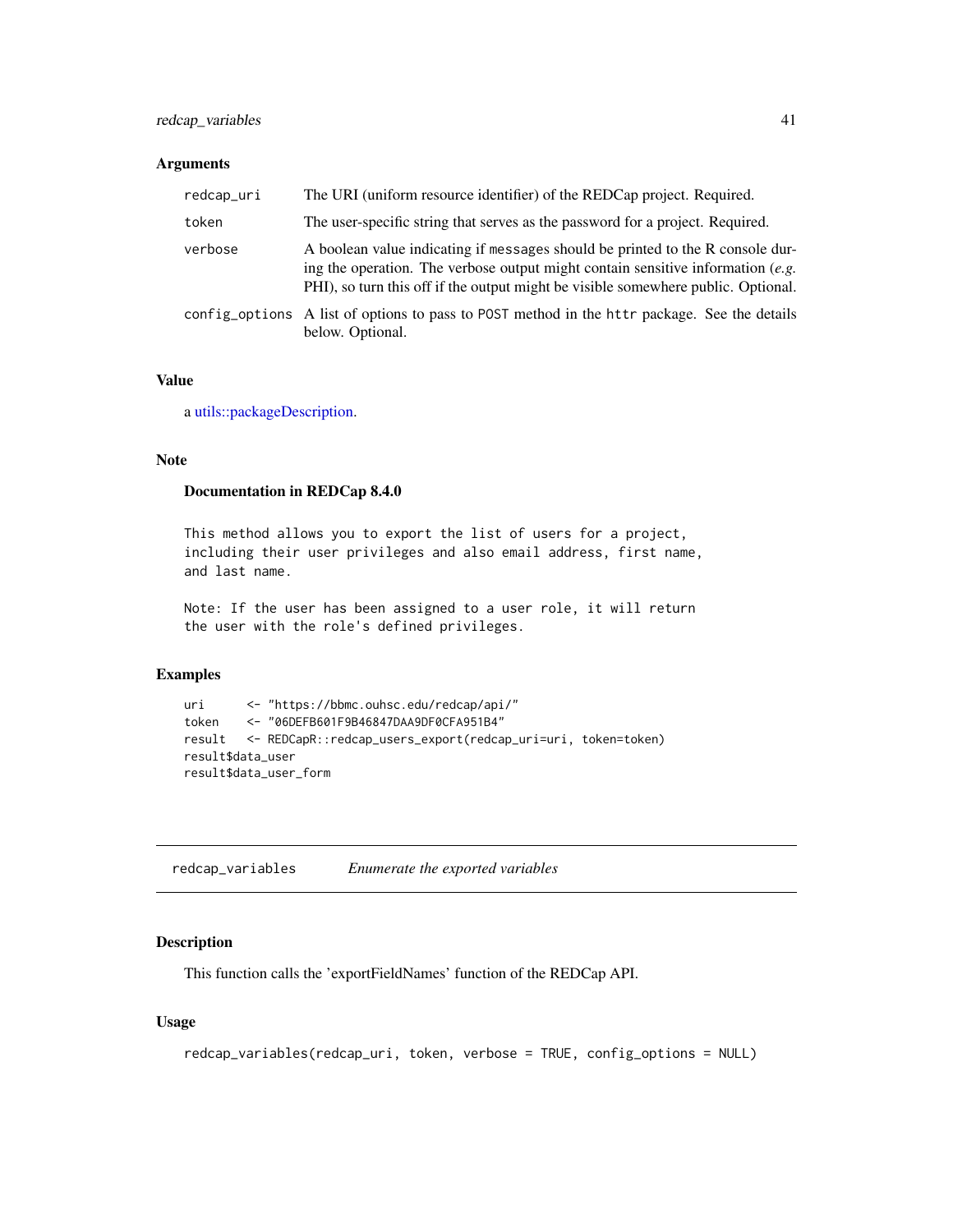#### <span id="page-41-0"></span>Arguments

| redcap_uri | The URI (uniform resource identifier) of the REDCap project. Required.                                                                                                                                                                                   |
|------------|----------------------------------------------------------------------------------------------------------------------------------------------------------------------------------------------------------------------------------------------------------|
| token      | The user-specific string that serves as the password for a project. Required.                                                                                                                                                                            |
| verbose    | A boolean value indicating if messages should be printed to the R console dur-<br>ing the operation. The verbose output might contain sensitive information $(e.g.$<br>PHI), so turn this off if the output might be visible somewhere public. Optional. |
|            | config_options A list of options to pass to POST method in the httr package. See the details<br>below. Optional.                                                                                                                                         |

## Details

The full list of configuration options accepted by the httr package is viewable by executing [httr::httr\\_options\(\)](#page-0-0). The httr package and documentation is available at https://cran.r-project.org/package=httr.

As of REDCap version 6.14.2, three variable types are *not* returned in this call: calculated, file, and descriptive. All variables returned are writable/uploadable.

## Value

Currently, a list is returned with the following elements,

- data: An R [base::data.frame\(\)](#page-0-0) where each row represents one column in the REDCap dataset.
- success: A boolean value indicating if the operation was apparently successful.
- status\_code: The [http status code](https://en.wikipedia.org/wiki/List_of_HTTP_status_codes) of the operation.
- outcome\_message: A human readable string indicating the operation's outcome.
- elapsed\_seconds: The duration of the function.
- raw\_text: If an operation is NOT successful, the text returned by REDCap. If an operation is successful, the raw\_text is returned as an empty string to save RAM.

#### Author(s)

Will Beasley

## References

The official documentation can be found on the 'API Help Page' and 'API Examples' pages on the REDCap wiki (*i.e.*, https://community.projectredcap.org/articles/456/api-documentation.html and https://community.projectredcap.org/articles/462/api-examples.html). If you do not have an account for the wiki, please ask your campus REDCap administrator to send you the static material.

## Examples

```
## Not run:
uri <- "https://bbmc.ouhsc.edu/redcap/api/"
token <- "9A81268476645C4E5F03428B8AC3AA7B"
ds_variable <- REDCapR::redcap_variables(redcap_uri=uri, token=token)$data
```
## End(Not run)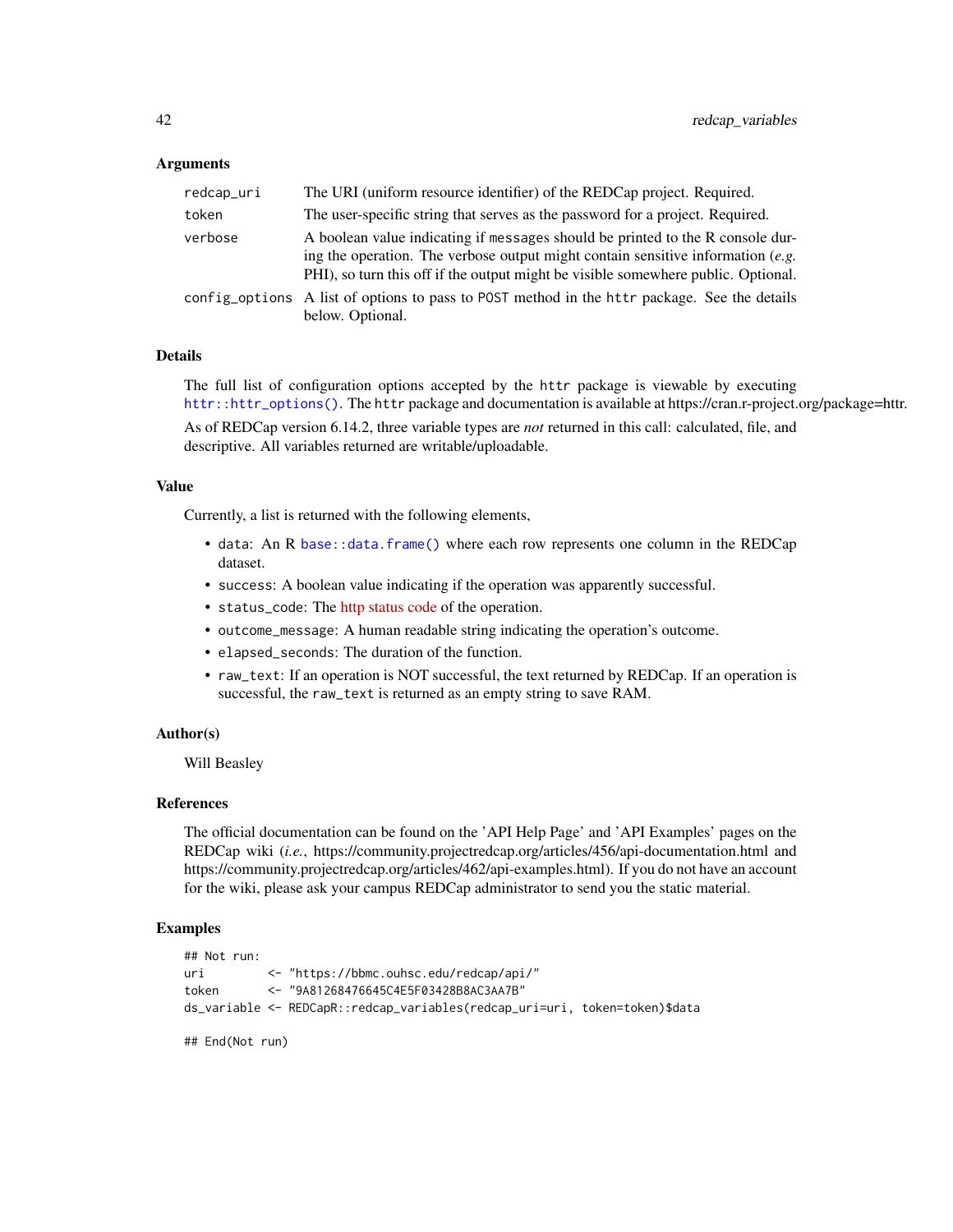<span id="page-42-0"></span>

## Description

This function uses REDCap's API to query its version.

## Usage

```
redcap_version(redcap_uri, token, verbose = TRUE, config_options = NULL)
```
## Arguments

| redcap_uri | The URI (uniform resource identifier) of the REDCap project. Required.                                                                                                                                                                                      |  |
|------------|-------------------------------------------------------------------------------------------------------------------------------------------------------------------------------------------------------------------------------------------------------------|--|
| token      | The user-specific string that serves as the password for a project. Required.                                                                                                                                                                               |  |
| verbose    | A boolean value indicating if messages should be printed to the R console dur-<br>ing the operation. The verbose output might contain sensitive information $(e.g.,\)$<br>PHI), so turn this off if the output might be visible somewhere public. Optional. |  |
|            | config_options A list of options to pass to POST method in the httr package. See the details<br>below. Optional.                                                                                                                                            |  |

## Details

If the API call is unsuccessful, a value of base::package\_version("0.0.0") will be returned. This ensures that a the function will always return an object of class [base::numeric\\_version.](#page-0-0) It guarantees the value can always be used in [utils::compareVersion\(\)](#page-0-0).

## Value

a [utils::packageDescription](#page-0-0)

## Examples

```
uri <- "https://bbmc.ouhsc.edu/redcap/api/"
token <- "9A81268476645C4E5F03428B8AC3AA7B"
REDCapR::redcap_version(redcap_uri = uri, token = token)
```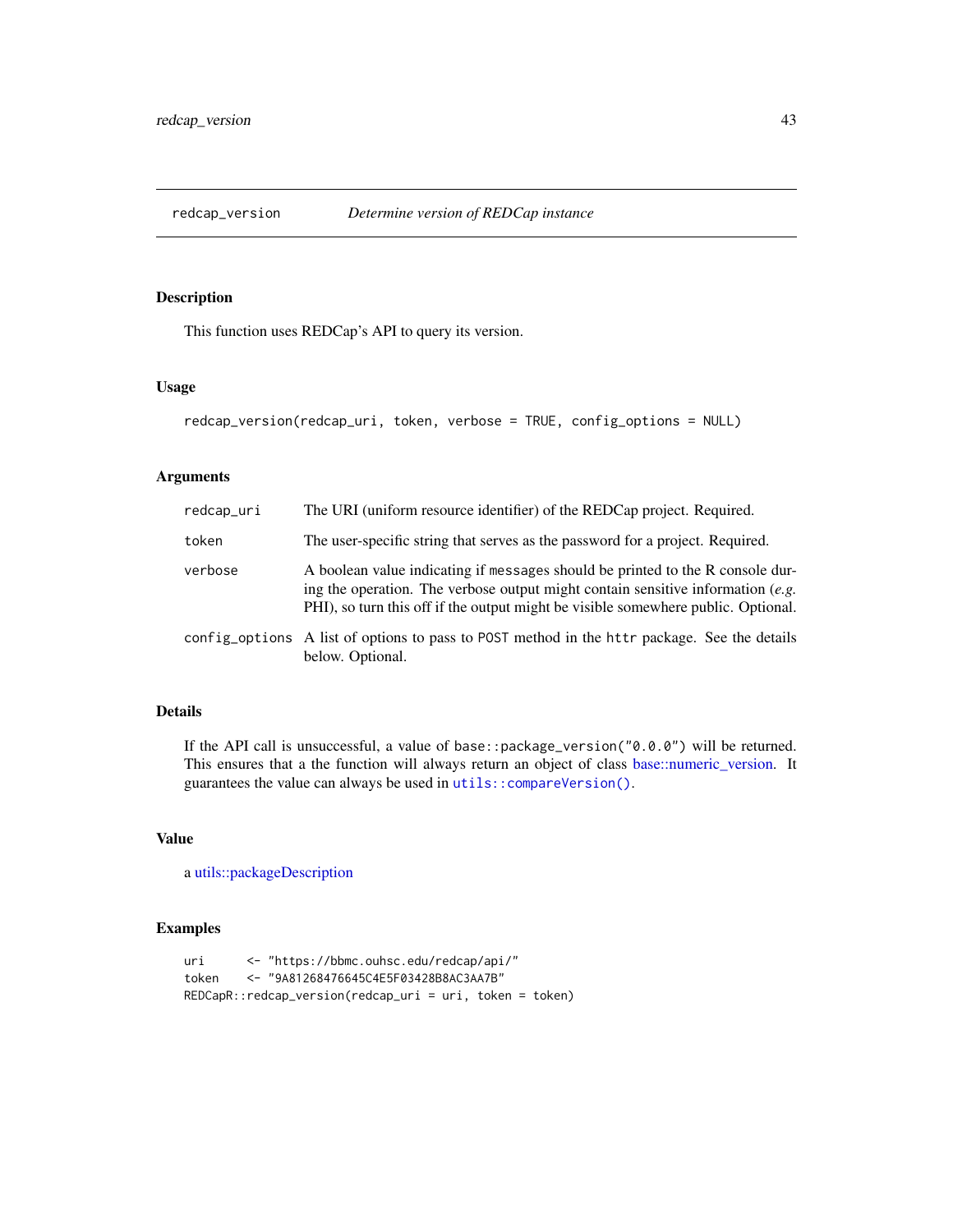<span id="page-43-0"></span>

## Description

This function uses REDCap's APIs to select and return data.

## Usage

```
redcap_write(
  ds_to_write,
 batch_size = 100L,
  interbatch_delay = 0.5,
  continue_on_error = FALSE,
  redcap_uri,
  token,
  overwrite_with_blanks = TRUE,
  convert_logical_to_integer = FALSE,
  verbose = TRUE,
  config_options = NULL
)
```
## Arguments

| ds_to_write                | The base: : data. frame() to be imported into the REDCap project. Required.                                                                                                                                                                                                           |  |
|----------------------------|---------------------------------------------------------------------------------------------------------------------------------------------------------------------------------------------------------------------------------------------------------------------------------------|--|
| batch_size                 | The maximum number of subject records a single batch should contain. The<br>default is 100.                                                                                                                                                                                           |  |
| interbatch_delay           |                                                                                                                                                                                                                                                                                       |  |
|                            | The number of seconds the function will wait before requesting a new subset<br>from REDCap. The default is 0.5 seconds.                                                                                                                                                               |  |
| continue_on_error          |                                                                                                                                                                                                                                                                                       |  |
|                            | If an error occurs while writing, should records in subsequent batches be at-<br>tempted. The default is FALSE, which prevents subsequent batches from running.<br>Required.                                                                                                          |  |
| redcap_uri                 | The URI (uniform resource identifier) of the REDCap project. Required.                                                                                                                                                                                                                |  |
| token                      | The user-specific string that serves as the password for a project. Required.                                                                                                                                                                                                         |  |
| overwrite_with_blanks      |                                                                                                                                                                                                                                                                                       |  |
|                            | A boolean value indicating if blank/NA values in the R base::data.frame will<br>overwrite data on the server. This is the default behavior for REDCapR, which<br>essentially deletes the cell's value If FALSE, blank/NA values in the base::data.frame<br>will be ignored. Optional. |  |
| convert_logical_to_integer | If TRUE, all base::logical columns in ds are cast to an integer before uploading<br>to REDCap. Boolean values are typically represented as 0/1 in REDCap radio<br>buttons. Optional.                                                                                                  |  |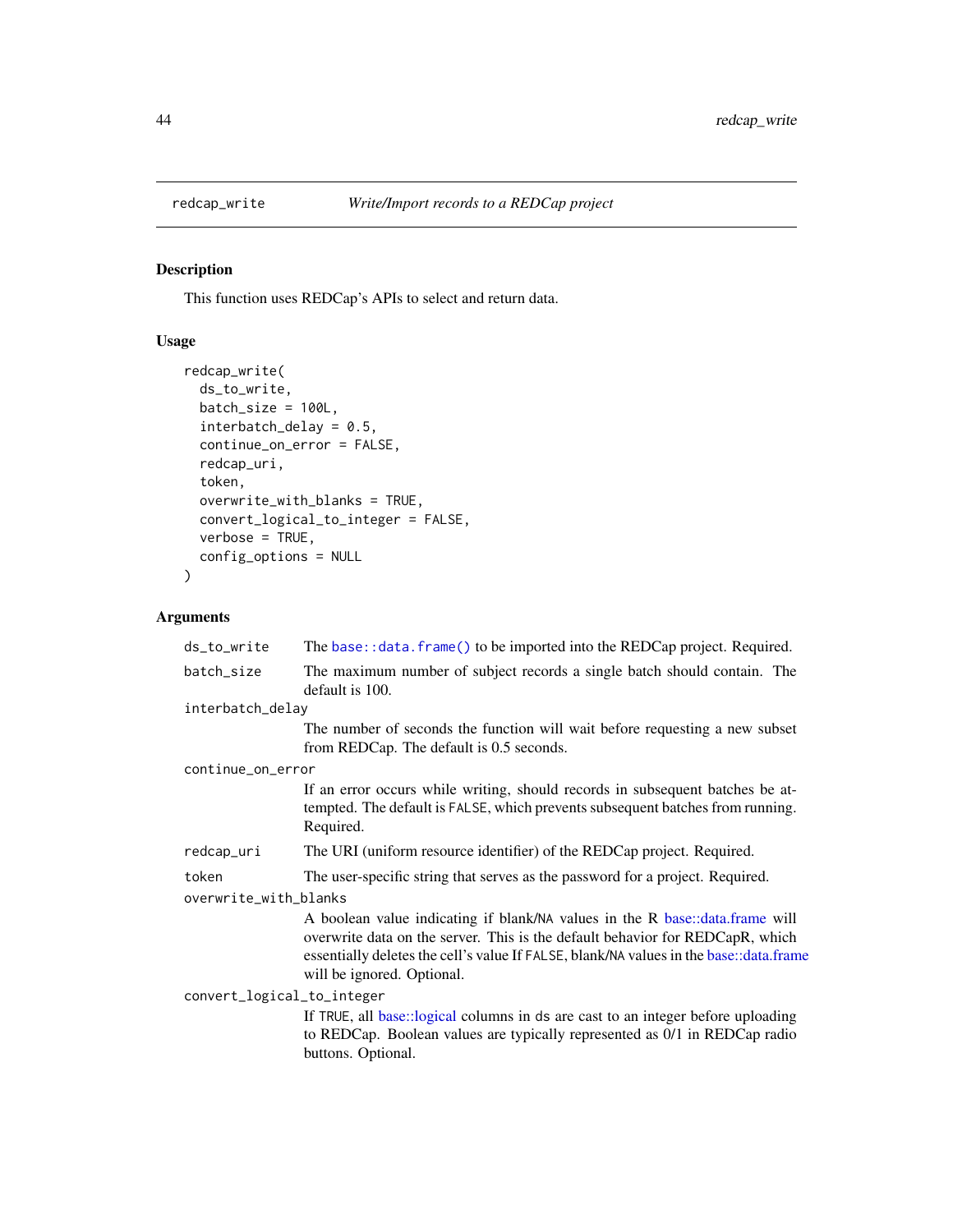<span id="page-44-0"></span>

| verbose | A boolean value indicating if messages should be printed to the R console dur-                                                      |
|---------|-------------------------------------------------------------------------------------------------------------------------------------|
|         | ing the operation. The verbose output might contain sensitive information $(e.g.$                                                   |
|         | PHI), so turn this off if the output might be visible somewhere public. Optional.                                                   |
|         | config options A list of options to pass to POST method in the httr package. See the details in<br>redcap_read_oneshot(). Optional. |

## Details

Currently, the function doesn't modify any variable types to conform to REDCap's supported variables. See [validate\\_for\\_write\(\)](#page-51-1) for a helper function that checks for some common important conflicts.

For redcap\_write to function properly, the user must have Export permissions for the 'Full Data Set'. Users with only 'De-Identified' export privileges can still use [redcap\\_write\\_oneshot\(\)](#page-45-1). To grant the appropriate permissions:

- go to 'User Rights' in the REDCap project site,
- select the desired user, and then select 'Edit User Privileges',
- in the 'Data Exports' radio buttons, select 'Full Data Set'.

## Value

Currently, a list is returned with the following elements:

- success: A boolean value indicating if the operation was apparently successful.
- status\_code: The [http status code](https://en.wikipedia.org/wiki/List_of_HTTP_status_codes) of the operation.
- outcome\_message: A human readable string indicating the operation's outcome.
- records\_affected\_count: The number of records inserted or updated.
- affected\_ids: The subject IDs of the inserted or updated records.
- elapsed\_seconds: The duration of the function.

## Author(s)

Will Beasley

## References

The official documentation can be found on the 'API Help Page' and 'API Examples' pages on the REDCap wiki (*i.e.*, https://community.projectredcap.org/articles/456/api-documentation.html and https://community.projectredcap.org/articles/462/api-examples.html). If you do not have an account for the wiki, please ask your campus REDCap administrator to send you the static material.

## Examples

```
## Not run:
#Define some constants
uri <- "https://bbmc.ouhsc.edu/redcap/api/"
token <- "D70F9ACD1EDD6F151C6EA78683944E98"
```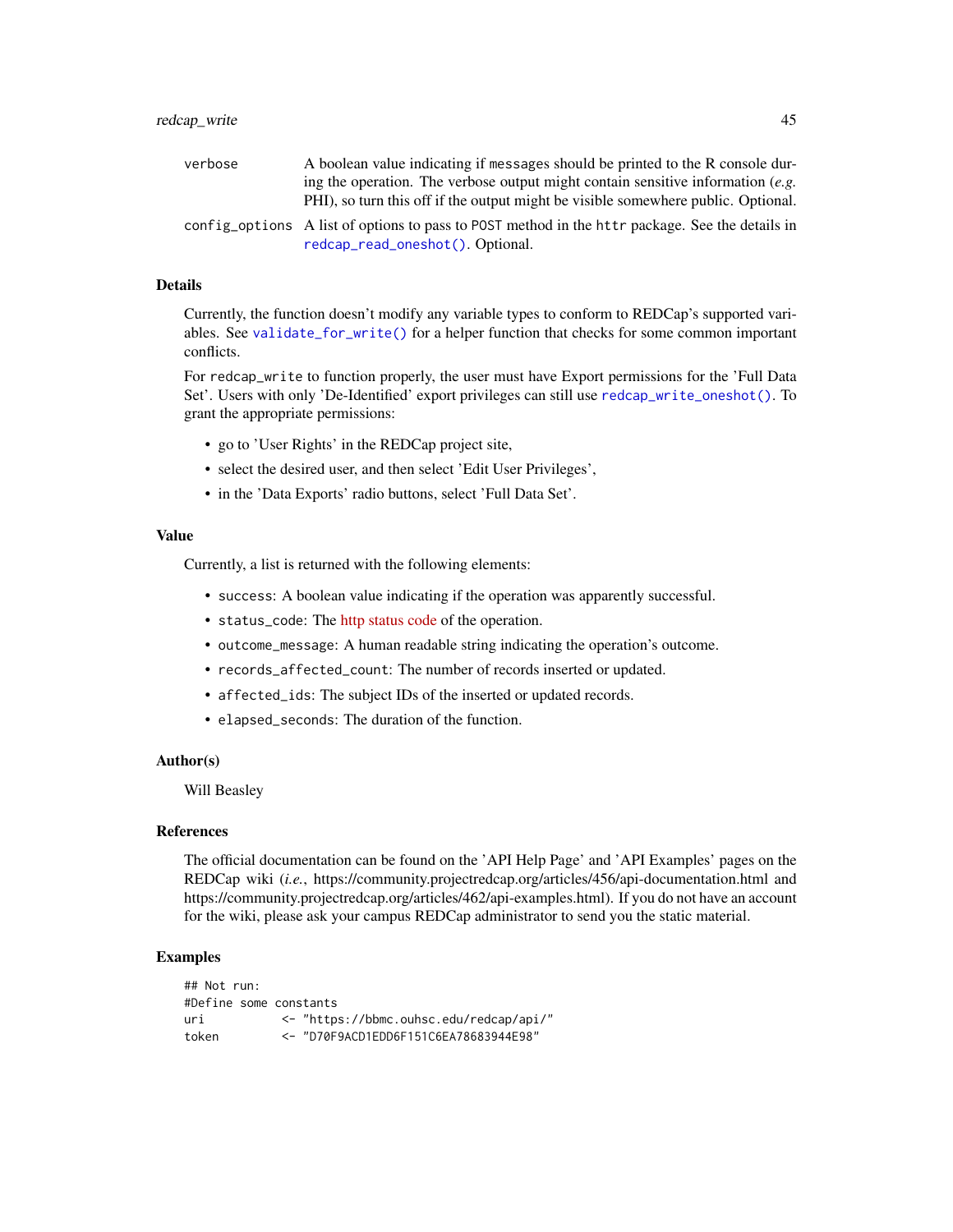```
# Read the dataset for the first time.
result_read1 <- REDCapR::redcap_read_oneshot(redcap_uri=uri, token=token)
ds1 <- result_read1$data
ds1$telephone
# Manipulate a field in the dataset in a VALID way
ds1$telephone <- paste0("(405) 321-000", seq_len(nrow(ds1)))
ds1 <- ds1[1:3, ]
ds1$age <- NULL; ds1$bmi <- NULL #Drop the calculated fields before writing.
result_write <- REDCapR::redcap_write(ds1, redcap_uri=uri, token=token)
# Read the dataset for the second time.
result_read2 <- REDCapR::redcap_read_oneshot(redcap_uri=uri, token=token)
ds2 <- result_read2$data
ds2$telephone
# Manipulate a field in the dataset in an INVALID way. A US exchange can't be '111'.
ds1$telephone <- paste0("(405) 321-000", seq_len(nrow(ds1)))
# This next line will throw an error.
result_write <- REDCapR::redcap_write(ds1, redcap_uri=uri, token=token)
result_write$raw_text
## End(Not run)
```
<span id="page-45-1"></span>redcap\_write\_oneshot *Write/Import records to a REDCap project*

## Description

This function uses REDCap's API to select and return data.

## Usage

```
redcap_write_oneshot(
  ds,
 redcap_uri,
 token,
 overwrite_with_blanks = TRUE,
  convert_logical_to_integer = FALSE,
 verbose = TRUE,
  config_options = NULL
)
```
#### Arguments

| ds         | The base: : data. frame() to be imported into the REDCap project. Required. |
|------------|-----------------------------------------------------------------------------|
| redcap_uri | The URI (uniform resource identifier) of the REDCap project. Required.      |

<span id="page-45-0"></span>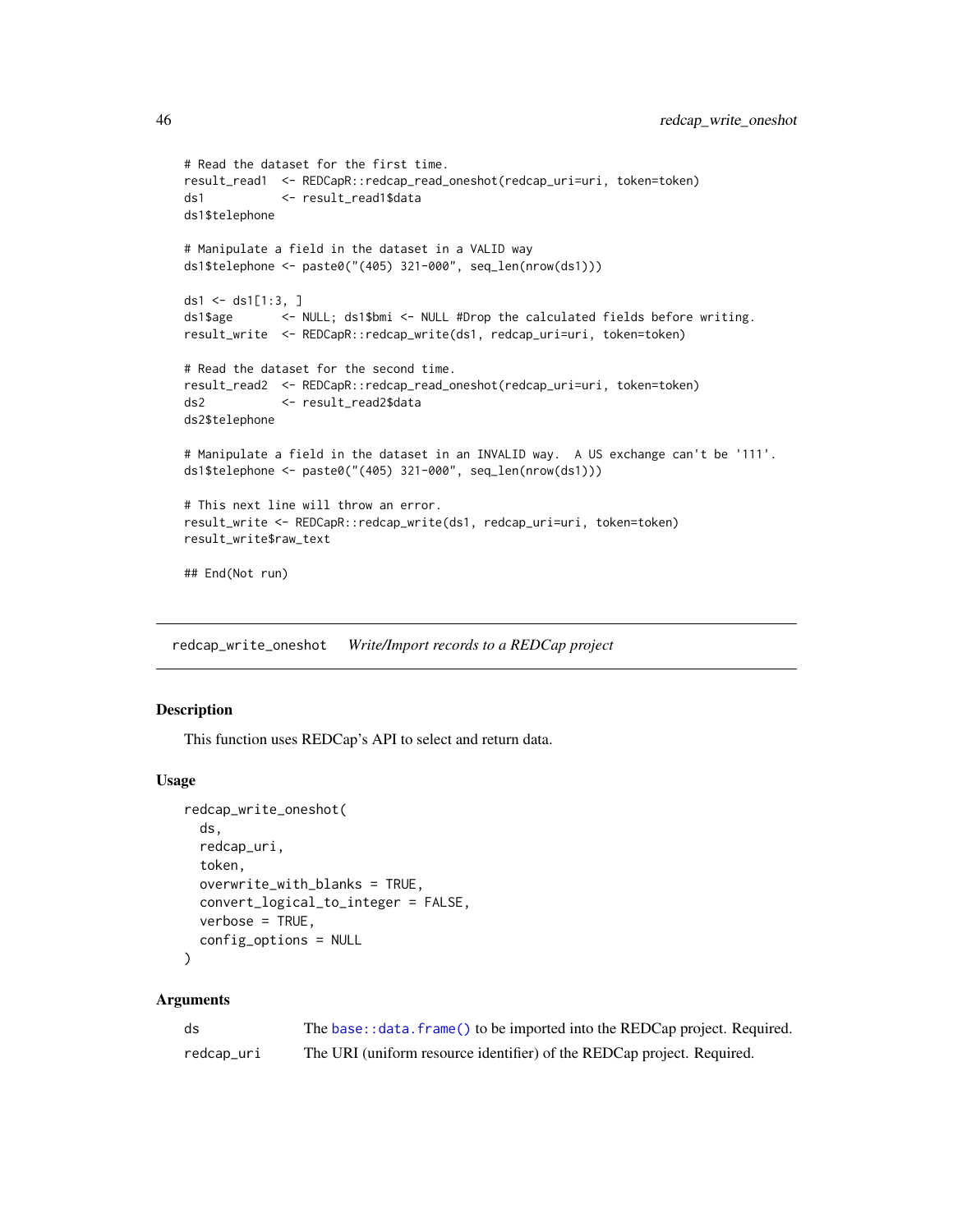<span id="page-46-0"></span>

| token                      | The user-specific string that serves as the password for a project. Required.                                                                                                                                                                                                         |
|----------------------------|---------------------------------------------------------------------------------------------------------------------------------------------------------------------------------------------------------------------------------------------------------------------------------------|
| overwrite_with_blanks      |                                                                                                                                                                                                                                                                                       |
|                            | A boolean value indicating if blank/NA values in the R base::data.frame will<br>overwrite data on the server. This is the default behavior for REDCapR, which<br>essentially deletes the cell's value If FALSE, blank/NA values in the base::data.frame<br>will be ignored. Optional. |
| convert_logical_to_integer |                                                                                                                                                                                                                                                                                       |
|                            | If TRUE, all base::logical columns in ds are cast to an integer before uploading<br>to REDCap. Boolean values are typically represented as 0/1 in REDCap radio<br>buttons. Optional.                                                                                                  |
| verbose                    | A boolean value indicating if messages should be printed to the R console dur-<br>ing the operation. The verbose output might contain sensitive information $(e.g.$<br>PHI), so turn this off if the output might be visible somewhere public. Optional.                              |
|                            | config_options A list of options to pass to httr:: POST() method in the 'httr' package. See the<br>details in redcap_read_oneshot() Optional.                                                                                                                                         |

## Details

Currently, the function doesn't modify any variable types to conform to REDCap's supported variables. See [validate\\_for\\_write\(\)](#page-51-1) for a helper function that checks for some common important conflicts.

## Value

Currently, a list is returned with the following elements:

- success: A boolean value indicating if the operation was apparently successful.
- status\_code: The [http status code](https://en.wikipedia.org/wiki/List_of_HTTP_status_codes) of the operation.
- outcome\_message: A human readable string indicating the operation's outcome.
- records\_affected\_count: The number of records inserted or updated.
- affected\_ids: The subject IDs of the inserted or updated records.
- elapsed\_seconds: The duration of the function.
- raw\_text: If an operation is NOT successful, the text returned by REDCap. If an operation is successful, the raw\_text is returned as an empty string to save RAM.

#### Author(s)

Will Beasley

## References

The official documentation can be found on the 'API Help Page' and 'API Examples' pages on the REDCap wiki (*i.e.*, https://community.projectredcap.org/articles/456/api-documentation.html and https://community.projectredcap.org/articles/462/api-examples.html). If you do not have an account for the wiki, please ask your campus REDCap administrator to send you the static material.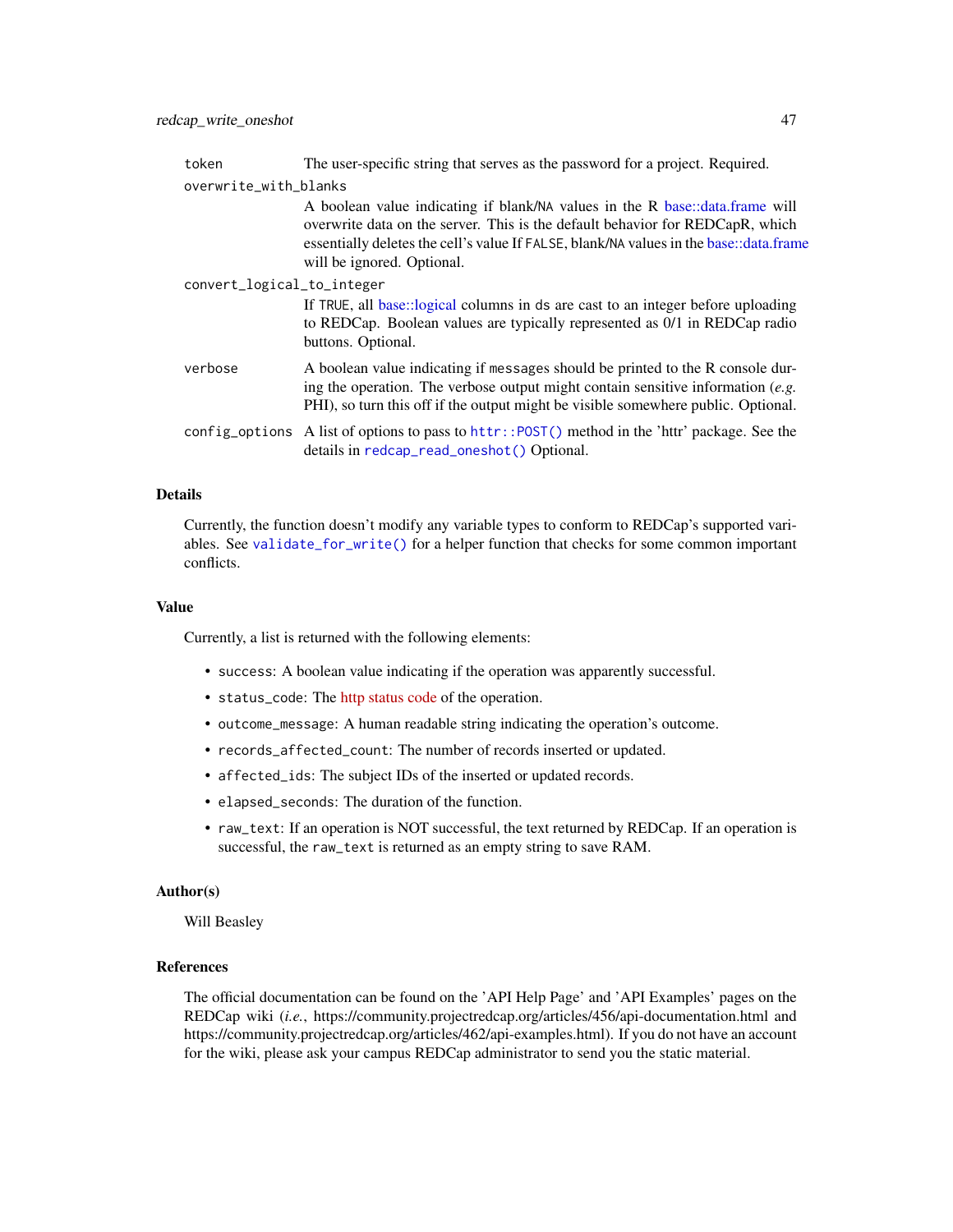## Examples

```
## Not run:
#Define some constants
uri <- "https://bbmc.ouhsc.edu/redcap/api/"
token <- "D70F9ACD1EDD6F151C6EA78683944E98"
# Read the dataset for the first time.
result_read1 <- REDCapR::redcap_read_oneshot(redcap_uri=uri, token=token)
ds1 <- result_read1$data
ds1$telephone
# Manipulate a field in the dataset in a VALID way
ds1$telephone <- paste0("(405) 321-000", seq_len(nrow(ds1)))
ds1 <- ds1[1:3, ]
ds1$age <- NULL; ds1$bmi <- NULL #Drop the calculated fields before writing.
result_write <- REDCapR::redcap_write_oneshot(ds=ds1, redcap_uri=uri, token=token)
# Read the dataset for the second time.
result_read2 <- REDCapR::redcap_read_oneshot(redcap_uri=uri, token=token)
ds2 <- result_read2$data
ds2$telephone
# Manipulate a field in the dataset in an INVALID way. A US exchange can't be '111'.
ds1$telephone <- paste0("(405) 321-000", seq_len(nrow(ds1)))
# This next line will throw an error.
result_write <- REDCapR::redcap_write_oneshot(ds=ds1, redcap_uri=uri, token=token)
result_write$raw_text
## End(Not run)
```
replace\_nas\_with\_explicit

*Create explicit factor level for missing values*

#### **Description**

Missing values are converted to a factor level. This explicit assignment can reduce the chances that missing values are inadvertently ignored. It also allows the presence of a missing to become a predictor in models.

## Usage

```
replace_nas_with_explicit(
  scores,
 new_na_label = "Unknown",
 create_factor = FALSE,
  add_unknown_level = FALSE
)
```
<span id="page-47-0"></span>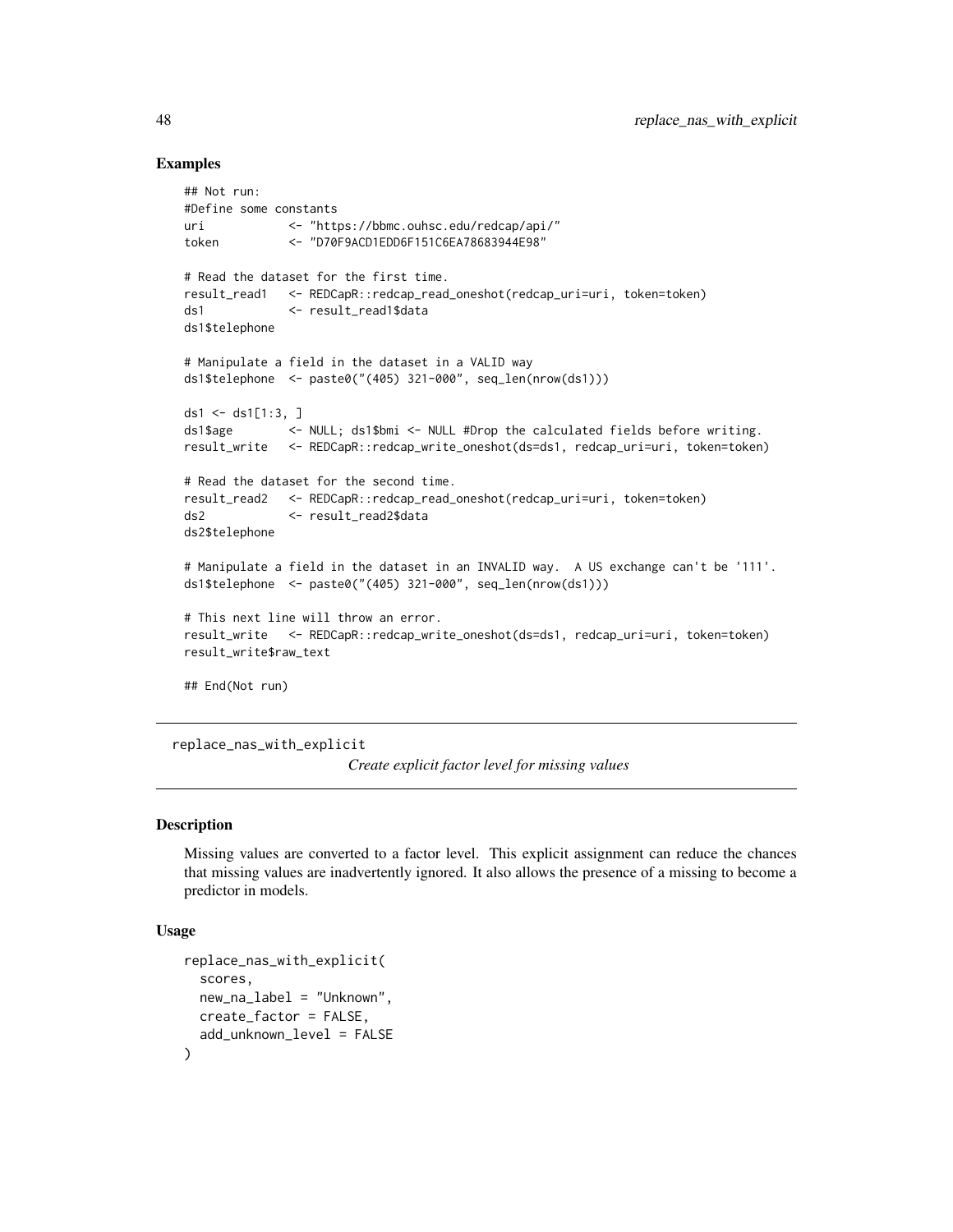## <span id="page-48-0"></span>Arguments

| scores            | An array of values, ideally either factor or character. Required                         |  |
|-------------------|------------------------------------------------------------------------------------------|--|
| new_na_label      | The factor label assigned to the missing value. Defaults to Unknown.                     |  |
|                   | create_factor Converts scores into a factor, if it isn't one already. Defaults to FALSE. |  |
| add_unknown_level |                                                                                          |  |
|                   | Should a new factor level be created? (Specify TRUE if it already exists.) De-           |  |
|                   | faults to FALSE.                                                                         |  |

## Value

An array of values, where the NA values are now a factor level, with the label specified by the new\_na\_label value.

## Note

The create\_factor parameter is respected only if scores isn't already a factor. Otherwise, levels without any values would be lost.

A stop error will be thrown if the operation fails to convert all the NA values.

## Author(s)

Will Beasley

#### Examples

library(REDCapR) #Load the package into the current R session.

| retrieve credential | Read a token and other credentials from a (non-REDCap) database or |
|---------------------|--------------------------------------------------------------------|
|                     | file                                                               |

## Description

These functions are not essential to calling the REDCap API, but instead are functions that help manage tokens securely.

## Usage

```
retrieve_credential_local(
 path_credential,
 project_id,
 check\_url = TRUE,
 check_username = FALSE,
 check_token_pattern = TRUE
)
```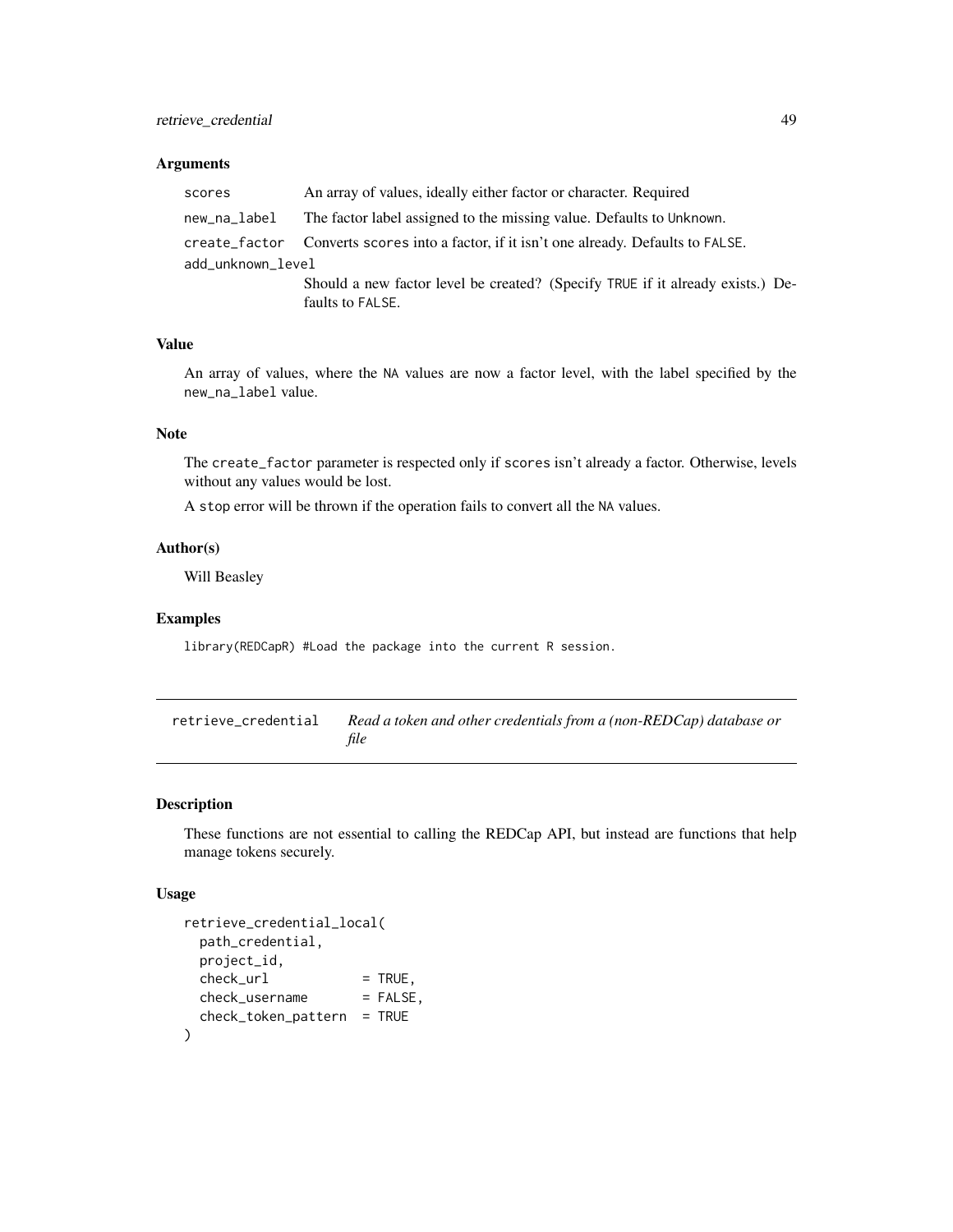```
retrieve_credential_mssql(
 project_id,
  instance,
 dsn,
  channel = NULL
)
create_credential_local(
 path_credential
\lambda
```
#### Arguments

| path_credential     |                                                                                                                                                           |  |
|---------------------|-----------------------------------------------------------------------------------------------------------------------------------------------------------|--|
|                     | The file path to the CSV containing the credentials. Required.                                                                                            |  |
| project_id          | The ID assigned to the project withing REDCap. This allows the user to store<br>tokens to multiple REDCap projects in one file. Required                  |  |
| check_url           | A logical value indicates if the url in the credential file should be checked to<br>have approximately the correct form. Defaults to TRUE.                |  |
| check username      | A logical value indicates if the username in the credential file should be checked<br>against the username returned by R. Defaults to FALSE.              |  |
| check_token_pattern |                                                                                                                                                           |  |
|                     | A logical value indicates if the token in the credential file is a 32-character<br>hexadecimal string. Defaults to FALSE.                                 |  |
| instance            | The casual name associated with the REDCap instance on campus. This allows<br>one credential system to accommodate multiple instances on campus. Required |  |
| dsn                 | A DSN on the local machine that points to the desired MSSQL database. Re-<br>quired.                                                                      |  |
| channel             | An <i>optional</i> connection handle as returned by DBI:: dbConnect(). See Details<br>below. Optional.                                                    |  |

#### Details

If the database elements are created with the script provided in package's 'Security Database' vignette, the default values will work.

The create\_credential\_local() function copies a [static file](https://github.com/OuhscBbmc/REDCapR/blob/master/inst/misc/skeleton.credentials) to the location specified in the path\_credential argument. Each record represents one accessible project per user. Follow these steps to adapt to your desired REDCap project(s):

- 1. Modify the credential file for the REDCap API with a text editor like [Notepad++,](https://notepad-plus-plus.org/) [Visual](https://code.visualstudio.com/) [Studio Code,](https://code.visualstudio.com/) or [nano.](https://www.nano-editor.org/) Replace existing records with the information from your projects. Delete the remaining example records.
- 2. Make sure that the file (with the sensitive password-like) tokens is stored securely!
- 3. Contact your REDCap admin to request the URI & token and discuss institutional policies.
- 4. Ask your institution's IT security team for their recommendation
- 5. For more info, see https://ouhscbbmc.github.io/REDCapR/articles/workflow-read.html and https://ouhscbbmc.github.io
- 6. Double-check the file is secured and not accessible by other users.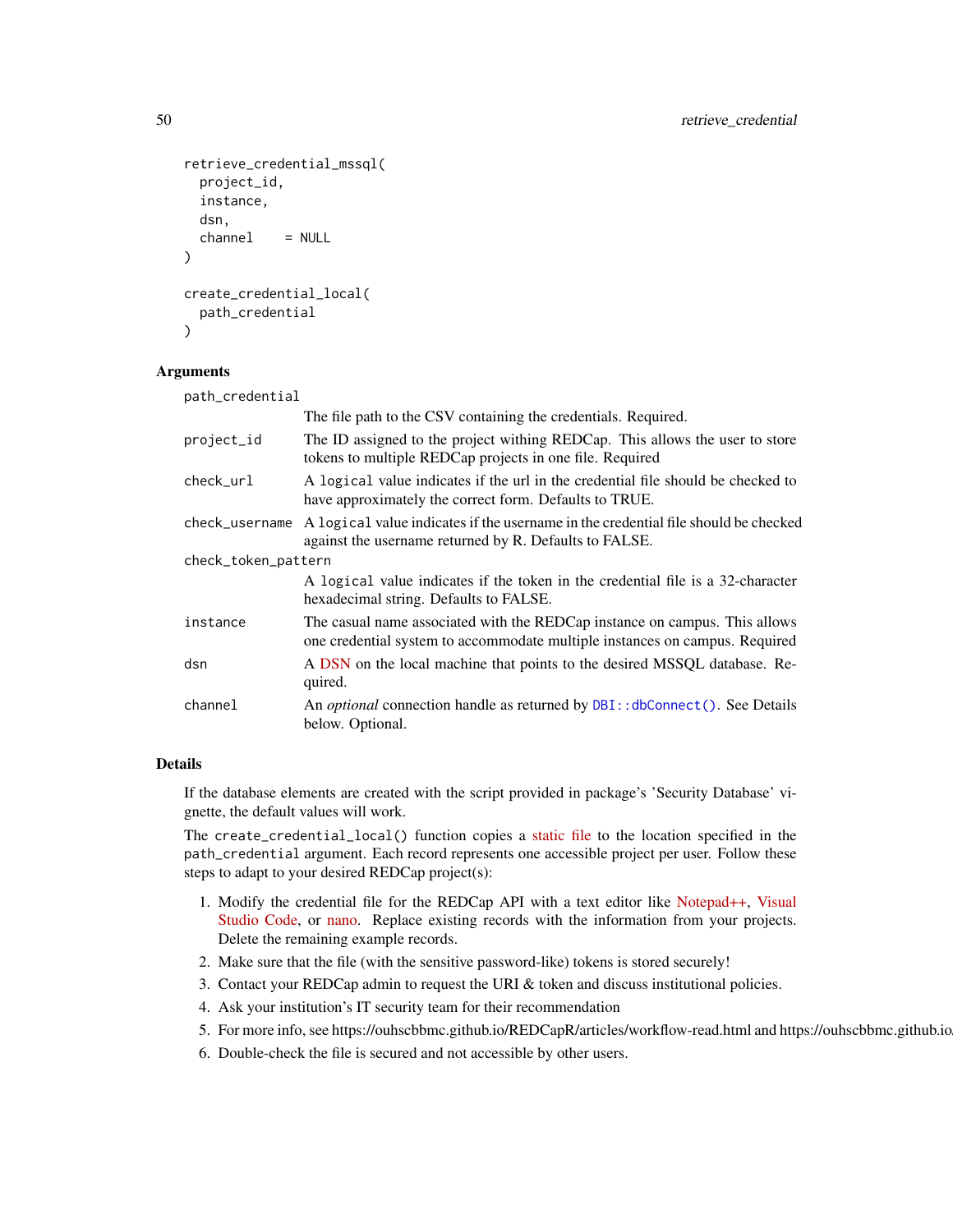#### <span id="page-50-0"></span>sanitize\_token 51

#### Value

A list of the following elements are returned from retrieve\_credential\_local() and retrieve\_credential\_mssql():

- redcap\_uri: The URI of the REDCap Server.
- username: Username.
- project\_id: The ID assigned to the project within REDCap.
- token: The token to pass to the REDCap server
- comment: An optional string that is ignored by REDCapR but can be helpful for humans.

## Note

Although we strongly encourage storing all the tokens on a central server (*e.g.*, see the retrieve\_credential\_mssql() function and the "SecurityDatabase" vignette), there are times when this approach is not feasible and the token must be stored locally. Please contact us if your institution is using something other than SQL Server, and would like help adapting this approach to your infrastructure.

#### Author(s)

Will Beasley

## Examples

```
# ---- Local File Example ----------------------------
path <- system.file("misc/example.credentials", package = "REDCapR")
(p1 <- REDCapR::retrieve_credential_local(path, 153L))
(p2 <- REDCapR::retrieve_credential_local(path, 212L))
## Not run:
# Create a skeleton of the local credential file to modify
path_demo <- base::tempfile(pattern = "temp", fileext = ".credentials")
create_credential_local(path_demo)
base::unlink(path_demo) # This is just a demo; don't delete the real file!
## End(Not run)
```
sanitize\_token *Validate and sanitize the user's REDCap token*

#### **Description**

Verifies the token is nonmissing and conforms to the legal pattern of a 32-character hexadecimal value. Trailing line endings are removed.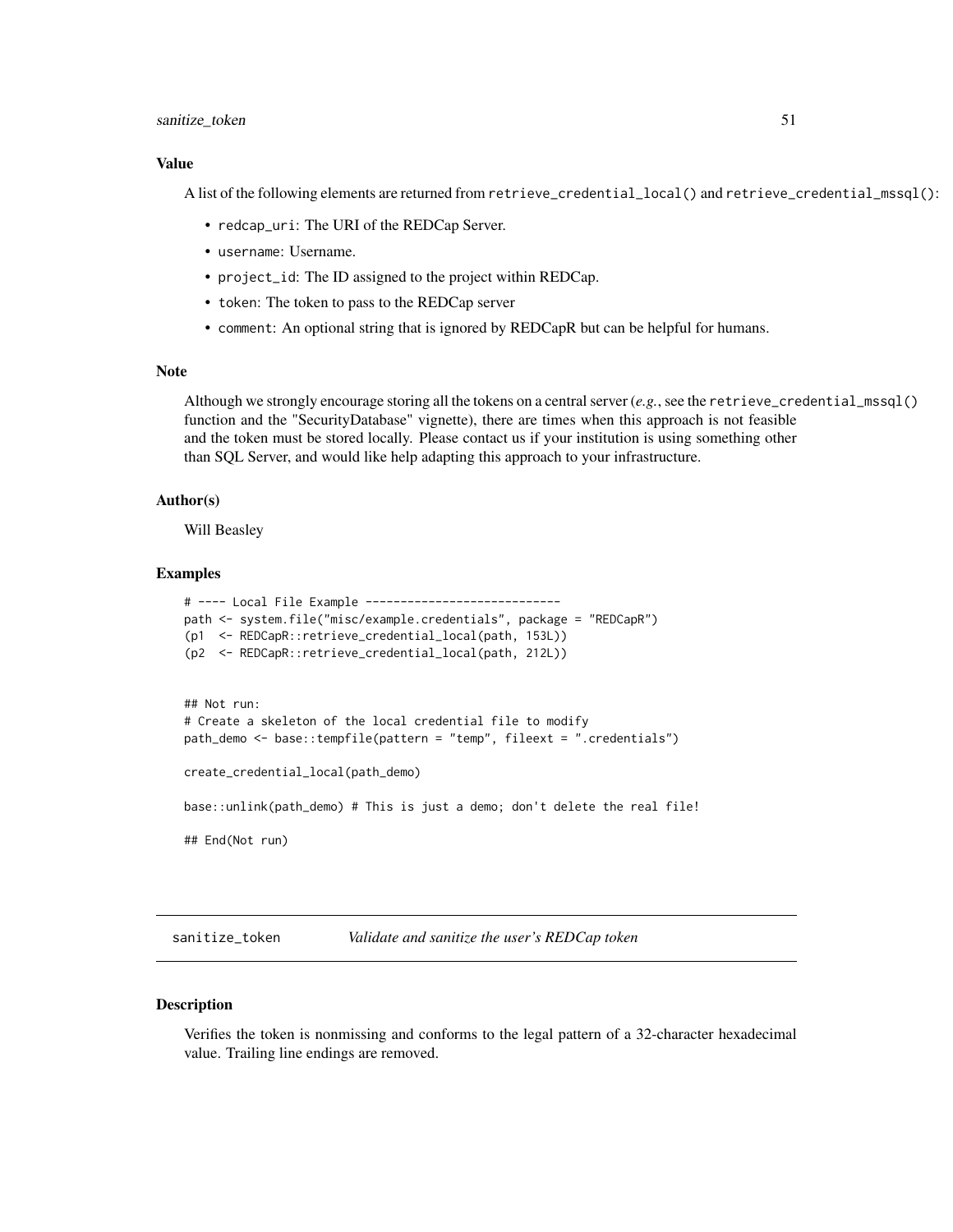#### <span id="page-51-0"></span>52 validate values of the state of the state of the state of the state of the state of the state of the state of the state of the state of the state of the state of the state of the state of the state of the state of the s

#### Usage

sanitize\_token(token)

## Arguments

token The REDCap token. Required.

## Value

The token, without a terminal newline character.

#### **Note**

Contact your institution's REDCap administrator for more information about your project-specific token.

## Author(s)

Hao Zhu, Benjamin Nutter, Will Beasley

## Examples

```
secret_token_1 <- "12345678901234567890123456ABCDEF"
secret_token_2 <- "12345678901234567890123456ABCDEF\n"
REDCapR::sanitize_token(secret_token_1)
REDCapR::sanitize_token(secret_token_2)
```

| validate | Inspect a dataset to anticipate problems before writing to a REDCap |
|----------|---------------------------------------------------------------------|
|          | project                                                             |

## <span id="page-51-1"></span>Description

This set of functions inspect a [base::data.frame\(\)](#page-0-0) to anticipate problems before writing with REDCap's API.

#### Usage

```
validate_for_write( d )
```
validate\_no\_logical( data\_types, stop\_on\_error )

validate\_field\_names( field\_names, stop\_on\_error = FALSE )

validate\_field\_names\_collapsed( field\_names\_collapsed, stop\_on\_error = FALSE )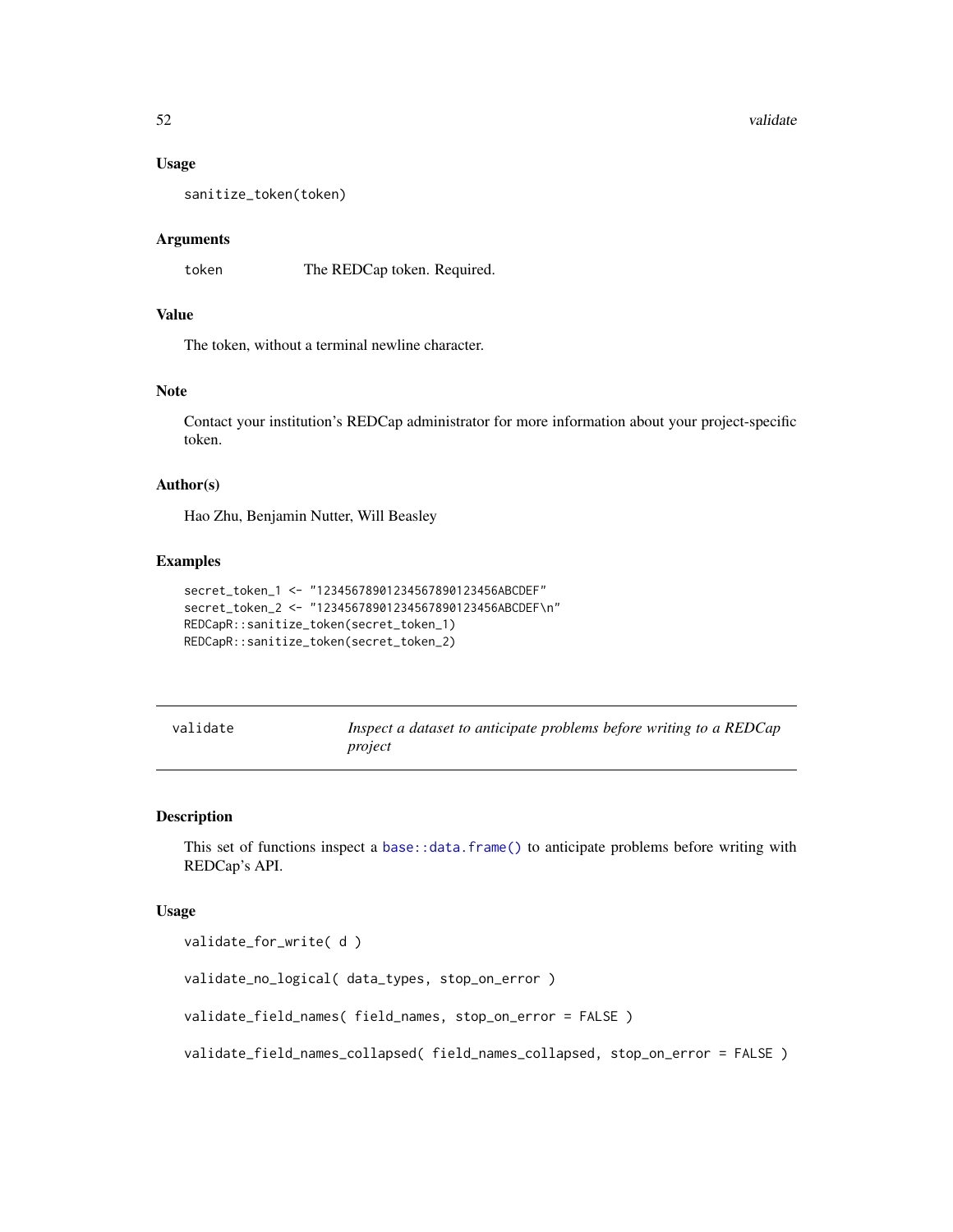#### <span id="page-52-0"></span>validate 53

#### Arguments

| data_types            | The data types of the base: : data. frame () corresponding to the REDCap project.                                          |  |
|-----------------------|----------------------------------------------------------------------------------------------------------------------------|--|
| stop_on_error         | If TRUE, an error is thrown for violations. Otherwise, a dataset summarizing the<br>problems is returned.                  |  |
| d                     | The base::data.frame() containing the dataset used to update the REDCap<br>project.                                        |  |
| field_names           | The names of the fields/variables in the REDCap project. Each field is an indi-<br>vidual element in the character vector. |  |
| field_names_collapsed |                                                                                                                            |  |
|                       | The names of the fields/variables in the REDCap project. All fields are com-                                               |  |
|                       | bined in a single vector element, separated by commas.                                                                     |  |

#### Details

All functions listed in the Usage section above inspect a specific aspect of the dataset. The [validate\\_for\\_write\(\)](#page-51-1) function executes all these individual validation checks. It allows the client to check everything with one call.

Currently it verifies that the dataset

- does not contain [logical](https://stat.ethz.ch/R-manual/R-devel/library/base/html/logical.html) values (because REDCap typically wants 0/1 values instead of FALSE/TRUE).
- starts with a lowercase letter, and subsequent optional characters are a sequence of (a) lowercase letters, (b) digits 0-9, and/or (c) underscores. (The exact regex is  $\text{A}[a-z][0-9a-z]$ \*\$.)

If you encounter additional types of problems when attempting to write to REDCap, please tell us by creating a [new issue,](https://github.com/OuhscBbmc/REDCapR/issues) and we'll incorporate a new validation check into this function.

#### Value

A [tibble::tibble\(\)](#page-0-0), where each potential violation is a row. The two columns are:

- field\_name: The name of the [base::data.frame\(\)](#page-0-0) that might cause problems during the upload.
- field\_index: The position of the field. (For example, a value of '1' indicates the first column, while a '3' indicates the third column.)
- concern: A description of the problem potentially caused by the field.
- suggestion: A *potential* solution to the concern.

## Author(s)

Will Beasley

## References

The official documentation can be found on the 'API Help Page' and 'API Examples' pages on the REDCap wiki (*i.e.*, https://community.projectredcap.org/articles/456/api-documentation.html and https://community.projectredcap.org/articles/462/api-examples.html). If you do not have an account for the wiki, please ask your campus REDCap administrator to send you the static material.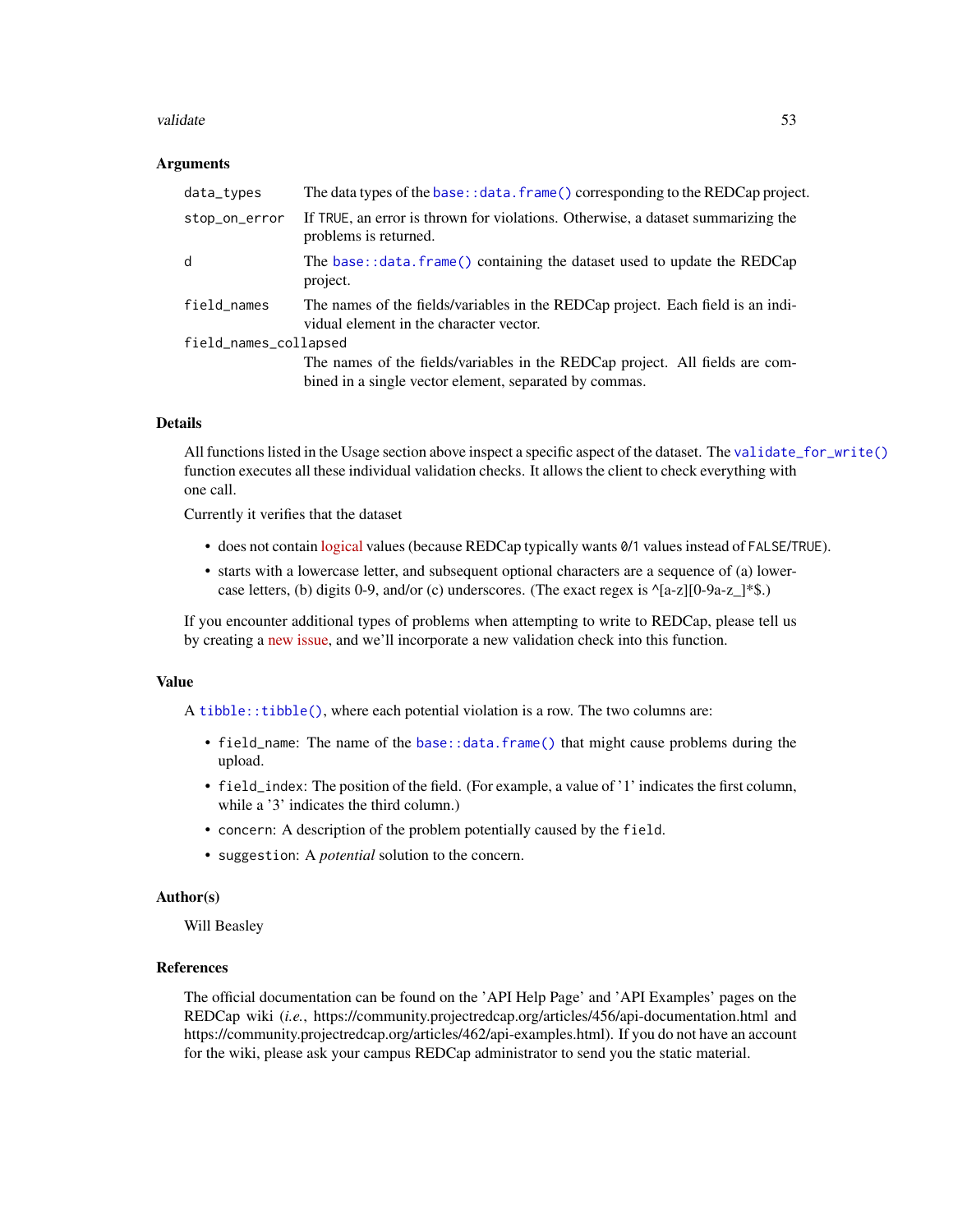54 validate et al. 2003 et al. 2004 et al. 2004 et al. 2004 et al. 2004 et al. 2004 et al. 2004 et al. 2004 et

## Examples

```
d <- data.frame(
  record\_id = 1:4,
  flag_logical = c(TRUE, TRUE, FALSE, TRUE),
flag_Uppercase = c(4, 6, 8, 2)\lambdaREDCapR::validate_for_write(d = d)
```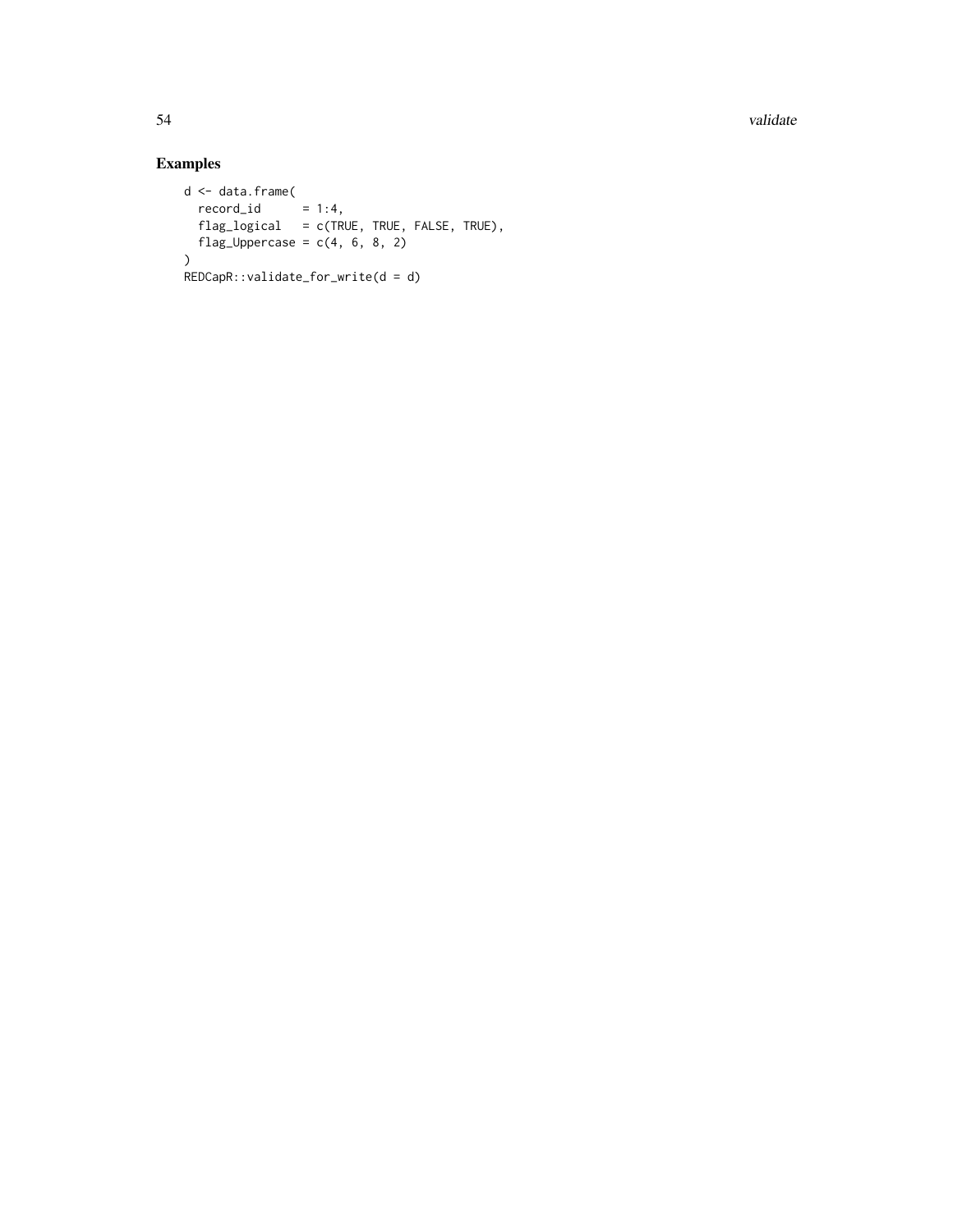# <span id="page-54-0"></span>**Index**

base::character, *[21](#page-20-0)* base::data.frame, *[44](#page-43-0)*, *[47](#page-46-0)* base::data.frame(), *[7](#page-6-0)*, *[9–](#page-8-0)[11](#page-10-0)*, *[17–](#page-16-0)[19](#page-18-0)*, *[23](#page-22-0)*, *[25,](#page-24-0) [26](#page-25-0)*, *[29](#page-28-0)*, *[32](#page-31-0)*, *[35](#page-34-0)*, *[42](#page-41-0)*, *[44](#page-43-0)*, *[46](#page-45-0)*, *[52,](#page-51-0) [53](#page-52-0)* base::iconv(), *[11](#page-10-0)* base::logical, *[44](#page-43-0)*, *[47](#page-46-0)* base::numeric\_version, *[43](#page-42-0)* base::package\_version, *[8](#page-7-0)* checkbox\_choices *(*metadata\_utilities*)*, [9](#page-8-0) checkbox\_choices(), *[9](#page-8-0)* collapse\_vector, [4](#page-3-0) constant, [4](#page-3-0) constant\_to\_access *(*constant*)*, [4](#page-3-0) constant\_to\_export\_rights *(*constant*)*, [4](#page-3-0) constant\_to\_form\_completion *(*constant*)*, [4](#page-3-0) constant\_to\_form\_rights *(*constant*)*, [4](#page-3-0) create\_batch\_glossary, [6](#page-5-0) create\_credential\_local *(*retrieve\_credential*)*, [49](#page-48-0) DBI::dbConnect(), *[50](#page-49-0)*

httr::content(), *[8](#page-7-0)* httr::httr\_options(), *[29](#page-28-0)*, *[32](#page-31-0)*, *[35](#page-34-0)*, *[42](#page-41-0)* httr::POST(), *[13](#page-12-0)*, *[15](#page-14-0)*, *[19](#page-18-0)*, *[37](#page-36-0)*, *[47](#page-46-0)*

kernel\_api, [8](#page-7-0)

metadata\_utilities, [9](#page-8-0)

POSIXct, *[32](#page-31-0)*

readr::cols(), *[25](#page-24-0)*, *[29](#page-28-0)*, *[34](#page-33-0)* readr::read\_csv(), *[25](#page-24-0)*, *[29](#page-28-0)*, *[34,](#page-33-0) [35](#page-34-0)* redcap\_column\_sanitize, [11](#page-10-0) redcap\_download\_file\_oneshot, [12](#page-11-0) redcap\_download\_instrument, [14](#page-13-0) redcap\_metadata\_read, [17](#page-16-0) redcap\_metadata\_write, [18](#page-17-0)

redcap\_next\_free\_record\_name, [20](#page-19-0) redcap\_project, [22](#page-21-0) redcap\_read, [23](#page-22-0) redcap\_read(), *[7](#page-6-0)*, *[25](#page-24-0)* redcap\_read\_oneshot, [27](#page-26-0) redcap\_read\_oneshot(), *[17](#page-16-0)*, *[19](#page-18-0)*, *[23](#page-22-0)*, *[25](#page-24-0)*, *[45](#page-44-0)*, *[47](#page-46-0)* redcap\_read\_oneshot\_eav, [30](#page-29-0) redcap\_report, [34](#page-33-0) redcap\_survey\_link\_export\_oneshot, [36](#page-35-0) redcap\_upload\_file\_oneshot, [38](#page-37-0) redcap\_users\_export, [40](#page-39-0) redcap\_variables, [41](#page-40-0) redcap\_version, [43](#page-42-0) redcap\_write, [44](#page-43-0) redcap\_write\_oneshot, [46](#page-45-0) redcap\_write\_oneshot(), *[45](#page-44-0)* REDCapR *(*REDCapR-package*)*, [3](#page-2-0) REDCapR-package, [3](#page-2-0) regex\_named\_captures *(*metadata\_utilities*)*, [9](#page-8-0) regex\_named\_captures(), *[9](#page-8-0)* replace\_nas\_with\_explicit, [48](#page-47-0) retrieve\_credential, [49](#page-48-0) retrieve\_credential\_local *(*retrieve\_credential*)*, [49](#page-48-0) retrieve\_credential\_mssql *(*retrieve\_credential*)*, [49](#page-48-0) sanitize\_token, [51](#page-50-0) tibble::tibble(), *[53](#page-52-0)* utils::compareVersion(), *[8](#page-7-0)*, *[43](#page-42-0)* utils::packageDescription, *[41](#page-40-0)*, *[43](#page-42-0)* utils::packageVersion, *[8](#page-7-0)*

validate, [52](#page-51-0) validate\_field\_names *(*validate*)*, [52](#page-51-0) validate\_field\_names\_collapsed *(*validate*)*, [52](#page-51-0)